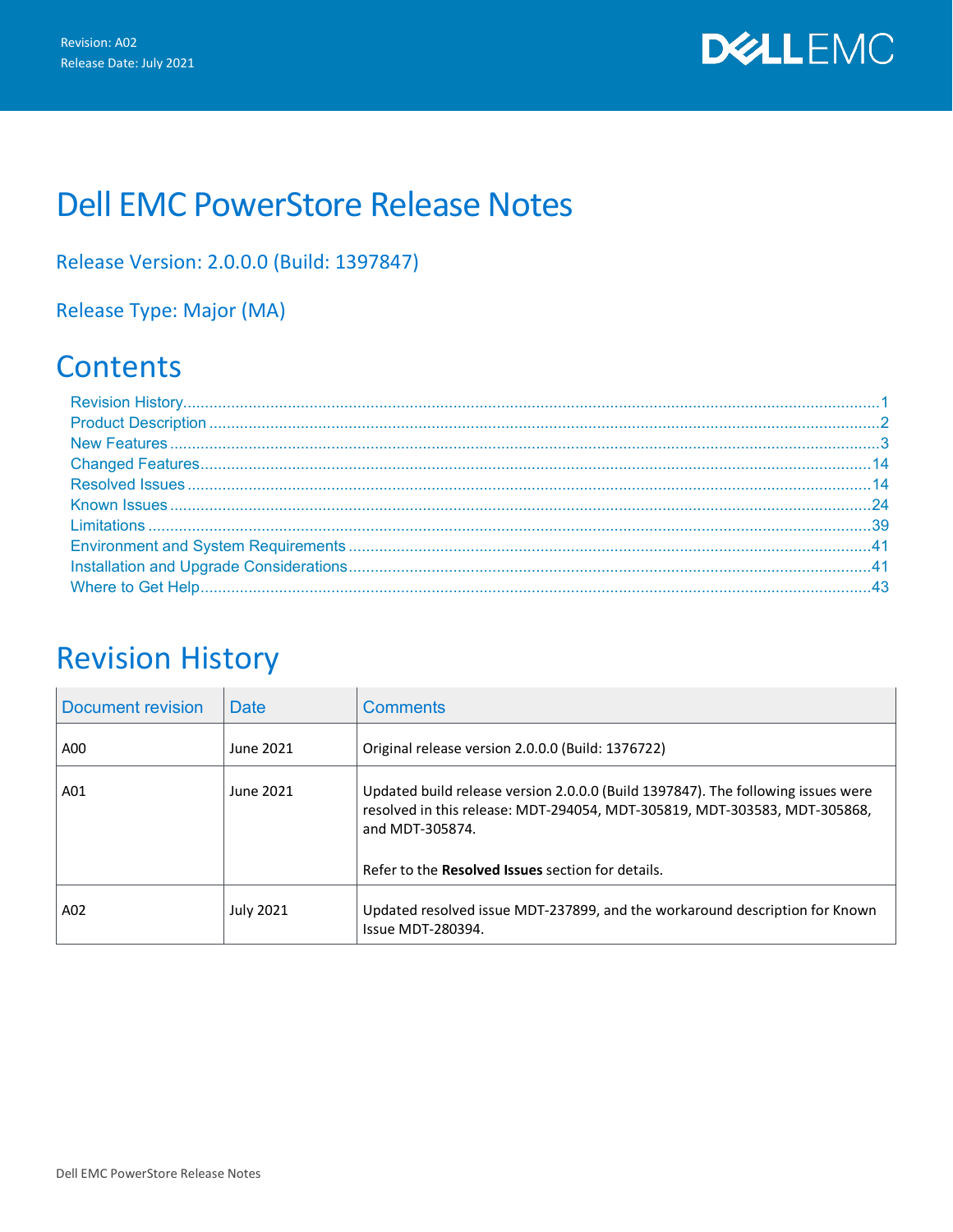# <span id="page-1-0"></span>Product Description

The ground-breaking Dell EMC PowerStore achieves new levels of operational simplicity and agility, utilizing a containerbased architecture, advanced storage technologies, and intelligent automation to unlock the power of your data. Based on a scale-out architecture and hardware-accelerated advanced data reduction, PowerStore is designed to deliver enhanced resource utilization and performance that keeps pace with application and system growth. Utilizing the proven capabilities of VMware ESXi, PowerStore X models with AppsON provide the unique ability to host data-intensive and storage applications directly on the PowerStore system with a storage-based virtualization environment, with the flexibility of seamless movement of applications between the storage system and external VMware servers. PowerStore T models provide organizations with all the benefits of an enterprise unified storage platform for block, file and vVol data, while enabling flexible growth with the intelligent scale-up AND scale-out capability of appliance clusters.

Highlighted features include:

- Brand new built from scratch all NVMe Platform:
	- o All NVMe
	- o Active-Active architecture
	- o Container based PowerStore OS
	- o Block, File, and vVols
	- o NVMe Flash and Storage Class Memory (SCM) media support
	- o Front End Connectivity:
		- FC: 32 Gb NVME-FC, 32/16/8Gb FC
		- **Ethernet: 25/10/1 GbE iSCSI & File**
	- o Compact 2U starting form factor
	- o Enterprise Data Services & Leading Data Reduction:
		- **Inline dedupe and compression**
		- Native async replication
		- **Snapshots and space efficient thin clones**
- Enterprise Data Services & Data Reduction:
	- o Inline dedupe and compression
	- o Native async replication
	- o Snapshots and space efficient thin clones
	- o Advanced drive failure protection and sparing technology
- Simple and intelligent Management & Serviceability:
	- o Embedded management
	- o Built in AI for simple, autonomous storage administration and proactive health analytics
	- o CloudIQ
	- o VM Visibility
	- o New Anytime Upgrade Program
	- o Integration with automation framework
- Flexible & Granular Scalability:
	- o Scale Up in single drive increments, up to 2.8 PBe per appliance
	- o Scale Out to 4 appliances, up to 11.3 PBe per cluster
	- o Scale Down
- VMware:
	- o VMware vVols 2.0/VASA 3.0 support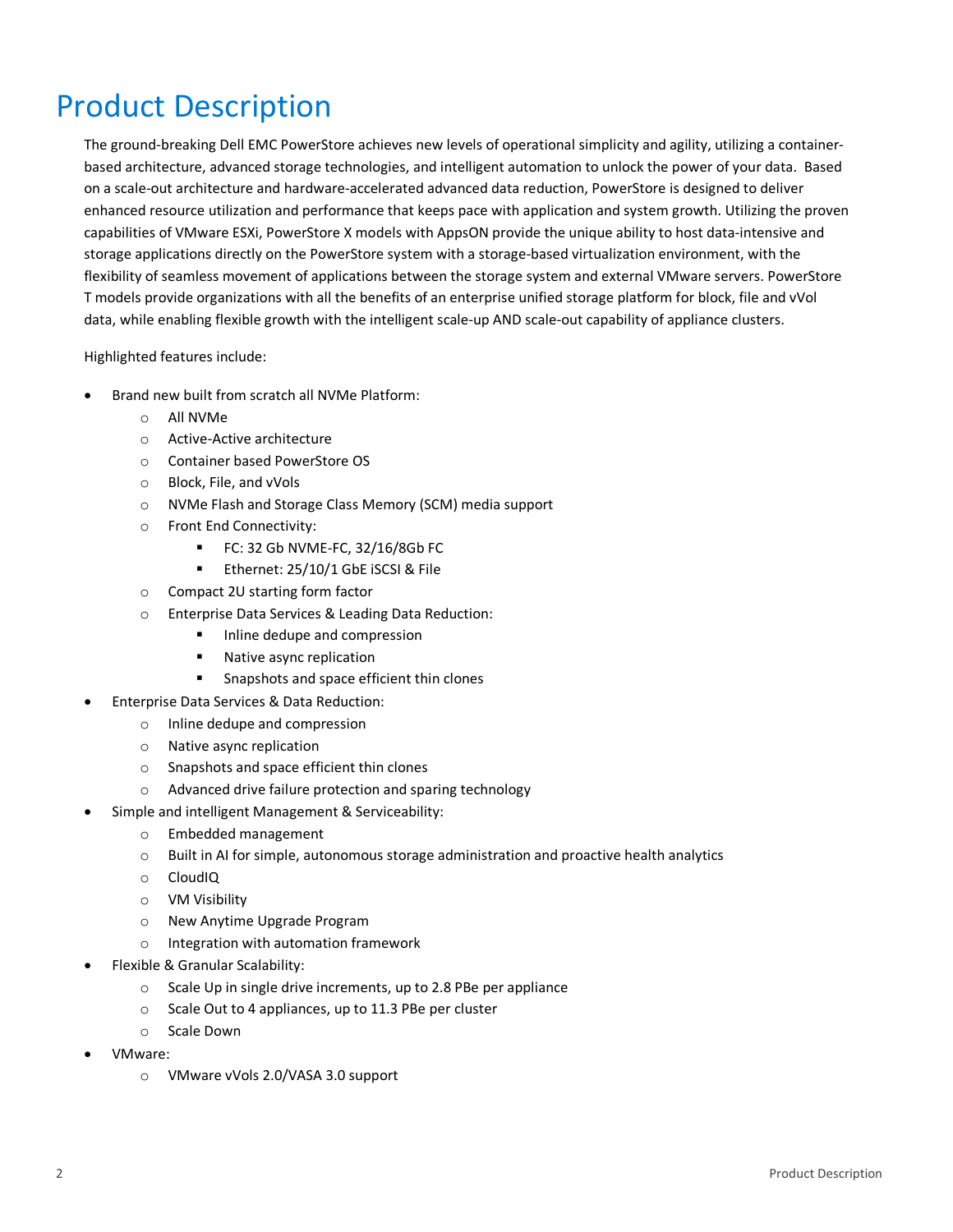o New AppsOn hypervisor-based deployment, allowing to run Virtual Machines on the same appliance as storage without the need for an external server

| <b>Deployment Model</b> | <b>Model numbers</b> | <b>Support Configurations</b>                                                                                                                          |
|-------------------------|----------------------|--------------------------------------------------------------------------------------------------------------------------------------------------------|
| PowerStore T            | 500T                 | Storage-centric deployments.                                                                                                                           |
|                         | 1000T                | Both block (storage area networks (SAN)) and file (network attached storage<br>(NAS)) services are supported with PowerStore T deployments.            |
|                         | 3000T                |                                                                                                                                                        |
|                         |                      | Note: Hypervisor deployments are not supported on this model.                                                                                          |
|                         | 5000T                |                                                                                                                                                        |
|                         | 7000T                |                                                                                                                                                        |
|                         | 9000T                |                                                                                                                                                        |
| PowerStore X            | 1000X                | Application and storage-centric deployments.                                                                                                           |
|                         | 3000X                | Block (SAN-only) storage services with a hypervisor layer installed on the<br>system. The system software is deployed on the hypervisor, which enables |
|                         | 5000X                | deployment of virtual machines (VMs) and customer applications within the<br>hardware.                                                                 |
|                         | 7000X                | Note: File (network attached storage (NAS)) services are not supported on this                                                                         |
|                         | 9000X                | model.                                                                                                                                                 |

### PowerStore deployment models and configurations

Refer to the PowerStore product support pages [\(https://www.dell.com/support\)](https://www.dell.com/support) for detailed user documentation.

## <span id="page-2-0"></span>New Features

The following features have been introduced in this release.

| <b>Functional Area</b>           | <b>Feature Description</b>                                                                                                                                              | <b>Summary of Benefits</b>                                                                                                           |
|----------------------------------|-------------------------------------------------------------------------------------------------------------------------------------------------------------------------|--------------------------------------------------------------------------------------------------------------------------------------|
| Connectivity-<br><b>Networks</b> | Support for up to 32 Storage networks can be<br>added to your PowerStore deployment.                                                                                    | Better scalability for network traffic across ports.                                                                                 |
|                                  |                                                                                                                                                                         | High Availability                                                                                                                    |
|                                  |                                                                                                                                                                         | Configure more than one storage networks.                                                                                            |
| Connectivity-<br><b>Networks</b> | PowerStore T model appliances can be<br>deployed without Top-of-Rack switches when<br>Network Attached Storage, iSCSI Storage<br>networks, clustering, and asynchronous | Lower cost of deployment when Network Attached<br>Storage, iSCSI Storage networks, and asynchronous<br>replication are not required. |
|                                  | replication are not required.                                                                                                                                           | Additional Top-of-Rack switch can be added later to<br>enable additional storage functionality.                                      |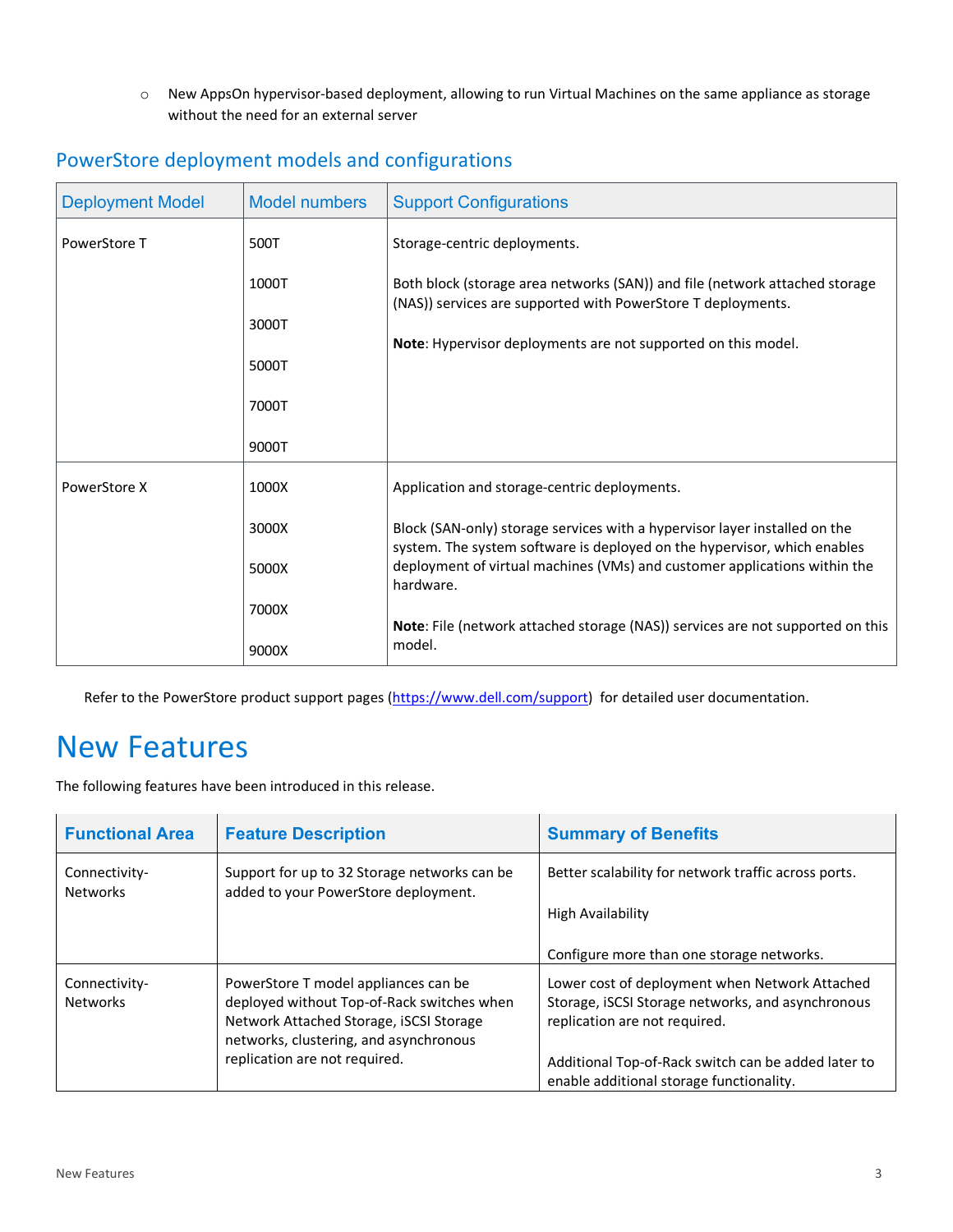| <b>Functional Area</b>            | <b>Feature Description</b>                                                                                                                                                                                                                                                                                                                     | <b>Summary of Benefits</b>                                                                                                                                                                                                                                                                                                         |
|-----------------------------------|------------------------------------------------------------------------------------------------------------------------------------------------------------------------------------------------------------------------------------------------------------------------------------------------------------------------------------------------|------------------------------------------------------------------------------------------------------------------------------------------------------------------------------------------------------------------------------------------------------------------------------------------------------------------------------------|
| Connectivity-<br>Networks         | I/O modules can be added to deployed<br>PowerStore model clusters to expand the<br>amount of usable front-end ports. Adding I/O<br>modules post deployment must be performed<br>by your service provider.                                                                                                                                      | More bandwidth for better network performance.<br>Additional ports for expanding storage networks.                                                                                                                                                                                                                                 |
| Data Collection<br>Serviceability | This feature provides the ability to relay audit<br>logs to the remote server for monitoring<br>PowerStore.<br>Also, it adds TLS support which provides<br>security and encryption for the logs sent.                                                                                                                                          | PowerStore can send audit log messages to two<br>remote servers. Log message transfers can use a one-<br>way authentication (Server CA Certificates) or an<br>optional two-way authentication (Mutual<br>Authentication Certificate).                                                                                              |
| Data Protection                   | Enables the user to initiate a disaster recovery<br>test that simulates a failover operation. The<br>user can test a target PIT to validate the<br>replicated snapshot.                                                                                                                                                                        | Confirms application recoverability for business<br>continuity on the destination system without<br>impacting production or ongoing replication.                                                                                                                                                                                   |
| Data Protection                   | Adds the ability to access the PowerStore Metro<br>Node from PowerStore Manager.                                                                                                                                                                                                                                                               | Metro node enables synchronous active-active<br>replication over metro distances with multi-site dual<br>access.                                                                                                                                                                                                                   |
| Data Protection                   | This feature adds Double Drive failure<br>protection support to PowerStore. During the<br>initial configuration, the user can choose<br>Double Drive failure protection or Single Drive<br>failure protection. Once set, this selection<br>cannot be changed.<br>Note: The minimum drive count for Double                                      | Double Drive failure protection protects the<br>appliance from having a Data Unavailable (DU) or<br>Data Loss (DL) situation if two drives fail<br>simultaneously.                                                                                                                                                                 |
| Data Protection                   | Drive failure protection is 7.<br>The user can set/modify a time zone for the<br>snapshot scheduler, so that the snapshots will<br>be taken at the present time, regardless of<br>daylight-saving time changes.                                                                                                                                | Prevents changes in time of snapshot creation<br>following daylight saving time changes.                                                                                                                                                                                                                                           |
| Hardware                          | When you use PowerStore Manager to power<br>off a single appliance in a multi-appliance<br>cluster, the system performs a series of<br>validations prior to powering off the appliance.<br>Based on the results of the validations, the<br>system provides warnings and<br>recommendations to minimize potential<br>disruptions to operations. | Simplifies the process of powering off a single<br>appliance in a multi-appliance cluster.                                                                                                                                                                                                                                         |
| Hardware                          | Automated Intelligent Metadata Tiering<br>provides improved system performance by<br>ensuring that the metadata is prioritized over<br>data and is always placed on the highest<br>available tier.                                                                                                                                             | Prioritizing metadata over user data on the highest<br>available tier offers the best \$/IOPS to PowerStore<br>customers. The overall system performance can be<br>improved by adding as low as one high performance<br>drive, such as NVMe SCM, even if the other drives in<br>the appliance have different performance profiles. |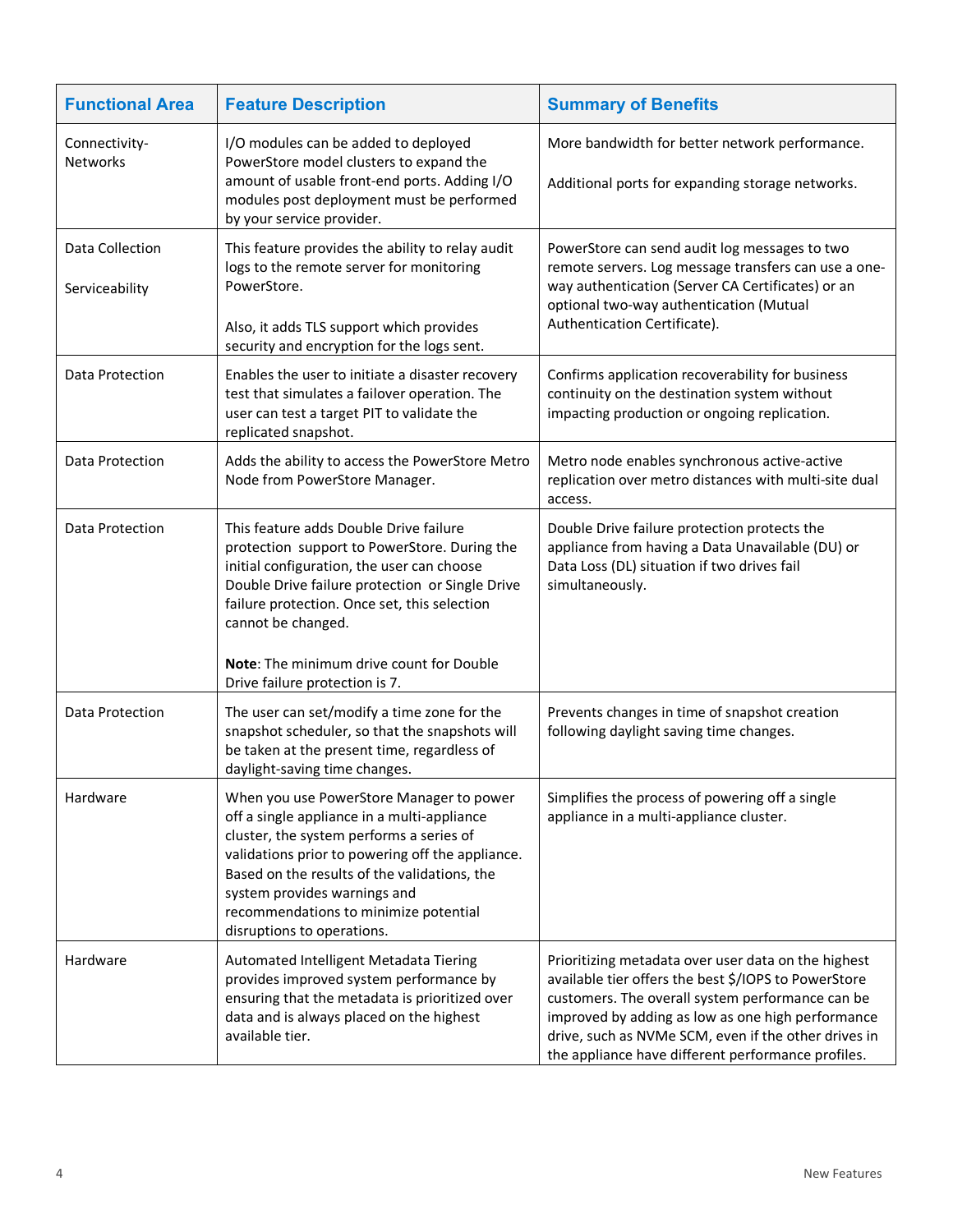| <b>Functional Area</b>      | <b>Feature Description</b>                                                                                                                                                                                                                                                                                                                                                                                                                                                                                                                                                                                                                                                                                                                                                                                                                                                                                                                                                                                                                                                                                 | <b>Summary of Benefits</b>                                                                                                                                                                                                                                                                           |
|-----------------------------|------------------------------------------------------------------------------------------------------------------------------------------------------------------------------------------------------------------------------------------------------------------------------------------------------------------------------------------------------------------------------------------------------------------------------------------------------------------------------------------------------------------------------------------------------------------------------------------------------------------------------------------------------------------------------------------------------------------------------------------------------------------------------------------------------------------------------------------------------------------------------------------------------------------------------------------------------------------------------------------------------------------------------------------------------------------------------------------------------------|------------------------------------------------------------------------------------------------------------------------------------------------------------------------------------------------------------------------------------------------------------------------------------------------------|
| Hardware                    | The PowerStore 500T model is introduces with<br>this release and serves block and file services,<br>and the software stack is deployed directly on<br>the system. The PowerStore 500T hardware<br>consists of a 2U, two node storage solution.<br>Between the front and rear of the enclosure, a<br>mid-plane distributes power and signals to all<br>the enclosure components. On the front of the<br>base enclosure, drives connect to the mid-<br>plane. On the rear of the base enclosure, the<br>nodes and power supply modules connect to<br>the mid-plane. The I/O modules connect<br>directly to the node. Each node contains an<br>internal battery backup module, redundant fan<br>modules, DDR4 memory, and one Intel Cascade<br>Lake processor.<br>Additionally, PowerStore 500T model<br>appliances also offers dedicated low line power<br>(less than 220V) in a native fashion. As a result,<br>low line customers purchasing a 500T will no<br>longer be required to additionally purchase step<br>up transformers (SUTs) in order to operate the<br>PowerStore 500T at low line voltages. | Provides a cost-optimized appliance with a single<br>socket CPU and onboard vaulting.<br>Customers can operate at low line power will be the<br>capital expenditures savings historically required<br>when purchasing step up transformers (SUTs) when<br>native low line support was not supported. |
| Hardware                    | Added support for 1.5 TB NVMe SCM drives.                                                                                                                                                                                                                                                                                                                                                                                                                                                                                                                                                                                                                                                                                                                                                                                                                                                                                                                                                                                                                                                                  | Provides an additional NVMe SCM drive capacity<br>option.                                                                                                                                                                                                                                            |
| Import                      | The non-disruptive import feature supports<br>additional combinations of host OS, host<br>multipath software, and host to storage<br>protocols. This enhancement is based on the<br>support for ESXi 6.7 Update 3 and SUSE Linux<br>Enterprise Server 15 for host OS. For the most<br>up-to-date supported versions of software and<br>systems, see the Support Matrix for<br>PowerStore.                                                                                                                                                                                                                                                                                                                                                                                                                                                                                                                                                                                                                                                                                                                  | This enhancement provides the ability to migrate<br>applications running on ESXi 6.7 Update 3 or SUSE<br>Linux Enterprise Server 15 to PowerStore.                                                                                                                                                   |
| Installation and<br>Upgrade | An appliance that is part of a PowerStore<br>cluster can be removed from the cluster. When<br>an appliance is removed from a cluster a factory<br>reset is performed on the appliance. The factory<br>reset leaves the appliance in an unconfigured<br>state and in a discoverable mode.                                                                                                                                                                                                                                                                                                                                                                                                                                                                                                                                                                                                                                                                                                                                                                                                                   | When an appliance is removed from a cluster, the<br>appliance can be used in a new cluster or the<br>appliance can be added to another existing cluster.                                                                                                                                             |
| <b>Internal Migration</b>   | Allows you to non-disruptively move storage<br>resources to another appliance in the cluster.<br>This feature is applicable if you want to<br>evacuate space from an appliance, power off an<br>appliance, or remove an appliance from a<br>cluster.                                                                                                                                                                                                                                                                                                                                                                                                                                                                                                                                                                                                                                                                                                                                                                                                                                                       | Provides the ability to non-disruptively move storage<br>resources to another appliance in the cluster. Allows<br>you to select multiple volumes for migration and<br>provides Resource Balancer recommendations for<br>target appliances.                                                           |

 $\mathbf{r}$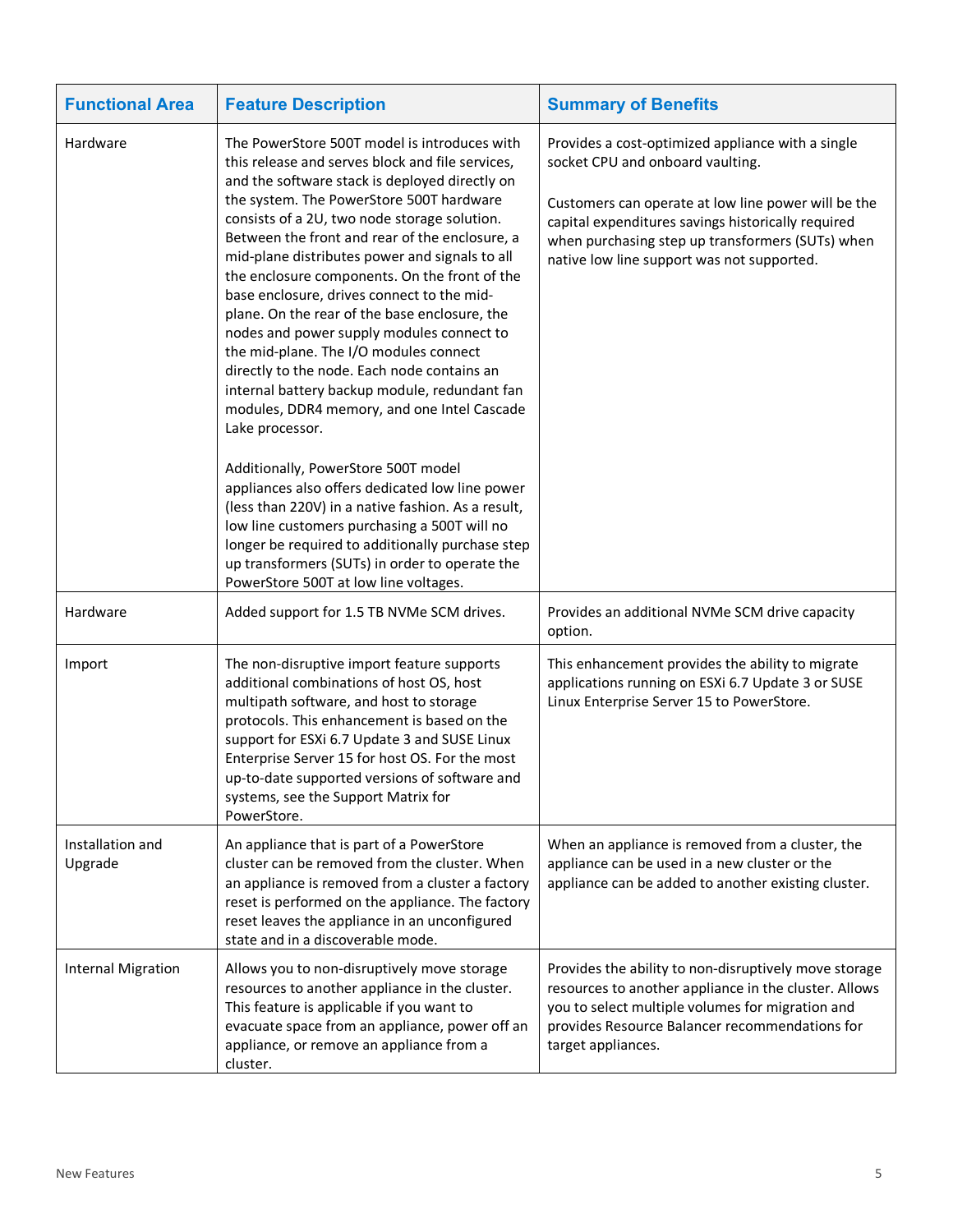| <b>Functional Area</b>      | <b>Feature Description</b>                                                                                                                                                                                                                                                                                                                                                                                                                                                                                                                                                                                                                                                | <b>Summary of Benefits</b>                                                                                                                                                                                    |
|-----------------------------|---------------------------------------------------------------------------------------------------------------------------------------------------------------------------------------------------------------------------------------------------------------------------------------------------------------------------------------------------------------------------------------------------------------------------------------------------------------------------------------------------------------------------------------------------------------------------------------------------------------------------------------------------------------------------|---------------------------------------------------------------------------------------------------------------------------------------------------------------------------------------------------------------|
| Monitoring                  | Provides the ability to measure the<br>performance of iSCSI protocols per IP interface.                                                                                                                                                                                                                                                                                                                                                                                                                                                                                                                                                                                   | Enables the user to measure iSCSI performance per IP<br>interface as part of the ongoing management or<br>troubleshooting.                                                                                    |
| Monitoring                  | Provides the ability to identify CPU utilization<br>per node, Provides the ability to identify<br>Volume/VM/vVol affinity.                                                                                                                                                                                                                                                                                                                                                                                                                                                                                                                                                | Enables the user to track CPU utilization per node<br>and balance it manually, managing the volumes<br>affinity if required.                                                                                  |
| PowerStore CLI              | This feature enables you to filter rows of output<br>in the command-line interface using more than<br>two dozen operators along with specific<br>arguments.                                                                                                                                                                                                                                                                                                                                                                                                                                                                                                               | This feature allows you to filter the data to see only<br>the relevant data that you want to see.                                                                                                             |
| PowerStore Manager<br>(GUI) | This feature allows for the ability to run an<br>independent health check of the system using<br>PowerStore Manager>Monitoring>System<br>Checks. The health check provides information<br>on hardware, customer objects and system<br>internals.                                                                                                                                                                                                                                                                                                                                                                                                                          | Customers can run a health check to learn about the<br>cluster health in PowerStore Manager. The health<br>check results may be used to resolve issues prior to<br>performing actions such as system upgrade. |
| PowerStore Manager<br>(GUI) | A banner display at the top of PowerStore<br>Manager notifies users when something<br>significant has occurred because of a degraded<br>system or an on-going operation that requires<br>immediate attention. Some alerts displayed in<br>the banner are triggers to begin corrective steps<br>when an issue has occurred on the cluster or<br>the cluster appliances, while other messages<br>alert users to system conditions which they may<br>need to be made aware of.<br>The banner colors correspond to the alert<br>severity. Multiple colors may be displayed<br>simultaneously. The different colors allow users<br>to easily assess the situation. The highest | Immediately alerts users that are currently logged in<br>to PowerStore of an event that may impact their<br>environment.                                                                                      |
|                             | severity alert dictates the banner color when<br>there are concurrent alerts being presented.                                                                                                                                                                                                                                                                                                                                                                                                                                                                                                                                                                             |                                                                                                                                                                                                               |
| PowerStore Manager<br>(GUI) | Provides direct mapping of Volume Group<br>collectively for all included volumes to a<br>respective Host/Host Group.                                                                                                                                                                                                                                                                                                                                                                                                                                                                                                                                                      | Provides the ability for users to map a Volume Group<br>to a Host/Host Group.                                                                                                                                 |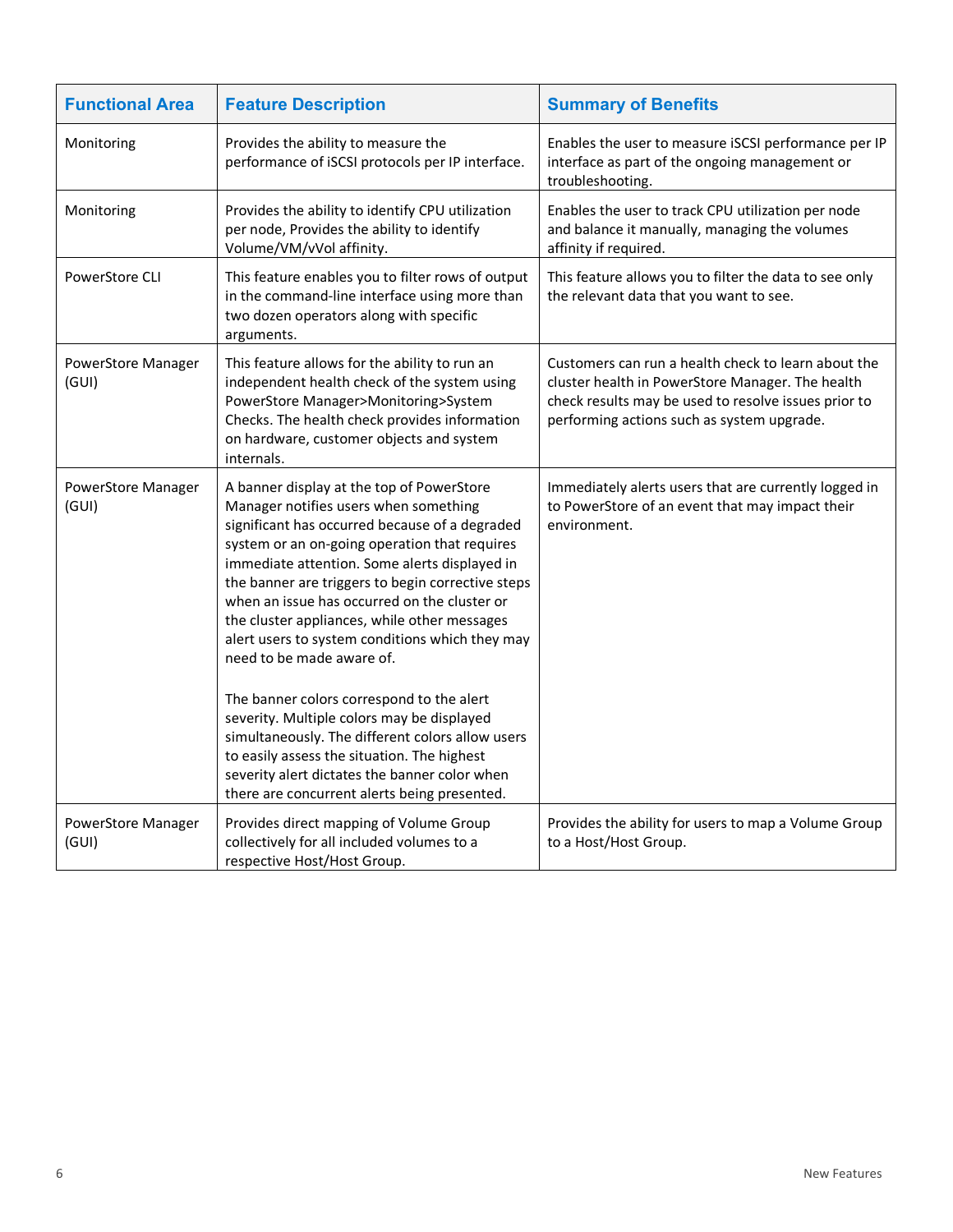| <b>Functional Area</b>      | <b>Feature Description</b>                                                                                                                                                                                                                                                                                                                                                                                                                                                                                                                                         | <b>Summary of Benefits</b>                                                                                                                                                                                                                                                                                                                                                                                                                                                                                                               |
|-----------------------------|--------------------------------------------------------------------------------------------------------------------------------------------------------------------------------------------------------------------------------------------------------------------------------------------------------------------------------------------------------------------------------------------------------------------------------------------------------------------------------------------------------------------------------------------------------------------|------------------------------------------------------------------------------------------------------------------------------------------------------------------------------------------------------------------------------------------------------------------------------------------------------------------------------------------------------------------------------------------------------------------------------------------------------------------------------------------------------------------------------------------|
| PowerStore Manager<br>(GUI) | PowerStore Manager displays a Cluster Time for<br>the PowerStore cluster on the Cluster<br>Properties page under Settings. The time that is<br>displayed in PowerStore Manager is the system<br>time of the primary node on the primary<br>appliance. The times on the nodes of a cluster<br>are synchronized using a Network Protocol<br>Time (NTP) server by default. However, if the<br>nodes cannot communicate with an NTP server,<br>an alert is generated and the times on the<br>nodes are synchronized with the primary node<br>on the primary appliance. | Customers can view the Cluster Time for a<br>PowerStore cluster in PowerStore Manager.                                                                                                                                                                                                                                                                                                                                                                                                                                                   |
| PowerStore Manager<br>(GUI) | Supports a new role called Storage Operator<br>for operating PowerStore. The new storage user<br>role allows for control of common day-to-day<br>tasks.                                                                                                                                                                                                                                                                                                                                                                                                            | Provides a role for simple provisioning and managing<br>within the PowerStore Manager.                                                                                                                                                                                                                                                                                                                                                                                                                                                   |
| PowerStore REST API         | This feature allows you to use REST API to<br>initialize PowerStore and add additional<br>systems to the cluster.                                                                                                                                                                                                                                                                                                                                                                                                                                                  | You can leverage the API interface to efficiently<br>initialize PowerStore and add additional systems to<br>the cluster.                                                                                                                                                                                                                                                                                                                                                                                                                 |
| <b>PowerStore REST API</b>  | PowerStore REST API documentation can now<br>be found on the Dell Technologies Developer<br>Portal at https://developer.dell.com                                                                                                                                                                                                                                                                                                                                                                                                                                   | The Dell Technologies Developer Portal<br>https://developer.dell.com, is a single location for<br>sharing and disseminating developer-focused<br>documentation in an easily consumable and<br>consistent format. Using the Developer Portal,<br>developers can discover, explore, and test Dell APIs<br>needed to integrate with other solutions and<br>automate tasks. This enables the 'build once/re-use<br>often' mindset for faster implementation and easier<br>automation of solutions built using Dell's enterprise<br>products. |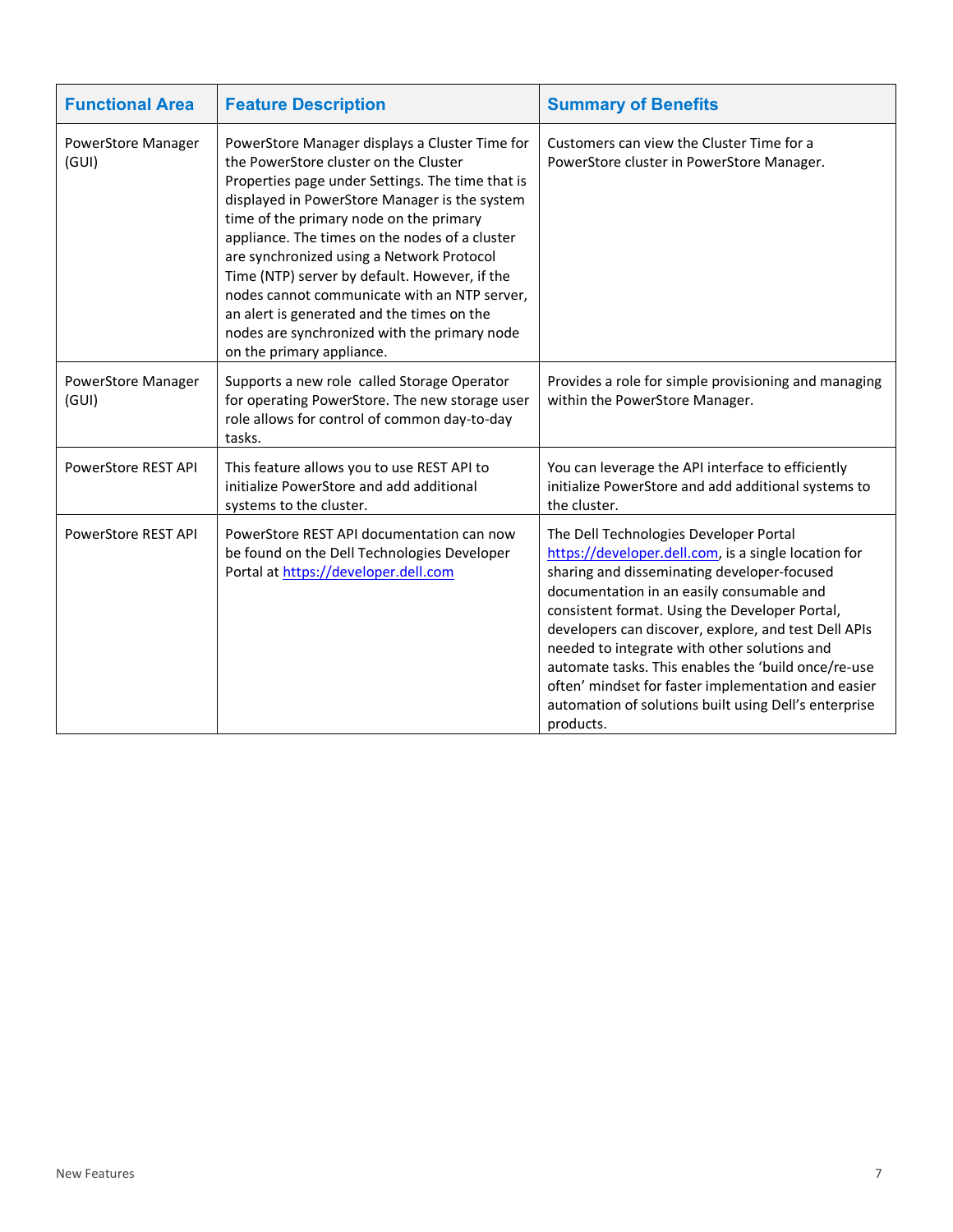| <b>Functional Area</b> | <b>Feature Description</b>                                                                                                                                                                                                                     | <b>Summary of Benefits</b>                                                                                              |
|------------------------|------------------------------------------------------------------------------------------------------------------------------------------------------------------------------------------------------------------------------------------------|-------------------------------------------------------------------------------------------------------------------------|
| Security               | The PowerStore hardware provides the<br>following security features for firmware images<br>and the operating system through the<br>enclosure management software on the<br>platform.                                                           | Provides an additional level of security by<br>implementing a complete security check from the<br>bootloader to the OS. |
|                        | Secure Boot and x86 Secure Boot technologies:                                                                                                                                                                                                  |                                                                                                                         |
|                        | The enclosure management software<br>authentication and root of trust provides the<br>capability to authenticate boot loader and<br>firmware, and immutable hardware root of<br>trust.                                                         |                                                                                                                         |
|                        | Ensure a verified and measured boot.                                                                                                                                                                                                           |                                                                                                                         |
|                        | Authenticate firmware images and operating<br>system boot loader at boot time.                                                                                                                                                                 |                                                                                                                         |
|                        | Digitally signed firmware upgrades ensure that<br>root of trust authenticates all signed upgrade<br>firmware images.                                                                                                                           |                                                                                                                         |
| Security               | The Transport Layer Security (TLS) protocol<br>provides the ability to secure communications<br>across networks. PowerStore supports TLS 1.2<br>by default but includes the ability to reenable<br>TLS 1.1 as necessary.                       | Provides the highest level of transport security while<br>providing flexibility for legacy environments.                |
| Serviceability         | PowerStore supports the transfer of alert<br>information to designated SNMP Managers that<br>act as repositories for generated alert<br>information by the PowerStore cluster. Both<br>SNMP v2 and SNMP v3 trap destinations are<br>supported. | Helps storage administrators to monitor events and<br>alarms from one place rather than monitoring each<br>system.      |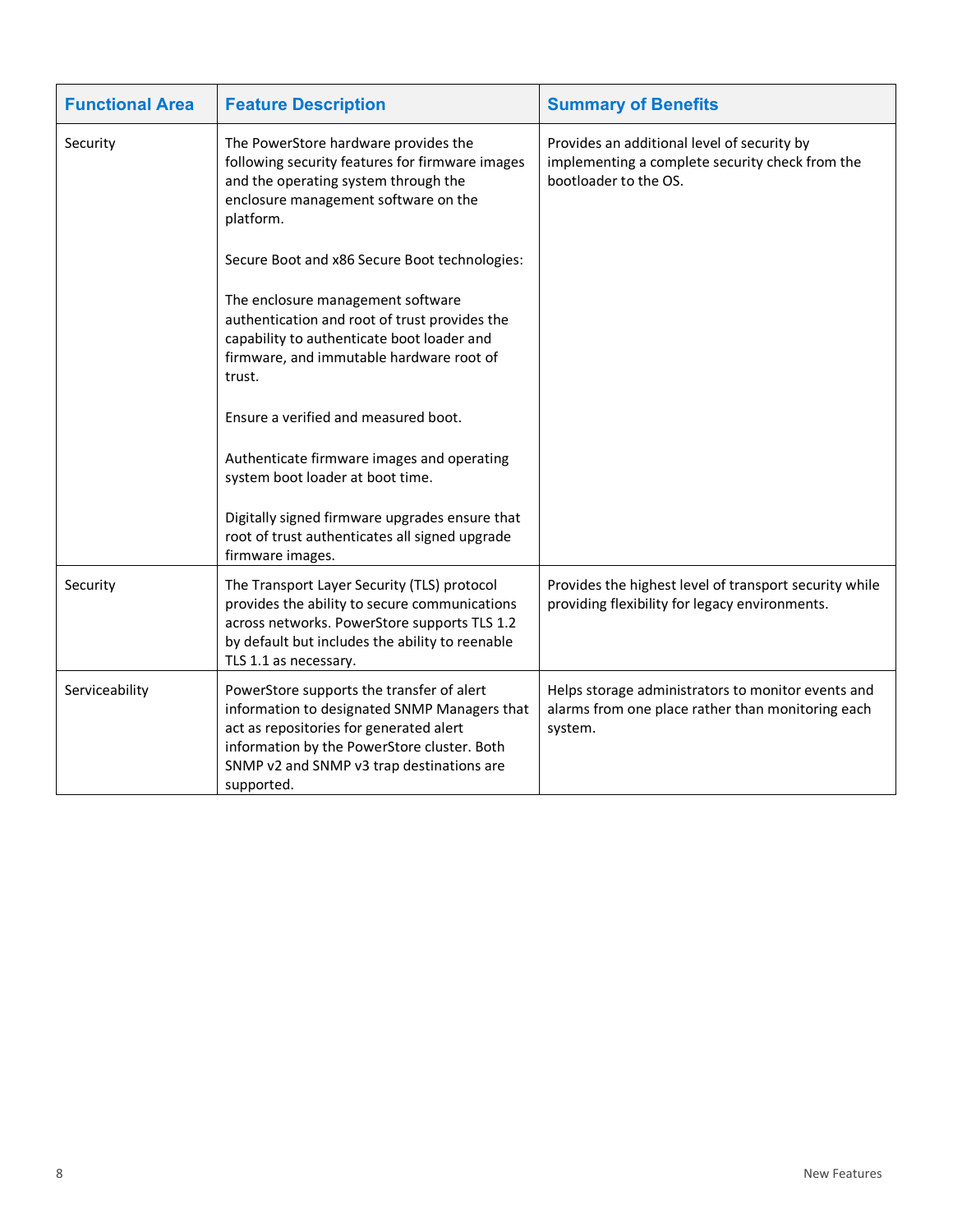| <b>Functional Area</b> | <b>Feature Description</b>                                                                                                                                                                                                                                                                                                                                                                                                                                                                                                                                                                                                                                                                                       | <b>Summary of Benefits</b>                                                                                                                                                                                                                                                                                                                                                  |
|------------------------|------------------------------------------------------------------------------------------------------------------------------------------------------------------------------------------------------------------------------------------------------------------------------------------------------------------------------------------------------------------------------------------------------------------------------------------------------------------------------------------------------------------------------------------------------------------------------------------------------------------------------------------------------------------------------------------------------------------|-----------------------------------------------------------------------------------------------------------------------------------------------------------------------------------------------------------------------------------------------------------------------------------------------------------------------------------------------------------------------------|
| SupportAssist          | To enable SupportAssist for the first time with<br>this release, the associated Dell EMC End User<br>License Agreement (EULA) must be accepted;<br>otherwise, SupportAssist cannot be enabled. Up<br>to two SupportAssist gateway servers can be<br>supported for high availability. One gateway<br>server is designated as the primary while the<br>other is designated as the backup. Upon a<br>failure of the primary gateway server, all alerts,<br>configuration and metrics reporting is directed<br>to the backup. When the primary gateway<br>server is recovered, the reporting is directed<br>back to the primary gateway server.<br>Support for a Policy Manager has been removed<br>in this release. | The PowerStore Manager user interface for<br>SupportAssist has been enhanced to provide easier<br>management of connectivity.                                                                                                                                                                                                                                               |
| SupportAssist          | The Remote Secure Credentials feature within<br>SupportAssist allows authorized Dell EMC<br>service personnel to authenticate to<br>PowerStore without arranging a password with<br>the system's owner beforehand. This feature is<br>enabled at the cluster level and provides Dell<br>EMC service personnel with temporary access<br>to a PowerStore cluster to respond faster to<br>resolve issues.                                                                                                                                                                                                                                                                                                           | Dell EMC Support does not need to contact the<br>customer and obtain the service user or admin user<br>password before they can log in remotely, which can<br>cause a significant delay in resolving any issues. Also,<br>the use of 3rd party tools is not needed.                                                                                                         |
| Storage-Block          | In the rare event when corruption occurs within<br>an individual volume and its family (associated<br>snapshots and clones), the impact will be<br>contained within the volume and its family and<br>they will be taken offline. The user can then<br>approach Dell Support to resolve the issue.                                                                                                                                                                                                                                                                                                                                                                                                                | Improves system availability by enabling fault<br>containment at the volume family level.                                                                                                                                                                                                                                                                                   |
| Storage-Block          | NVMe over Fabrics (NVMe-oF) extends the<br>NVMe protocol from the drive level to the<br>network fabric with NVMe over Fibre Channel<br>(NVMe-FC) support.                                                                                                                                                                                                                                                                                                                                                                                                                                                                                                                                                        | NVMe over Fabrics (NVMe-oF) is much more<br>efficient, parallel and scalable than SCSI.                                                                                                                                                                                                                                                                                     |
| Storage - Block        | This feature expands PowerStore's Intelligent<br>Data Reduction capabilities with enhancements<br>to inline deduplication and background<br>deduplication. Under periods of extreme I/O<br>demand, PowerStore's default inline<br>deduplication is temporarily deferred to reduce<br>CPU utilization, dynamically prioritizing the<br>workload I/O. Also, as with many other<br>PowerStore features, Intelligent Data Reduction<br>works proactively in the background on your<br>behalf with background deduplication.                                                                                                                                                                                          | These enhancements to inline deduplication and<br>PowerStore model's data reduction services give the<br>system up to a 20% IOPS boost with no compromise<br>to the 4:1 guarantee and with the system remaining<br>fully automated. Background deduplication provides<br>the best combination of data reduction, write<br>minimization and performance under any condition. |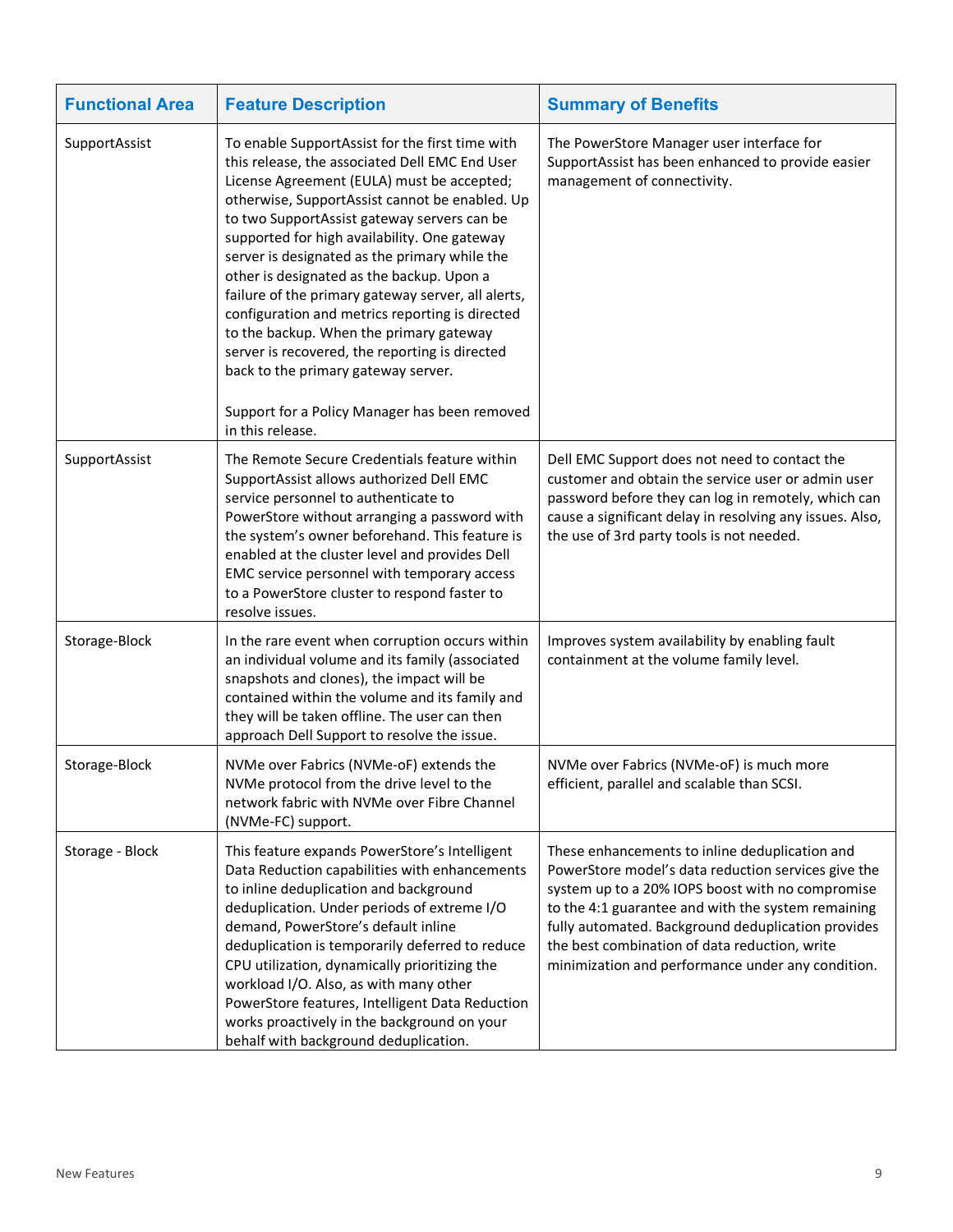| <b>Functional Area</b> | <b>Feature Description</b>                                                                                                                                                                                                             | <b>Summary of Benefits</b>                                                                                                                                                                                                                                                                                                                                                                                                                                                                                                                                                                                                                                                                                                                                                                                                                                                                     |
|------------------------|----------------------------------------------------------------------------------------------------------------------------------------------------------------------------------------------------------------------------------------|------------------------------------------------------------------------------------------------------------------------------------------------------------------------------------------------------------------------------------------------------------------------------------------------------------------------------------------------------------------------------------------------------------------------------------------------------------------------------------------------------------------------------------------------------------------------------------------------------------------------------------------------------------------------------------------------------------------------------------------------------------------------------------------------------------------------------------------------------------------------------------------------|
| Storage-File           | The Grace Period can be set for a File System<br>Tree Quota that is independent of the User<br>Quota, Grace Period. A Tree Quota no longer<br>inherits the Grace Period set for a User Quota<br>on a File system.                      | Provides more flexibility for setting Tree Quotas for<br>File Systems being used for different functions or<br>organizations.                                                                                                                                                                                                                                                                                                                                                                                                                                                                                                                                                                                                                                                                                                                                                                  |
| Storage-File           | New metrics for performance of file storage<br>operations at the appliance and cluster level<br>with an option to break down by protocol and<br>node.                                                                                  | Provide more detail into File storage performance.                                                                                                                                                                                                                                                                                                                                                                                                                                                                                                                                                                                                                                                                                                                                                                                                                                             |
| Virtualization         | The internal nodes of a PowerStore X model<br>cluster are visible as ESXi hosts on the Hosts &<br>Host Groups page in PowerStore Manager,<br>allowing mapping of block volumes to these<br>internal ESXi hosts via REST/CLI if needed. | By default, AppsON virtual machines leverage<br>PowerStore's efficient vVol implementation due to its<br>simple nature, design optimizations, and integration<br>within the PowerStore UI. Although it is still<br>recommended to use vVols due to its simple nature,<br>optimizations, and integration within the PowerStore<br>UI, starting with PowerStore version 2.0, PowerStore<br>X model appliances also support VMFS Datastores for<br>the storage of Virtual Machines within AppsON by<br>allowing the mapping of block volumes to<br>PowerStore's internal ESXi hosts via PowerStore's<br>REST API and/or CLI.<br>For details, please see Article Number 000182913 at<br>https://www.dell.com/support/kbdoc/000182913/po<br>werstore-using-vmfs-on-powerstore-x-model-<br>appliance-internal-nodes<br>Note: Access to this article is restricted to partners<br>and Dell personnel. |
| Virtualization         | PowerStore X model clusters support up to four<br>PowerStore X model appliances that are<br>running the same version of PowerStore<br>software.                                                                                        | Customers can take advantage of the improved<br>performance and scaling abilities of a PowerStore X<br>model cluster with multiple appliances.                                                                                                                                                                                                                                                                                                                                                                                                                                                                                                                                                                                                                                                                                                                                                 |
|                        | PowerStore X model appliances can be added<br>to or removed from a PowerStore X model<br>cluster.                                                                                                                                      |                                                                                                                                                                                                                                                                                                                                                                                                                                                                                                                                                                                                                                                                                                                                                                                                                                                                                                |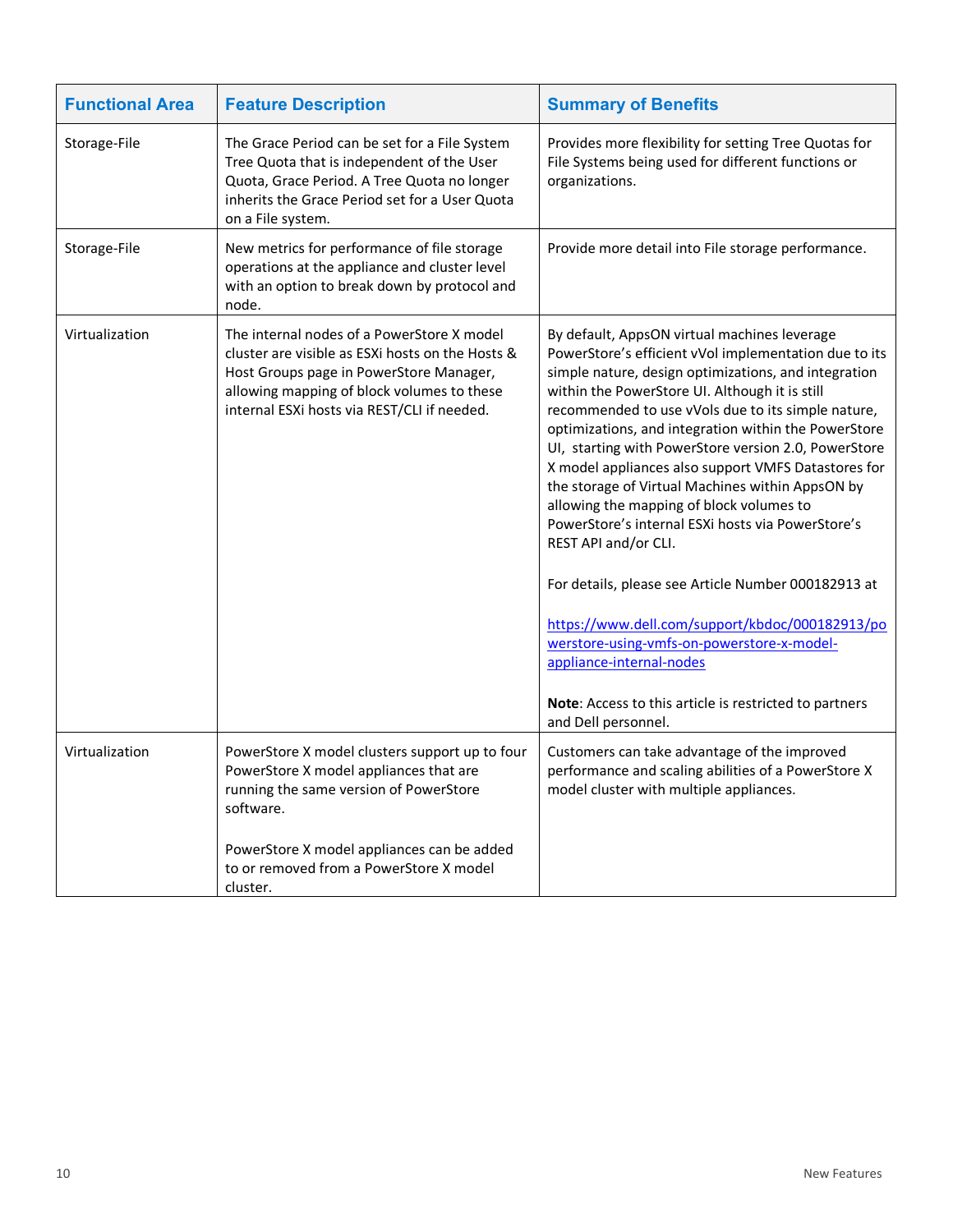| <b>Functional Area</b> | <b>Feature Description</b>                                                                                                                                                                                                                                                                                                                                                                                                                                                                                                                                                                                                                                                                                                                                                                                            | <b>Summary of Benefits</b>                                                                                                                                                                                                                    |
|------------------------|-----------------------------------------------------------------------------------------------------------------------------------------------------------------------------------------------------------------------------------------------------------------------------------------------------------------------------------------------------------------------------------------------------------------------------------------------------------------------------------------------------------------------------------------------------------------------------------------------------------------------------------------------------------------------------------------------------------------------------------------------------------------------------------------------------------------------|-----------------------------------------------------------------------------------------------------------------------------------------------------------------------------------------------------------------------------------------------|
| Virtualization         | For PowerStore X model clusters, empty affinity<br>rules, by means of VM/Host Groups and<br>VM/Host Rules on PowerStore X model clusters<br>are pre-created in vCenter, in order to allow<br>storage and compute co-location if needed. The<br>system creates the following by default:<br>A Host Group that is named Appliance name.<br>The internal ESXi hosts on the appliance are<br>automatically added to this Host Group.<br>A VM Group that is named Appliance name<br>VMs. The VM Group is empty by default.<br>A VM/Host Rule that is named Appliance name.<br>The VM/Host Rule is a Should run on hosts in<br>group, which specifies that VMs in the VM<br>Group should run on the hosts in the Host<br>Group, but can move over to other nodes in<br>case of an HA event or entering Maintenance<br>Mode. | Customers can use the VM/Host Groups and<br>VM/Host Rules on a PowerStore model X cluster to<br>keep compute and storage co-located on the same<br>appliance for performance benefits.                                                        |
| Virtualization         | The PowerStore software upgrade for<br>PowerStore X model clusters includes a<br>required ESXi update for the internal nodes of<br>the clusters. The internal nodes of an existing<br>PowerStore X model cluster must be upgraded<br>to VMware ESXi 6.7 P05, Patch Release ESXi670-<br>202103001 (Build: 17700523) before the cluster<br>can be upgraded to the latest version of the<br>PowerStore OS. In addition to the ESXi update,<br>other PowerStore X model components must be<br>upgraded as well.<br>Download the latest PowerStore X model<br>software upgrade .zip file from<br>https://www.dell.com/support and see the<br>Upgrade Considerations section in this<br>document for more information.                                                                                                      | The internal nodes of a PowerStore X model cluster<br>use a newer version of ESXi that contains bug fixes<br>and security fixes.                                                                                                              |
| Virtualization         | For PowerStore X model clusters, PowerStore<br>Manager displays the ESXi version that is<br>running on the ESXi host nodes of an appliance,<br>the appliances in a cluster, and the cluster itself.<br>An alert is generated if the ESXi versions do not<br>match on Node A and Node B of a PowerStore X<br>model appliance. An alert is also generated if<br>the ESXI versions do not match on the<br>appliances in a PowerStore X model cluster.                                                                                                                                                                                                                                                                                                                                                                    | Users are able to view the ESXI version of an internal<br>ESXi host node on a PowerStore X model cluster.<br>Users are also alerted if the ESXi versions installed on<br>nodes or appliances of a PowerStore X model cluster<br>do not match. |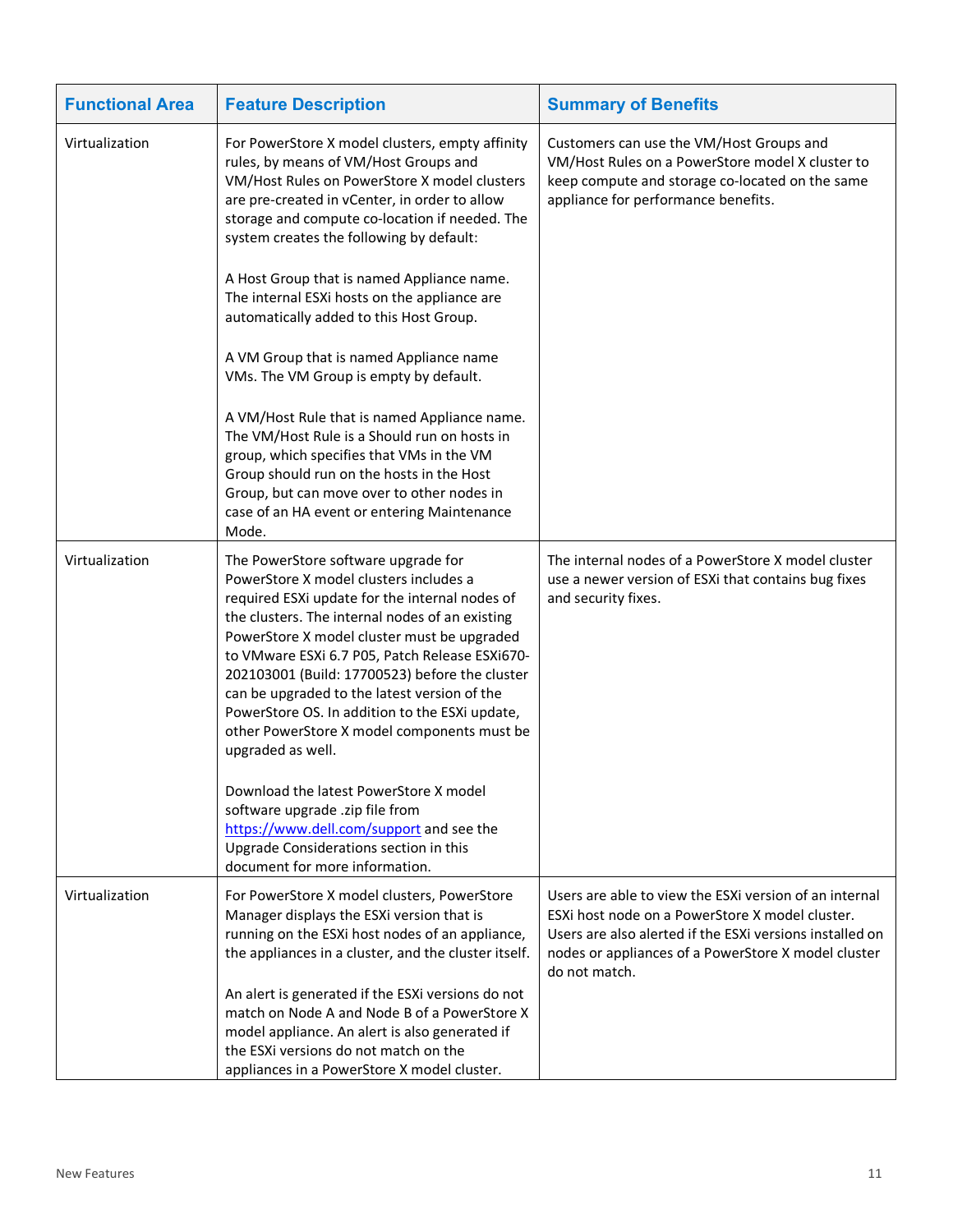| <b>Functional Area</b> | <b>Feature Description</b>                                                                                                                                                                                                                   | <b>Summary of Benefits</b>                                                                                                                                                                                                                              |
|------------------------|----------------------------------------------------------------------------------------------------------------------------------------------------------------------------------------------------------------------------------------------|---------------------------------------------------------------------------------------------------------------------------------------------------------------------------------------------------------------------------------------------------------|
| Virtualization         | PowerStore model clusters support online<br>migration of vVols for vVol-based VMs to<br>another appliance in the cluster. However, due<br>to a known issue with VMware's vSphere, only<br>newer versions of vSphere support this.            | Customers can migrate the vVols for a vVol-based<br>VM to another appliance in a cluster without<br>powering off the VM. For information on required<br>vSphere versions to support this feature, please see:<br>https://www.dell.com/support/kbdoc/en- |
|                        |                                                                                                                                                                                                                                              | us/000105896/ powerstore-supported-host-os-for-<br>non-disruptive-migration-of-storage-resources                                                                                                                                                        |
| Virtualization         | All PowerStore models now support automatic<br>vCenter Server and VASA Provider registration.<br>PowerStore Manager displays the vCenter<br>Server connection status and VASA Provider<br>status on the vCenter Server Connection page.      | This feature allows users to easily use vVols by<br>registering the VASA provider from the PowerStore<br>manager by adding vCenter information and provides<br>vSphere host level visibility into PowerStore objects<br>associated with these hosts.    |
|                        | In addition, new VMware vSphere property<br>called "vSphere Host Name" is now displayed in<br>PowerStore Manager:                                                                                                                            |                                                                                                                                                                                                                                                         |
|                        | The internal ESXi hosts of a PowerStore X model<br>cluster are displayed as hosts on the Hosts &<br>Host Group page.                                                                                                                         |                                                                                                                                                                                                                                                         |
|                        | Hosts added to PowerStore Manager display<br>their associated ESXi host name in the vSphere<br>Host Name column of the Hosts & Host Groups<br>page.                                                                                          |                                                                                                                                                                                                                                                         |
|                        | The name of the ESXi host that a Virtual<br>Machine is running on is displayed in the<br>vSphere Host Name column of the Virtual<br>Machines page.                                                                                           |                                                                                                                                                                                                                                                         |
|                        | The names of the ESXi host, VM, and appliance<br>to which a specific vVol belongs are displayed in<br>the vSphere Host Name, Virtual Machine, and<br>Appliance columns on the Virtual Volumes card<br>of the Storage Container details page. |                                                                                                                                                                                                                                                         |
|                        | The ESXi hosts to which a vVol Storage<br>Container is accessible are displayed on the ESXi<br>Hosts card of the Storage Container details<br>page.                                                                                          |                                                                                                                                                                                                                                                         |
|                        | The ESXi version running on each recognized<br>vSphere host is displayed.                                                                                                                                                                    |                                                                                                                                                                                                                                                         |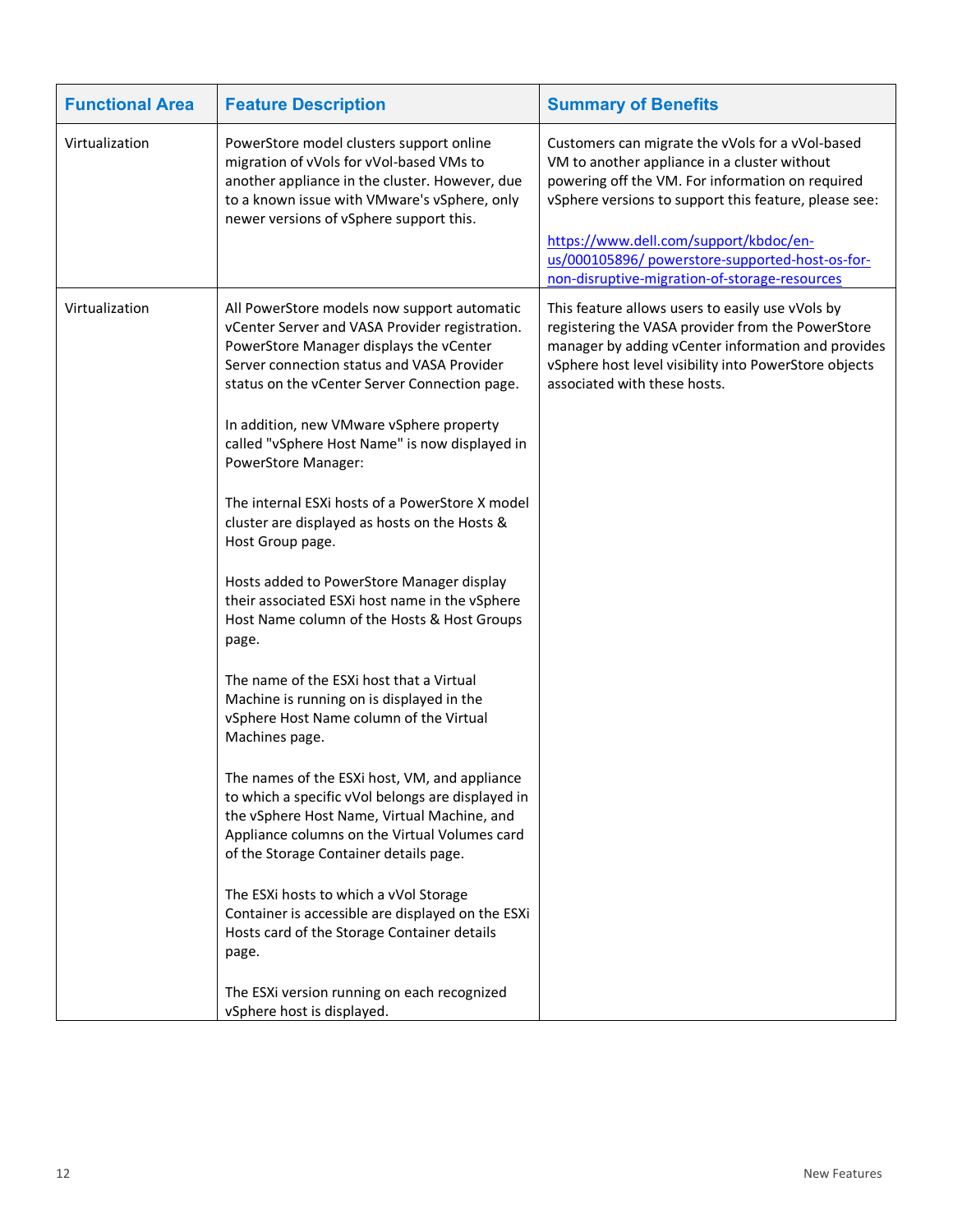| <b>Functional Area</b> | <b>Feature Description</b>                                                                           | <b>Summary of Benefits</b>                                              |  |
|------------------------|------------------------------------------------------------------------------------------------------|-------------------------------------------------------------------------|--|
| Other                  | Improves PowerStore datapath performance<br>for:                                                     | Performance and efficiency improvement of third-<br>party applications. |  |
|                        | VM Boot/Shutdown Storm that uses a large<br>amount of UNMAP commands                                 |                                                                         |  |
|                        | File System formatting                                                                               |                                                                         |  |
|                        | Any thin aware application generating large<br>amounts of UNMAP (truncate/trim of files)<br>commands |                                                                         |  |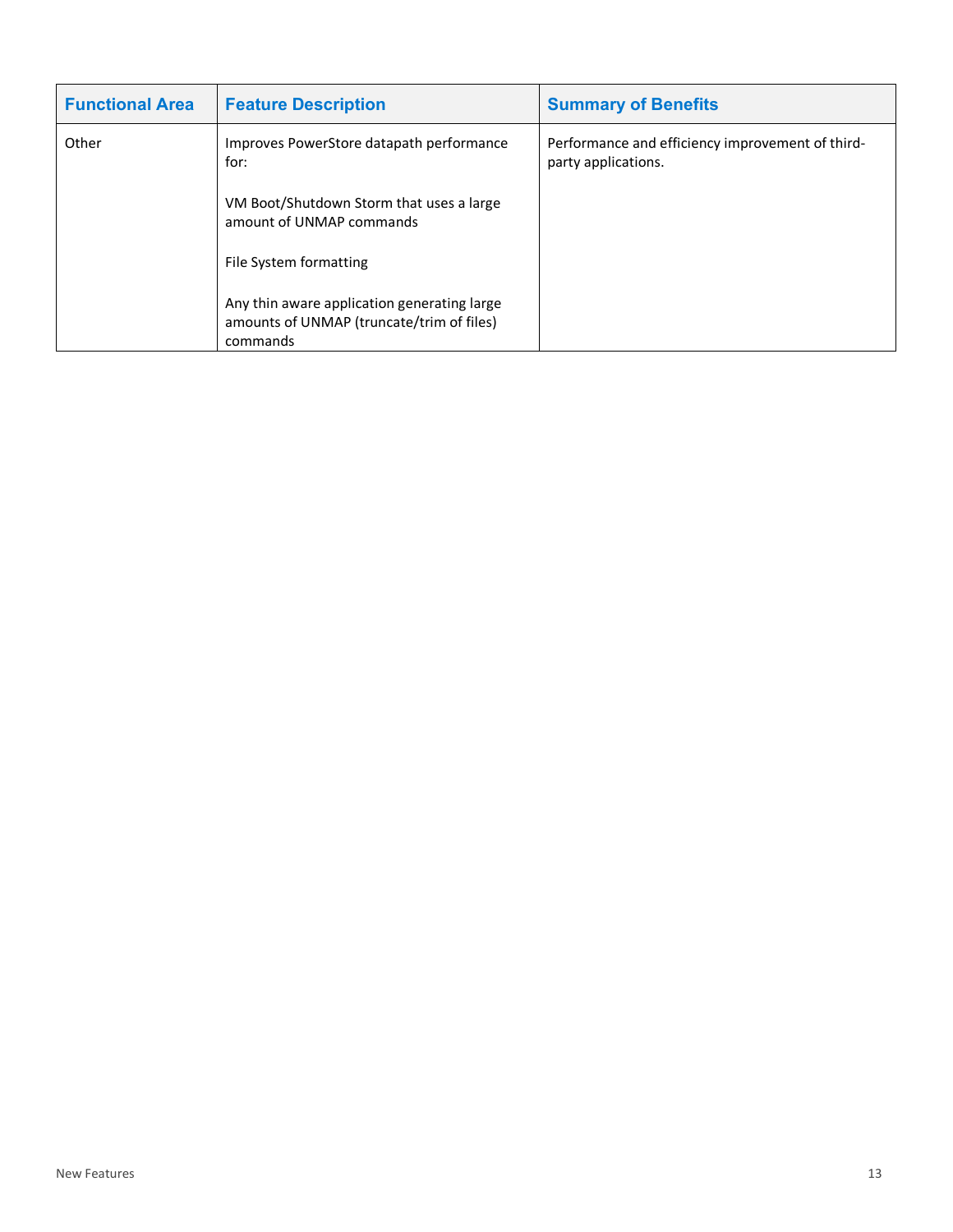# <span id="page-13-0"></span>Changed Features

The following functionality has changed.

| <b>Functional Area</b> | <b>Feature Description</b>                                                                                                                                                                                                          | <b>Summary of Benefits</b>                                                     |
|------------------------|-------------------------------------------------------------------------------------------------------------------------------------------------------------------------------------------------------------------------------------|--------------------------------------------------------------------------------|
| Product versioning     | Product releases will be identified as Major<br>and Minor releases.                                                                                                                                                                 | Easily identify whether a new release is a major or<br>minor software release. |
|                        | Major releases will be versioned by increasing<br>the first digit of the software version followed<br>by a zero for example the first release is 1.0.<br>Subsequent releases will increase the first<br>digit as follows: 2.0, 3.0. |                                                                                |
|                        | Minor releases will be identified by the<br>second digit of the software version number<br>for example: 1.1, 1.2, 2.1, 2.2.                                                                                                         |                                                                                |

# <span id="page-13-1"></span>Resolved Issues

The following issues have been resolved in this release.

| <b>Issue ID</b> | <b>Functional Area</b>      | <b>Description</b>                                                                                                                                                                                                                                                                                    |
|-----------------|-----------------------------|-------------------------------------------------------------------------------------------------------------------------------------------------------------------------------------------------------------------------------------------------------------------------------------------------------|
| MDT-262726      | Connectivity - Hosts        | On a PowerStore X model cluster, the timesynced service was enabled, but not<br>used. The time sync service is provided by the NTP service running on the hosting<br>ESXi. The timesynced service will try to reach the factory default NTP server. It can<br>be disable by a support representative. |
| MDT-189246      | <b>Connectivity - Hosts</b> | Cannot reuse the Logical Unit Number when unmapped and then mapped to the<br>same host.                                                                                                                                                                                                               |
| MDT-261727      | Connectivity - Hosts        | A host cannot be removed from a Host Group because another host in that Host<br>Group has an attached or bound vVol.                                                                                                                                                                                  |
| MDT-240046      | Connectivity - Hosts        | A PowerStore appliance node may stop processing IOs if it is used with ESX<br>clustered hosts where Atomic Test and Set (ATS) locking and other locking<br>mechanisms are used at the same time.                                                                                                      |
| MDT-234322      | Connectivity-Hosts          | A volume on a Windows Server cluster that is connected to a PowerStore cluster<br>using Fibre Channel might become inaccessible after performing an upgrade from<br>PowerStore 1.0.2 to a later version of PowerStore.                                                                                |
| MDT-244501      | Connectivity-Networks       | Multiple ARP responses caused virtual network environments such as Cisco ACI to<br>incorrectly detect duplicate IP addresses.                                                                                                                                                                         |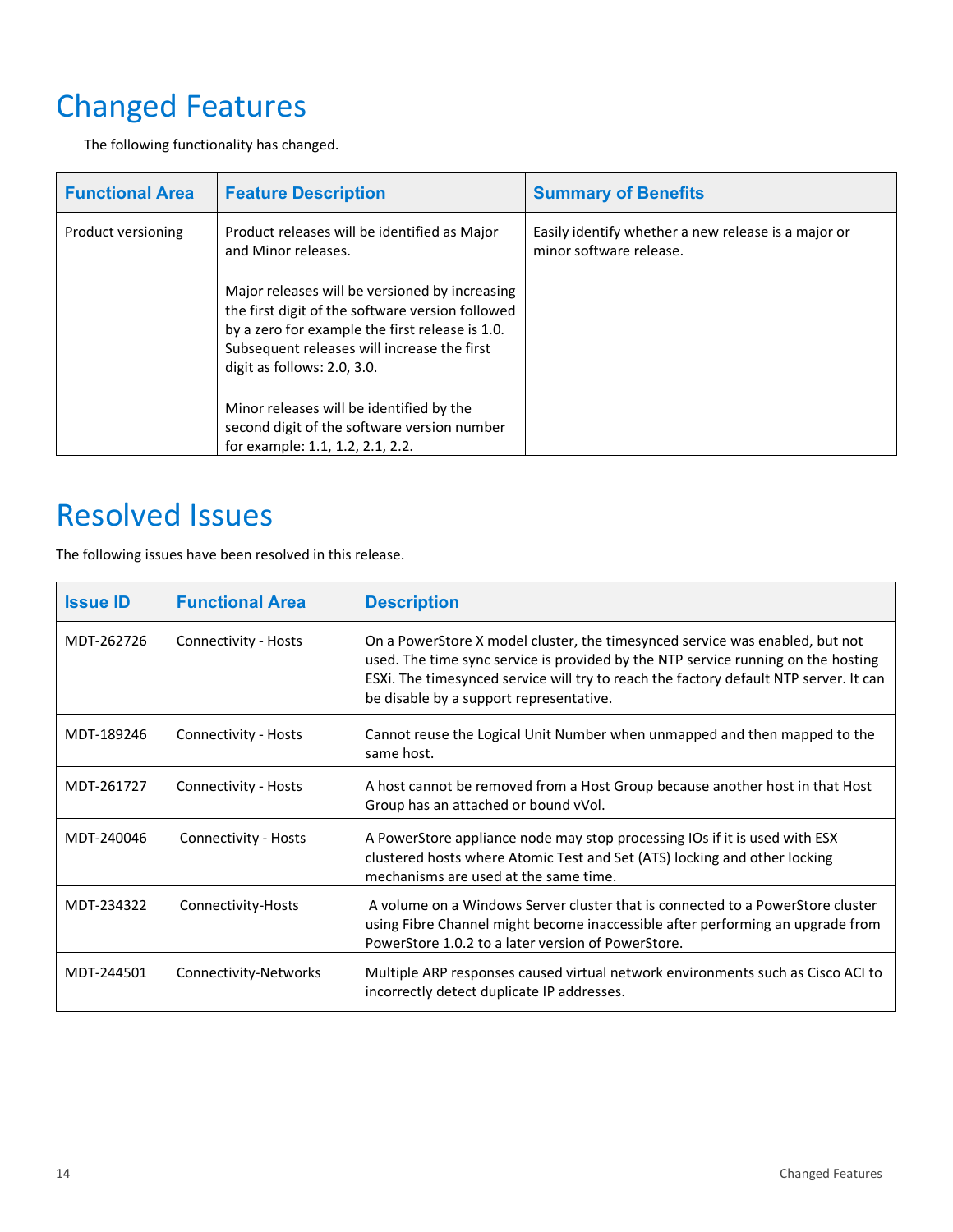| <b>Issue ID</b> | <b>Functional Area</b>         | <b>Description</b>                                                                                                                                                                                                                                                                                                                                                                                                                                                                                                     |
|-----------------|--------------------------------|------------------------------------------------------------------------------------------------------------------------------------------------------------------------------------------------------------------------------------------------------------------------------------------------------------------------------------------------------------------------------------------------------------------------------------------------------------------------------------------------------------------------|
| MDT-305819      | Connectivity-Networks          | The following error occured while trying to map or unmap to the Default Storage<br>Network or remove the Global Storage IP address after upgrading from<br>PowerStore 1.0.x.                                                                                                                                                                                                                                                                                                                                           |
|                 |                                | "Encountered an irrecoverable error during command execution, Reason<br>not_supported (0xE04020040004)"                                                                                                                                                                                                                                                                                                                                                                                                                |
| MDT-253220      | Connectivity-Networks          | iSCSI port remains down after retrying an unsuccessful VLAN change.                                                                                                                                                                                                                                                                                                                                                                                                                                                    |
| MDT-197207      | Connectivity - Networks        | The management port being down alert is reworded from "The first onboard port<br>of node <a b=""  =""> is down." to "The management port of node <a b=""  =""> is down."</a></a>                                                                                                                                                                                                                                                                                                                                       |
| MDT-258225      | Connectivity - Networks        | If port 0 and port 1 of 4-port card are configured with speed less than 10 Gbps on<br>PowerStore X, a warning is provided during Initial Network Validation. However,<br>cluster creation is not prevented and will fail during network initialization.                                                                                                                                                                                                                                                                |
| MDT-260658      | Connectivity - Networks        | Top-of-Rack switch credentials did not include permissions to read basic switch<br>configuration as well as running configuration information.                                                                                                                                                                                                                                                                                                                                                                         |
| MDT-260649      | <b>Connectivity - Networks</b> | Unexpected cyc_net error occurred, which indicates the validation component<br>unavailability during PUHC. Contact your support representative and provide the<br>(cyc_net_error) message.                                                                                                                                                                                                                                                                                                                             |
| MDT-194277      | Connectivity - Networks        | The create cluster and add appliance operations will be blocked if there are<br>duplicates found in the L2 environment for the provided addresses.                                                                                                                                                                                                                                                                                                                                                                     |
| MDT-209202      | Connectivity - Networks        | If PowerStore is configured with an unstable network environment or the physical<br>switches are experiencing spontaneous packet drops, it may produce alerts about<br>unreachability of some IP addresses and may auto-clear them after a short period<br>of time.                                                                                                                                                                                                                                                    |
| MDT-278594      | Connectivity - Networks        | Depending on customer's network environment NTP servers used for PowerStore<br>configuration may not respond spontaneously. In such cases PowerStore will<br>produce alerts about NTP availability, that may be auto-cleared after a short<br>period of time. If Users are aware about the health of theirs NTP servers, they may<br>ignore or acknowledge these alerts. But correctness of functioning of<br>PowerStore's services that require precise time synchronization (replication etc.)<br>is not guaranteed. |
| MDT-210743      | Connectivity - Networks        | Add appliance fails due to wrong IP provided after an attempt to add an appliance<br>with incorrect IP addresses.<br>Primary appliance kept records of the IPs from a failed attempt to add an<br>appliance, which prevented the same appliance to be added later to the cluster<br>with correct IPs.                                                                                                                                                                                                                  |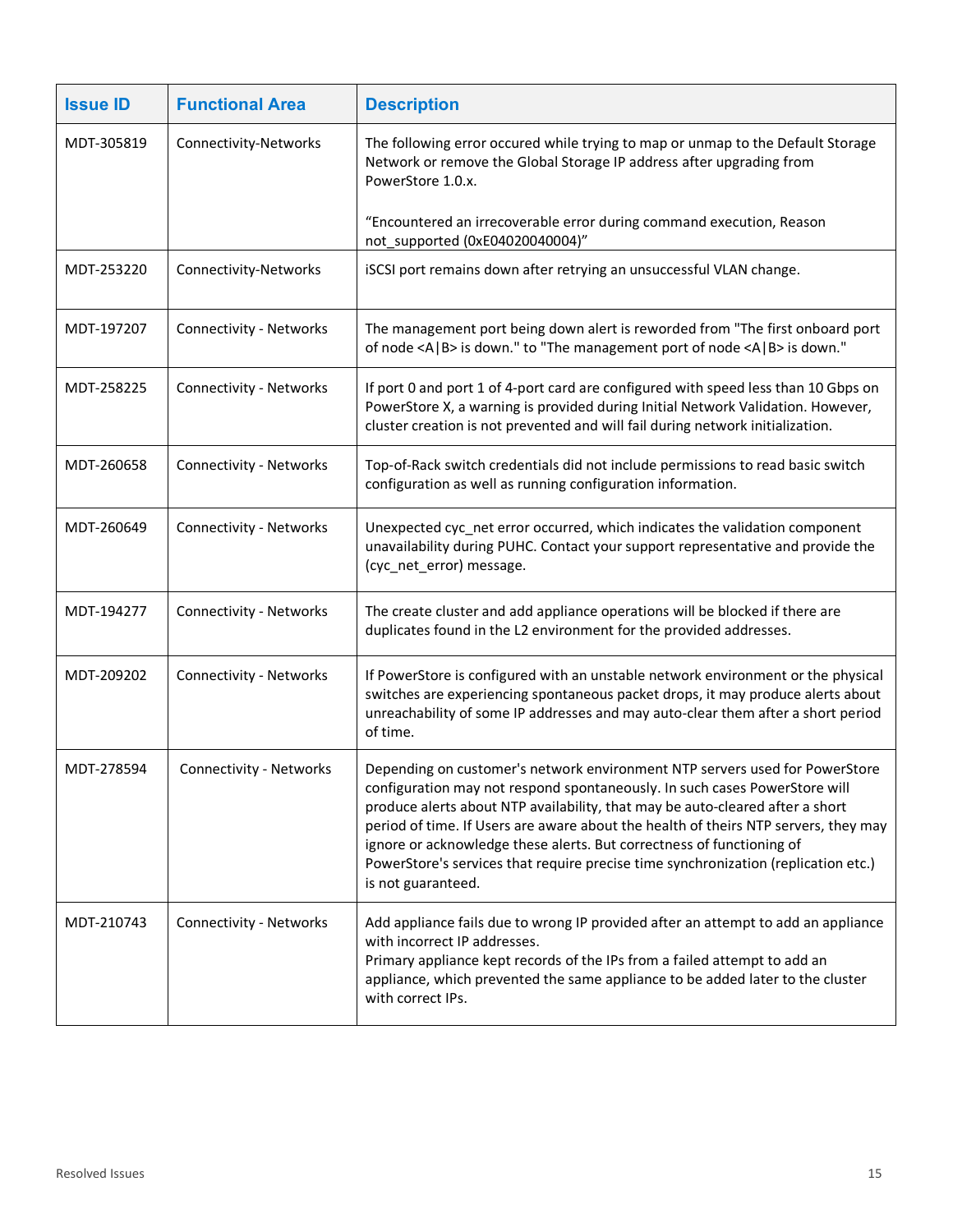| <b>Issue ID</b> | <b>Functional Area</b>  | <b>Description</b>                                                                                                                                                                                                                                                                                                                                                                                                |
|-----------------|-------------------------|-------------------------------------------------------------------------------------------------------------------------------------------------------------------------------------------------------------------------------------------------------------------------------------------------------------------------------------------------------------------------------------------------------------------|
| MDT-242362      | Connectivity - Networks | When the Intra-Cluster Management (ICM) and Intra-Cluster Discovery (ICD)<br>networks are not available, and IPv6 ICM addresses not pingable, the svc_diag list<br>--info' command will not run on the peer node. The workaround is to run the<br>command on the master node.                                                                                                                                     |
| MDT-266289      | Data Protection         | On the destination cluster pre-NDU (non-disruptive upgrade) steps pause all the<br>replication sessions. The pausing of replication sessions for NDU deletes the<br>system snapshot used by replication session. After the NDU completes, when<br>replication session synchronization is attempted (via RPO, REST or PowerStore<br>Manager), it fails because system snapshot was deleted on destination cluster. |
| MDT-141379      | Data Protection         | When processing the deletion of many snapshots on a large volume group,<br>PowerStore Manager may freeze for more than one minute. Control should be<br>restored after the deletion is complete.                                                                                                                                                                                                                  |
| MDT-85401       | Data Protection         | The replication session is not displayed if the Replication tab of a resource's<br>protection page is open when assigning a protection policy with a replication rule.                                                                                                                                                                                                                                            |
| MDT-146780      | Data Protection         | When deleting a snapshot rule, the snapshot rule may not appear to be deleted,<br>and the following error appears: "The system encountered unexpected backend<br>errors. Please contact support. (0xE0101001000C)". Do not continue using the<br>rule for protection.                                                                                                                                             |
| MDT-196359      | Data Protection         | When viewing the table of snapshot rules returned from the CLI command show<br>days_of_week, not all days are displayed correctly.                                                                                                                                                                                                                                                                                |
| MDT-219835      | Hardware                | Rare system bond issues occurred when one of the Ethernet port links stays down<br>after the System Bond was created at startup time.                                                                                                                                                                                                                                                                             |
| MDT-250110      | Hardware                | An HSST lockup occurred on the SAS controller and the workaround was not<br>successful in recovering, resulting in a single node panic/reboot with a failover,<br>reboot, and the node returning to service.                                                                                                                                                                                                      |
| MDT-232113      | Hardware                | After adding more drives to the array (more than 6 drives), the next appliance<br>shutdown is at risk of not recovering.                                                                                                                                                                                                                                                                                          |
| MDT-217478      | Hardware                | After recovering from multi disks malfunction where the system entered "service<br>offline mode", the system was able to serve IOs but some volumes may not have<br>been accessible due to configuration issues.                                                                                                                                                                                                  |
| MDT-270425      | Hardware                | Replacing an Expansion Enclosure's LCC when the enclosure is mis-cabled may<br>prevent the new LCC from coming online. Because the system was in a bad state<br>due to mis-cabling, the old LCC information was not cleared prior to adding the<br>new LCC information. Code modifications have been made to check that the<br>system/enclosure state is good prior to adding the new LCC information.            |
| MDT-218461      | Hardware                | A failed service was detected in error, causing an unnecessary node failover.                                                                                                                                                                                                                                                                                                                                     |
| MDT-233579      | Hardware                | Access to all expansion enclosures was lost.                                                                                                                                                                                                                                                                                                                                                                      |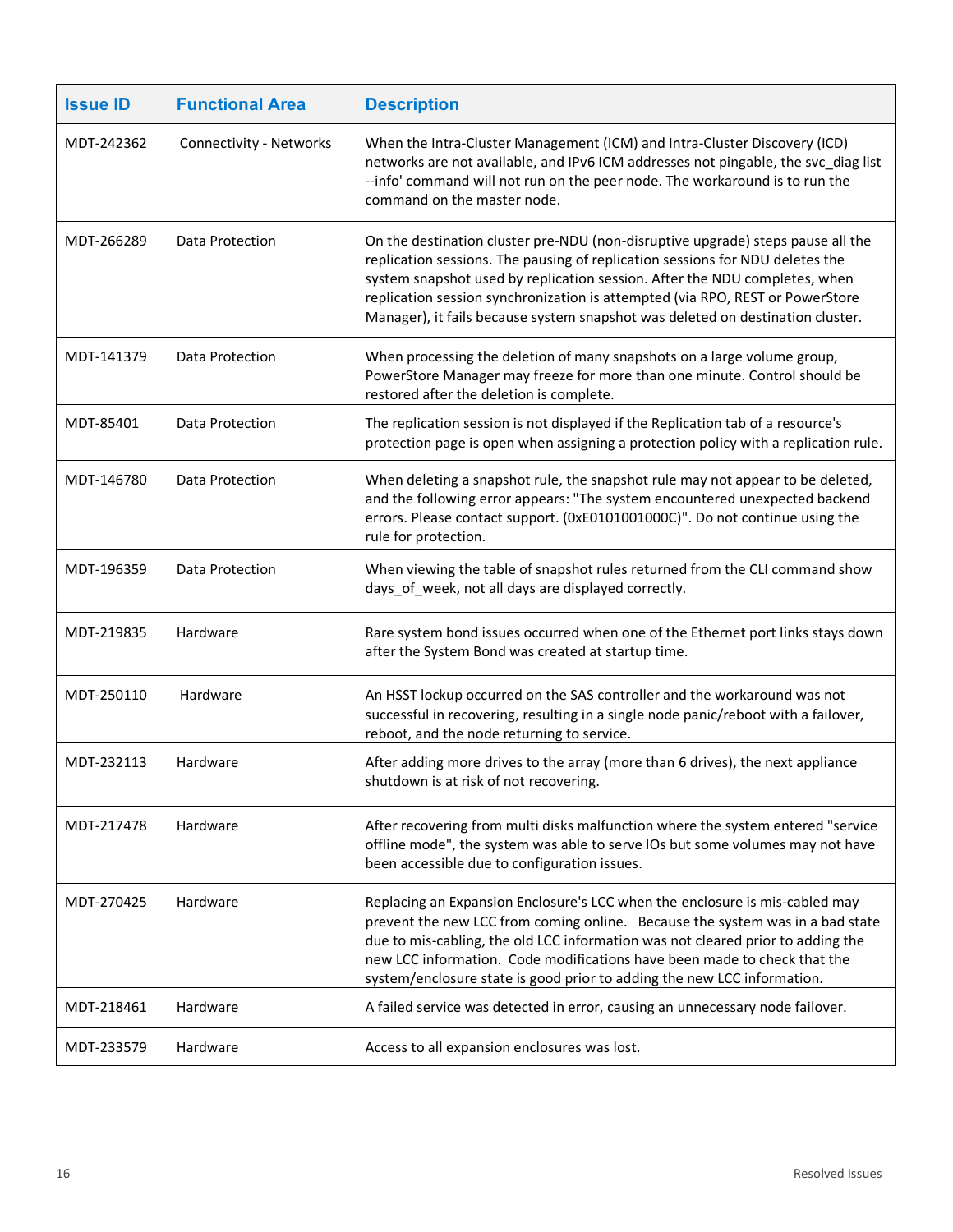| <b>Issue ID</b> | <b>Functional Area</b> | <b>Description</b>                                                                                                                                                                                                                                                                                                                                                                                                                                                         |
|-----------------|------------------------|----------------------------------------------------------------------------------------------------------------------------------------------------------------------------------------------------------------------------------------------------------------------------------------------------------------------------------------------------------------------------------------------------------------------------------------------------------------------------|
| MDT-231279      | Hardware               | Upon issuing managed shutdown to one of the storage controllers, in rare cases<br>the unmanaged shutdown (reboot) might occur instead.                                                                                                                                                                                                                                                                                                                                     |
| MDT-247447      | Hardware               | In some cases of node reboot due to kernel panic we are unable to root cause the<br>issue because the kernel dump does not complete in time allowed. This is because<br>we prioritized fast reboot over diagnosable materials. Timing of this process is<br>under review.                                                                                                                                                                                                  |
| MDT-272231      | Hardware               | Cluster cannot add two new appliances "The system encountered unexpected<br>backend errors."                                                                                                                                                                                                                                                                                                                                                                               |
| MDT-253764      | Hardware               | SYM to fix sym_mom_is_ssd_fru_state_ok so it will check that all healthy PMs<br>sees the drive as OK.<br>SYM will not accept a new drive to DP before it is up on all healthy nodes.                                                                                                                                                                                                                                                                                       |
| MDT-237899      | Hardware               | While performing HA testing customer issued command to reboot node_a<br>multiple times, this indeed triggered reboot of node_a and then node_b reboot<br>causing outage.<br>When reboot was initiated for a second time, the command was issued to the<br>second node which has CP as the failover which completed from first reboot<br>request and thus triggered reboot of second node in addition to first node reboot.                                                 |
| MDT-241178      | Hardware               | The access control account for the certificate created on primary node failed to<br>sync with member nodes in the cluster due to synchronization framework failure<br>because of the underlying OS signals. As a result, when failover happens, the<br>certificate account will not be on the newly elected primary node and the<br>corresponding application will report the missing cert account. The<br>synchronization failure is mitigated and fixed in this release. |
| MDT-194839      | Hardware               | During NDU, in rare cases the upgrade is stopped and drive failure tiers are left in<br>a degraded mode while the system continues to service I/Os.                                                                                                                                                                                                                                                                                                                        |
| MDT-233808      | Hardware               | Rare race condition on system boot between iSCSI portal configuration and ESXi<br>iSCSI adapter rescan.                                                                                                                                                                                                                                                                                                                                                                    |
| MDT-252811      | Hardware               | PSU is not marked as disconnected state when its sensors don't get updated in OS.                                                                                                                                                                                                                                                                                                                                                                                          |
| MDT-232303      | Hardware               | After adding drives and restarting SYM, sometimes CLST didn't rebuild SSD group.<br>In that case if adding drives to the point that the user added more than half of the<br>total new drives - there might be a possible loss of majority.<br>This causes SYM not being able to restart                                                                                                                                                                                    |
| MDT-260065      | Hardware               | BBU is marked as disconnected state when its sensors don't get updated in OS.                                                                                                                                                                                                                                                                                                                                                                                              |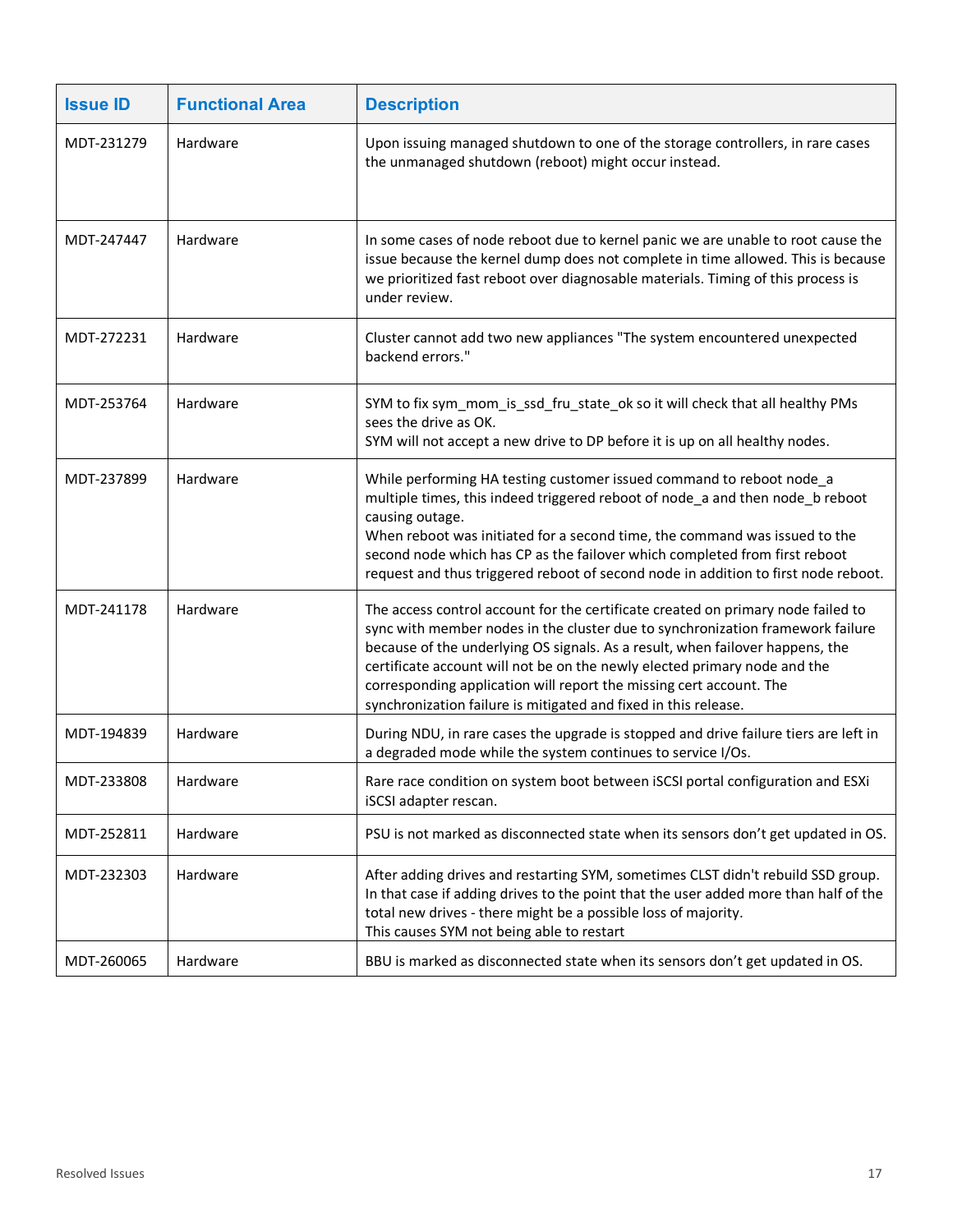| <b>Issue ID</b> | <b>Functional Area</b> | <b>Description</b>                                                                                                                                                                                                                                                                                                                                                                                                                                                                                            |
|-----------------|------------------------|---------------------------------------------------------------------------------------------------------------------------------------------------------------------------------------------------------------------------------------------------------------------------------------------------------------------------------------------------------------------------------------------------------------------------------------------------------------------------------------------------------------|
| MDT-205619      | Hardware               | During a node replacement procedure if the node is inserted into the chassis and<br>powers on without the embedded module inserted or properly seated, the node<br>will enter service mode and requires service engagement for recovery.                                                                                                                                                                                                                                                                      |
|                 |                        | This change does not eliminate the error condition or the need to take special<br>recovery steps, however, the firmware was updated to simplify the process.                                                                                                                                                                                                                                                                                                                                                  |
| MDT-261674      | Hardware               | Firmware issue causes kernel panic leading to node reboot.                                                                                                                                                                                                                                                                                                                                                                                                                                                    |
| MDT-254816      | Hardware               | Under certain single node failures, NVRAM drives can be marked as offline due to<br>NO_PATH condition. This leads to the system taking the drives offline and<br>initiating a Halt & Vault process, resulting in a DU.                                                                                                                                                                                                                                                                                        |
| MDT-283877      | Hardware               | A null pointer was referenced when looking up a host data structure.                                                                                                                                                                                                                                                                                                                                                                                                                                          |
| MDT-201033      | Hardware               | PowerStore Manager incorrectly reports all drives are disconnected.                                                                                                                                                                                                                                                                                                                                                                                                                                           |
| MDT-174416      | Import                 | Hosts groups are not supported for agentless import.                                                                                                                                                                                                                                                                                                                                                                                                                                                          |
| MDT-147910      | Import                 | Importing a volume from a source system to PowerStore fails while switching path<br>on host. This issue only impacts Linux operating systems. If any "blacklist"<br>keyword appears in the multipath.conf file before the blacklist {} block, the host<br>plug-in fails to blacklist the source volume and will cause an import to fail. For<br>imports to be successful, the keyword "blacklist" and curly brace should appear in<br>the same line, for example, "blacklist { " in /etc/multipath.conf file. |
| MDT-303583      | Install or Upgrade     | While attempting to upgrade from version 1.0.* to version 2.0.0.0 (Build<br>1376722), two Pre-Upgrade Health Checks that validate network configuration<br>incorrectly report a problem and block the upgrade attempt. This issue only<br>affects SAN-only configuration using only Fibre Channel hosts without a top of<br>rack switch.                                                                                                                                                                      |
| MDT-305868      | Install or Upgrade     | After upgrading to 2.0.0.0 (Build 1376722), attempts to access PowerStore<br>Manager failed with error, "Unable to load system configuration data. Contact<br>your service provider for assistance. Error: Service unavailable. Please retry in a<br>few minutes (0xE04040010004).                                                                                                                                                                                                                            |
|                 |                        | This error can happen if volumes were moved from 1 volume group to another<br>creating multiple entries in a volume group membership table. These entries are<br>incorrectly tagged as problematic during upgrade causing upgrade to fail.                                                                                                                                                                                                                                                                    |
| MDT-305874      | Install or Upgrade     | Due to a race condition in PowerStore 1.0.x, inconsistency in the metadata occurs<br>and is not a corruption. After upgrading from PowerStore 1.0.x to PowerStore<br>2.0.0.0 (Build 1376722) a background job is run. This background job detects this<br>inconsistency and continues raising the following alert "Schedule mapper recovery<br>(later)" after upgrading from PowerStore 1.0.4 to 2.0.0.0 (Build 1376722).                                                                                     |
| MDT-191912      | Install or Upgrade     | When running the Initial Configuration Wizard, after the cluster creation step you<br>may experience a timeout or loss of connection. The cluster, however, is still being<br>created.                                                                                                                                                                                                                                                                                                                        |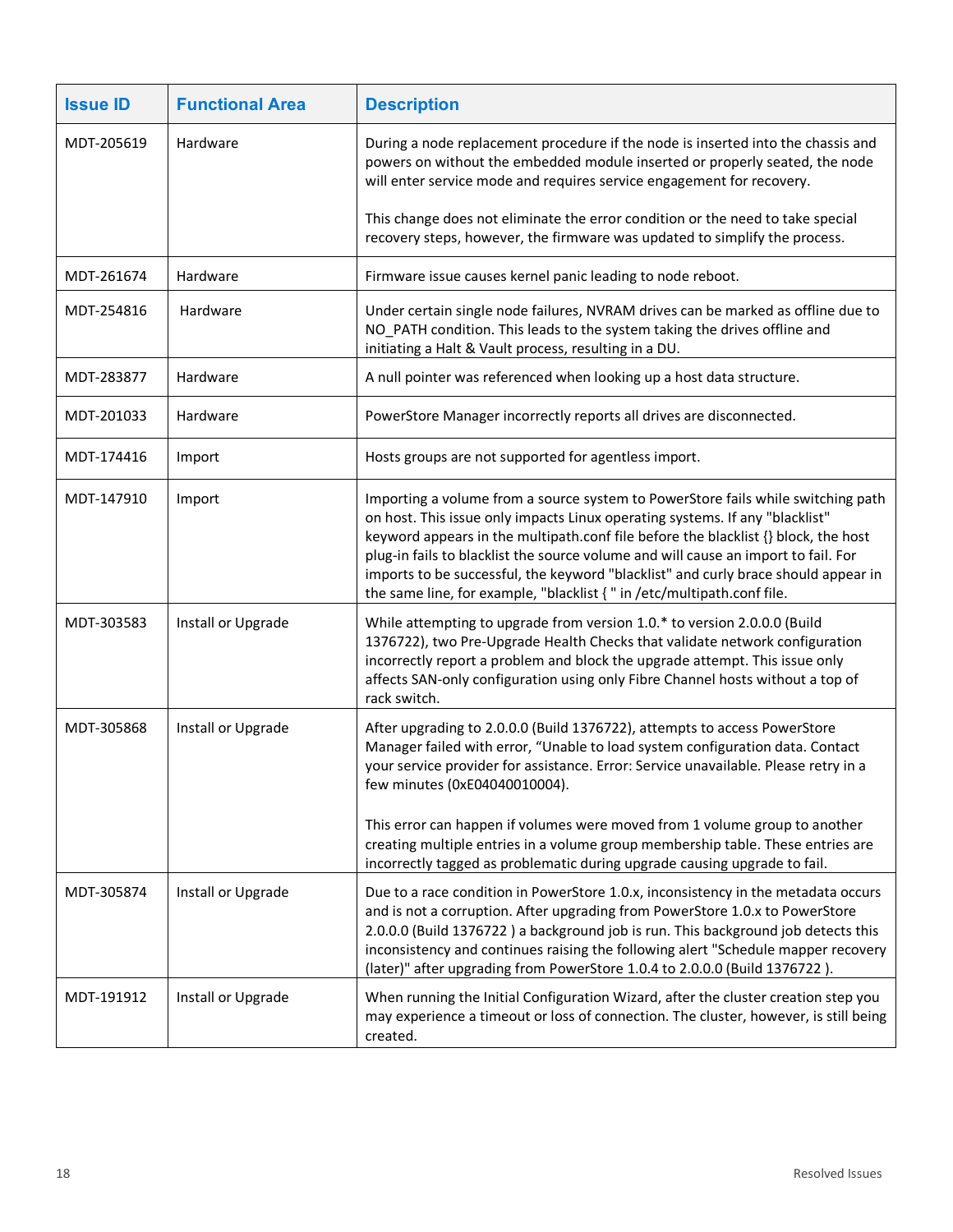| <b>Issue ID</b> | <b>Functional Area</b> | <b>Description</b>                                                                                                                                                                                                                                                                                                                                                                                                                                             |
|-----------------|------------------------|----------------------------------------------------------------------------------------------------------------------------------------------------------------------------------------------------------------------------------------------------------------------------------------------------------------------------------------------------------------------------------------------------------------------------------------------------------------|
| MDT-238657      | Install or Upgrade     | The system shows an alert in case of the issues with the connection to the<br>vCenter. The alert presence won't prevent the NDU from happening in<br>PowerStore 1.x versions. Starting with 2.0 versions, the raised alert of this type<br>will block the NDU.                                                                                                                                                                                                 |
| MDT-257003      | Install or Upgrade     | During the NDU, cyc_rcvy_control service might not be enabled, the<br>cyc_rcvy_control and as a result, sub-sequent tasks related with NDU will fail,<br>including reimage. s.                                                                                                                                                                                                                                                                                 |
| MDT-250029      | Install or Upgrade     | NDU may fail if there are stale locks in the management DB. The locks must be<br>manually removed from the management database via a service technician. There<br>are failure conditions surrounding HA events (node reboots and CP restarts) that<br>can leave stale locks in the management database. In general, the condition is<br>more prevalent in a clustered-PowerStore environment but can occur in single<br>appliance systems with less frequency. |
| MDT-262439      | Install or Upgrade     | During NDU a local connection can be reset causing a command failure and results<br>in a failover. If there is another occurrence, the recommendation is to retry NDU.<br>Note: This flow is not necessarily NDU specific.                                                                                                                                                                                                                                     |
| MDT-225893      | Install or Upgrade     | After running a factory reset, using CTRL+C made both nodes unusable.                                                                                                                                                                                                                                                                                                                                                                                          |
| MDT-259371      | Install or Upgrade     | During a Health Check or Upgrade of a PowerStore X Software Release package,<br>the Pre-Upgrade Health Check can fail when verifying the ESXi PowerStore X VIB<br>versions with the error "Component version is in incorrect format".<br>This issue is specific to PowerStore X models with RecoverPoint installed, that<br>have VIB which erroneously gets checked as part of the VIB PUHC and as a result                                                    |
|                 |                        | causes PUHC to fail.                                                                                                                                                                                                                                                                                                                                                                                                                                           |
| MDT-242768      | Install or Upgrade     | The PowerstoreX-node_firmware package is expected to be used only on<br>PowerStore X systems as part of its special multi-step upgrade process. The<br>node_firmware package is not intended to be used with PowerStore T systems as<br>the firmware will be upgraded along with the Trident Software release.                                                                                                                                                 |
|                 |                        | The newer versions of the PowerStoreX-node_firmware have been updated to<br>block them from being installed accidently on PowerStore T systems.                                                                                                                                                                                                                                                                                                                |
| MDT-253108      | Install or Upgrade     | Multiple subsequent NDU failures from PowerStore 1.0 release can leave array in<br>a state where NDU code fails to execute roll forward behavior correctly and<br>continues to fail.                                                                                                                                                                                                                                                                           |
| MDT-214506      | Install or Upgrade     | An attempt was made to update PowerStore 1.0.x to PowerStore 1.0.2 while the<br>management ports on node B were not properly set up. After correcting the<br>problem, the NDU was restarted several times and each time the following error<br>occurred: "Upgrade failed on appliance appliance-1 with the following message:<br>The system encountered unexpected backend errors. Please contact support.<br>(0xE04030010003)".                               |
| MDT-215818      | Install or Upgrade     | While upgrading from PowerStore 1.0.1 to PowerStore 1.0.2 the upgrade failed<br>and was restarted a few times before finally completing. However, the release<br>version shown in PowerStore Manager (GUI) still displayed PowerStore 1.0.1.                                                                                                                                                                                                                   |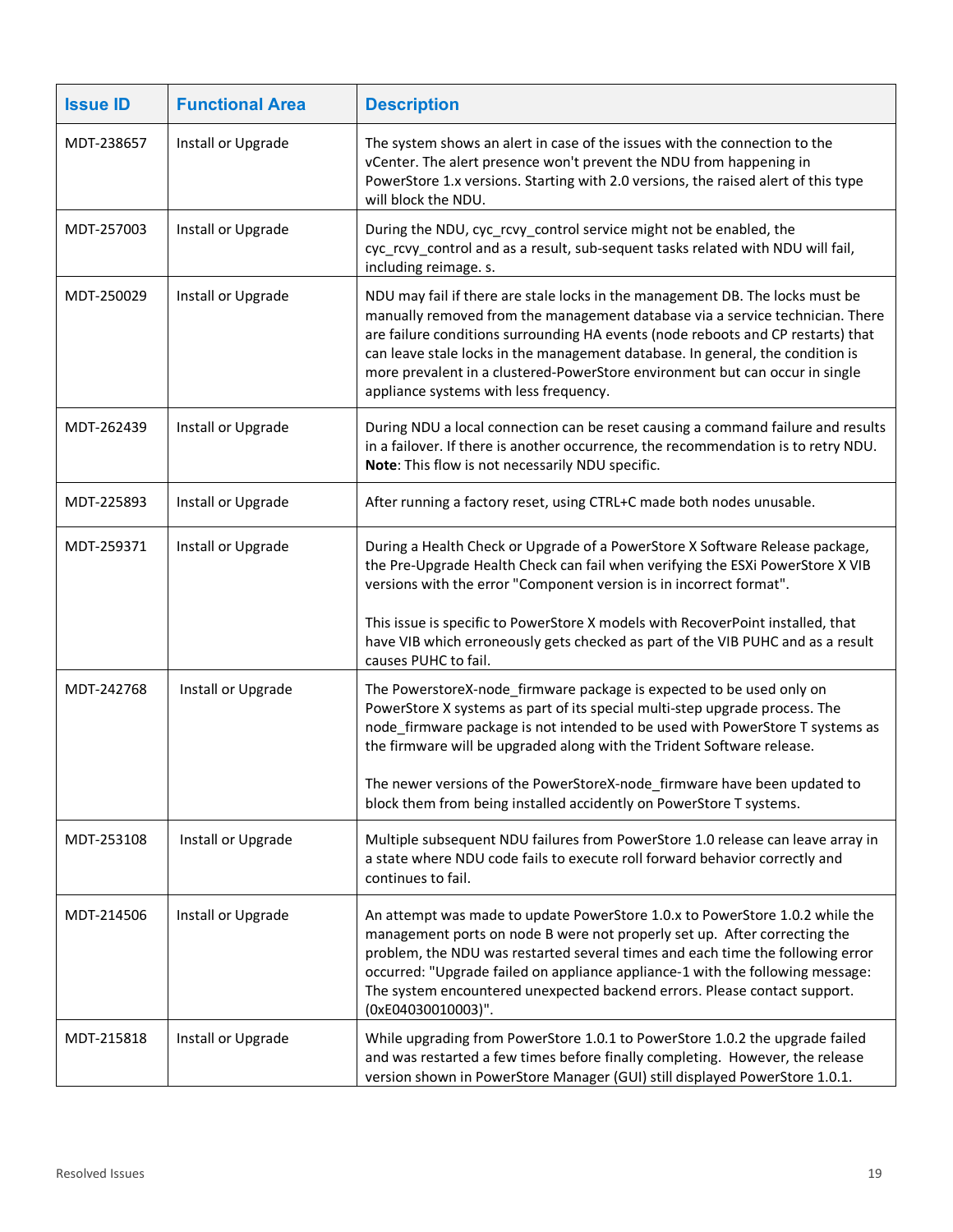| <b>Issue ID</b> | <b>Functional Area</b>    | <b>Description</b>                                                                                                                                                                                                                                                                                                                                                                                                                   |
|-----------------|---------------------------|--------------------------------------------------------------------------------------------------------------------------------------------------------------------------------------------------------------------------------------------------------------------------------------------------------------------------------------------------------------------------------------------------------------------------------------|
| MDT-259223      | Install or Upgrade        | Upgrade from PowerStore 1.0.3 to 1.0.4 failed because of hung commands. This<br>can happen after an unsuccessful attempt to add or remove an appliance and<br>some commands did not complete and remained on the system. When an<br>upgrade is initiated on the system, it will wait for all running commands to<br>complete to start the upgrade. Since these commands are hung, upgrade will fail<br>after waiting for 30 minutes. |
| MDT-236192      | <b>Internal Migration</b> | Internal migration of imported volumes from a remote system using the non-<br>disruptive import variant does not redirect a host application running on either<br>Linux/Windows or VMware to the associated PowerStore volumes.                                                                                                                                                                                                      |
| MDT-143768      | <b>Internal Migration</b> | When migration is occurring on a volume, the Mapped Volumes tab of the<br>hosts/host groups that are attached to the migration source volume might show<br>some additional volumes. The migration uses these additional volumes, which are<br>internally created. These additional volumes are deleted when the migration<br>finishes.                                                                                               |
| MDT-145764      | <b>Internal Migration</b> | During migration the temporary volumes that are created during migration are<br>calculated into the vVol capacity metrics. The temporary volumes should not be<br>included in the calculation.                                                                                                                                                                                                                                       |
| MDT-143749      | <b>Internal Migration</b> | On the Internal Migration > Migrations tab in PowerStore Manager, you may see<br>incorrect results when you try filtering results based on matching strings in the<br>Storage Resource column.                                                                                                                                                                                                                                       |
| MDT-231942      | Data Collection           | Inaccurate data logging related to expansion enclosure connection status.                                                                                                                                                                                                                                                                                                                                                            |
| MDT-247636      | Data Collection           | Data collection fails and the data collected daily is not being sent to CloudIQ.                                                                                                                                                                                                                                                                                                                                                     |
| MDT-257551      | Data Collection           | Appliance metrics data uploaded to CloudIQ are occasionally duplicated.                                                                                                                                                                                                                                                                                                                                                              |
| MDT-257727      | Data Collection           | Deltas of configuration and metrics can be sent in too close succession due to<br>timing issues, causing confusion on CloudIQ side as packages are processed out of<br>order.                                                                                                                                                                                                                                                        |
| MDT-233577      | Data Collection           | Inaccurate data logging related to expansion enclosure connection status.                                                                                                                                                                                                                                                                                                                                                            |
| MDT-217411      | Data Collection           | Data collection cannot complete while the replication database is in read-only<br>mode.                                                                                                                                                                                                                                                                                                                                              |
| MDT-237832      | Data Collection           | In certain cases, the system was permitting two data collections to run at a time,<br>causing a failure.                                                                                                                                                                                                                                                                                                                             |
| MDT-247214      | Data Collection           | Unable to collect data because a file changed in the process of being added to the<br>tar file. Tar file returns an error code of 1.                                                                                                                                                                                                                                                                                                 |
| MDT-263836      | Data Collection           | On systems that generate large amounts of metrics information, the metrics<br>provided by support metrics are too large for the script to process.                                                                                                                                                                                                                                                                                   |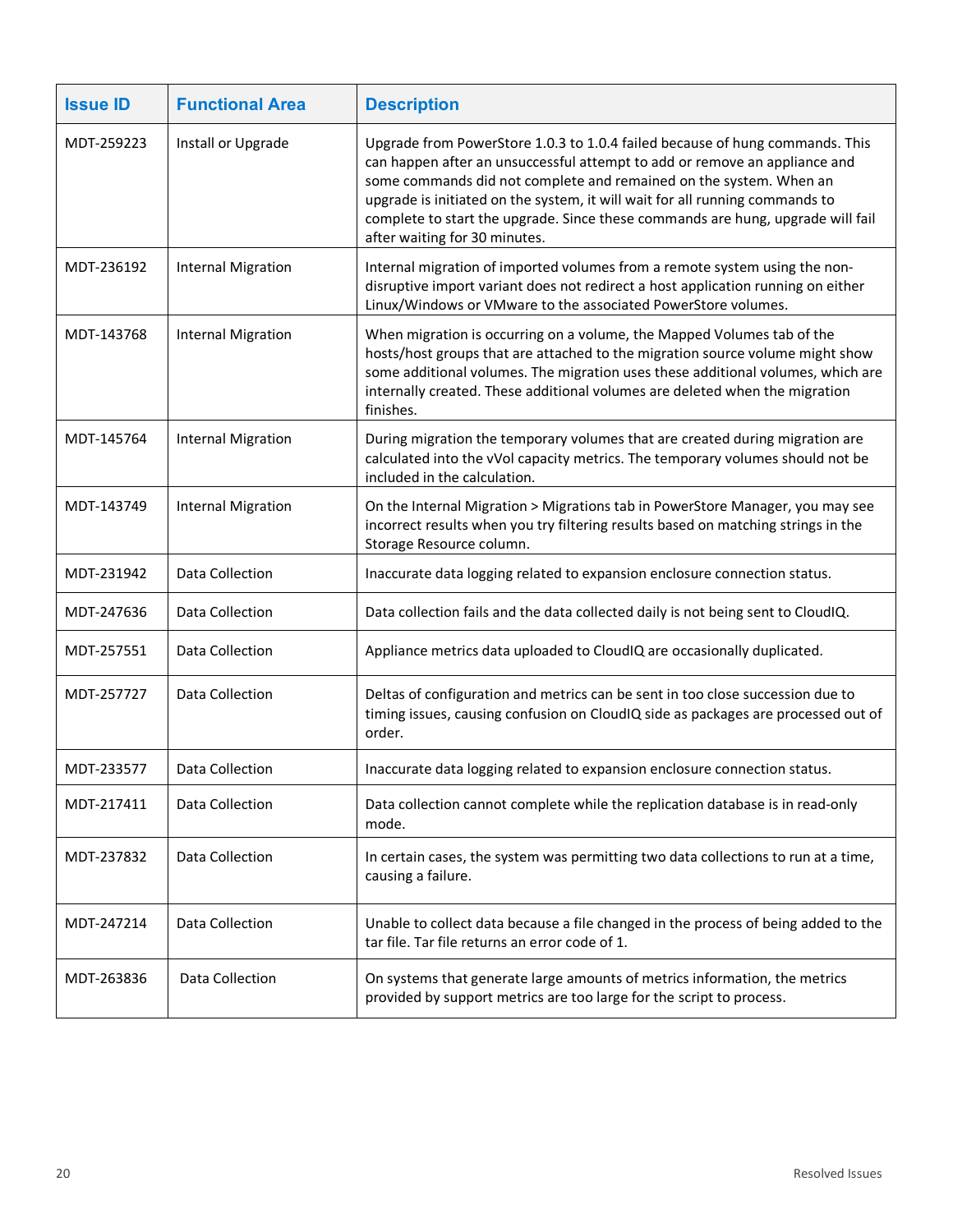| <b>Issue ID</b> | <b>Functional Area</b>          | <b>Description</b>                                                                                                                                                                                                                                                                                                                                                                                                                                                                                                                                                                             |
|-----------------|---------------------------------|------------------------------------------------------------------------------------------------------------------------------------------------------------------------------------------------------------------------------------------------------------------------------------------------------------------------------------------------------------------------------------------------------------------------------------------------------------------------------------------------------------------------------------------------------------------------------------------------|
| MDT-90271       | Data Collection                 | Changing the members of a Volume Group may cause that Volume Group's<br>performance and capacity metrics to be reported incorrectly at a specific<br>timescale for a specific time period. For details see, Dell knowledge base article<br>https://www.dell.com/support/kbdoc/en-au/000132968/powerstore-metrics-<br>reporting-for-volume-groups-when-underlying-members-change.                                                                                                                                                                                                               |
| MDT-148297      | Data Collection                 | A problem exists in the collection of replication copy metrics which affects the<br>'data remaining' copy metric for the synchronization of a given replication session.<br>In PowerStore Manager, the graph of the remaining data will show twice the<br>actual value, and in some cases this value shown could be larger than the actual<br>volume size. This problem will self-correct during the next synchronization of the<br>replication session, however the erroneous value will remain on the historical<br>graph of the 'data remaining' until the time scale on the graph expires. |
| MDT-261351      | Data Collection                 | Configuration capture requests are clashing and preventing some telemetry data<br>from being uploaded to CloudIQ, affecting charting.                                                                                                                                                                                                                                                                                                                                                                                                                                                          |
| MDT-145175      | Monitoring                      | When a volume is migrated, there is a period of time where we have associated<br>source and destination volumes across appliances; however, performance metrics<br>are not being gathered for both. Even so, some performance metrics may be<br>erroneously reported for the cluster for the volume no longer receiving I/O.<br>Metrics will be reported properly for the individual volumes.                                                                                                                                                                                                  |
| MDT-224269      | <b>Notifications and Alerts</b> | Alert remains even after HA issue resolved. Alert must be manually removed by a<br>support representative.                                                                                                                                                                                                                                                                                                                                                                                                                                                                                     |
| MDT-266668      | <b>Notifications and Alerts</b> | If PowerStore X is connected to a vCenter with enabled SSO authentication, Users<br>may periodically see alerts about vCenter login problems on PowerStore X side.<br>This alert should be ignored.                                                                                                                                                                                                                                                                                                                                                                                            |
| MDT-231435      | <b>Notifications and Alerts</b> | In some cases, particularly after a node reboot, a false alert may display that a<br>node is offline.                                                                                                                                                                                                                                                                                                                                                                                                                                                                                          |
| MDT-183731      | <b>Notifications and Alerts</b> | An unhelpful error message was returned while configuring SMTP. The error was<br>caused by permission issues on the SMTP server.                                                                                                                                                                                                                                                                                                                                                                                                                                                               |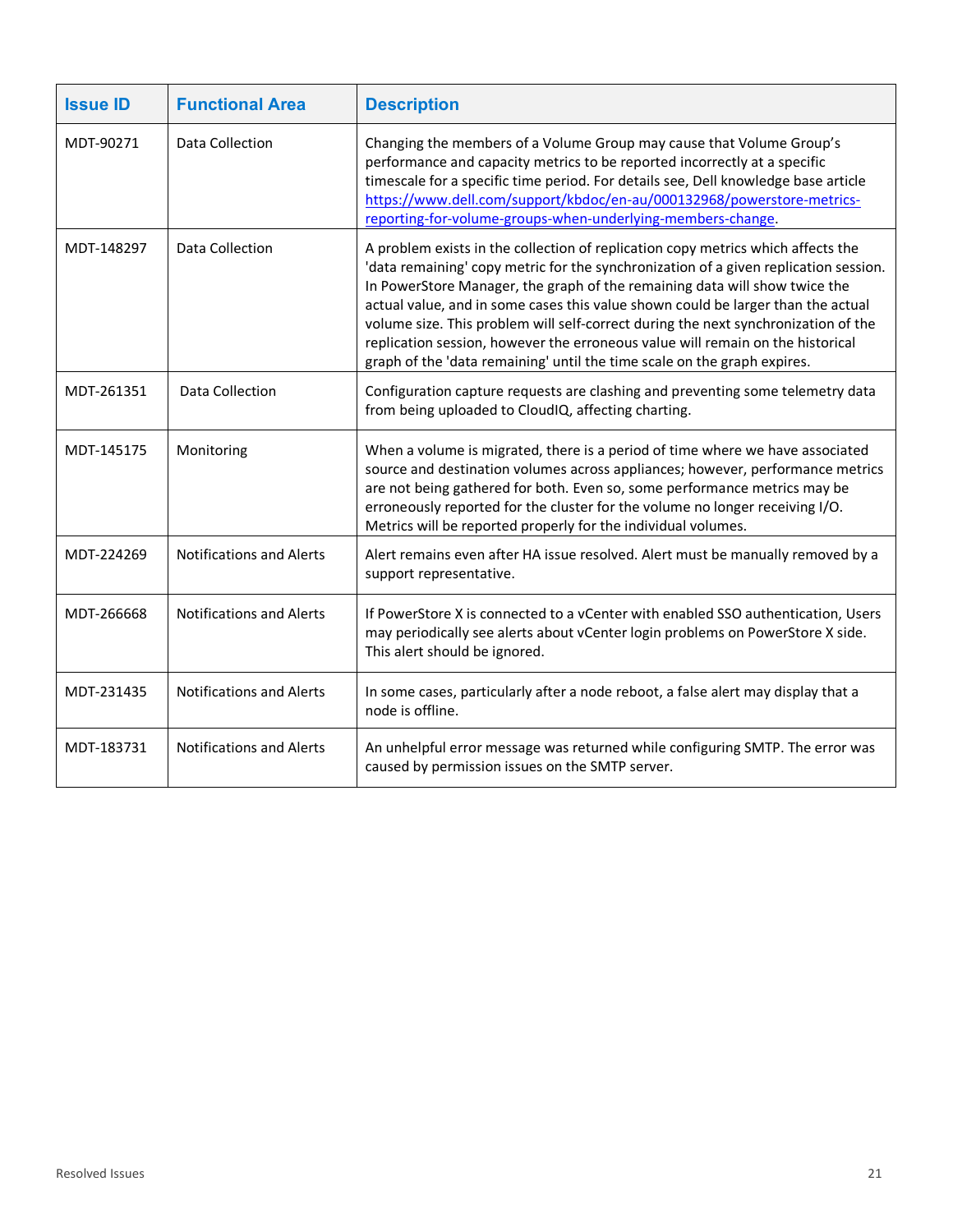| <b>Issue ID</b> | <b>Functional Area</b>          | <b>Description</b>                                                                                                                                                                                                                                                                                                                                                                                                                                                                                                                                                                                                                                                                                                                                                                                                                                                                                                                                                                                                                                                |
|-----------------|---------------------------------|-------------------------------------------------------------------------------------------------------------------------------------------------------------------------------------------------------------------------------------------------------------------------------------------------------------------------------------------------------------------------------------------------------------------------------------------------------------------------------------------------------------------------------------------------------------------------------------------------------------------------------------------------------------------------------------------------------------------------------------------------------------------------------------------------------------------------------------------------------------------------------------------------------------------------------------------------------------------------------------------------------------------------------------------------------------------|
| MDT-249135      | <b>Notifications and Alerts</b> | On a full system (90% expanded) an alert is raised indicating a possible data<br>corruption.<br>Alert info:<br>Description : A storage object resource is offline and requires repair in order to<br>bring back online (mapper recovery later)<br>Details: "Major", "0x00200f02", "A storage object resource is offline and requires<br>repair in order to bring back online.","Appliance","power01-appliance-2"<br>[AlertNotifier] [INFO]<br>[com.emc.cyclone.contexts.eventprocessing.eventframework.application.alertnoti<br>fier.AlertNotifierStateTasks vert.x-eventloop-thread-0] [778272ab-d75c-4cf7-<br>86de-062507f2dd1a   d512ad48-8613-434f-93cc-<br>1717ba414e97   processSyslogNotification_execute] Alert Notification :<br>DATA_PATH_SCHEDULE_MAPPER_RECOVERY_LATER (0x00200F02) ObjectId:A2<br>Type:appliance ApplianceSN:A2 Raised:2021-01-26T01:32:56.734053Z<br>Severity: Major A storage object resource is offline and requires repair in order to<br>bring back online.<br>Jan 26 03:40:34 CKM01204605182-B control-path[84951]: 2021-01-26 |
| MDT-251269      | <b>Notifications and Alerts</b> | SYM will remove the mom object from its own database and XMS will also do the<br>same. However, the code that clears up alerts towards control path is not being<br>called at this time which might causing a pending alert.                                                                                                                                                                                                                                                                                                                                                                                                                                                                                                                                                                                                                                                                                                                                                                                                                                      |
| MDT-245640      | PowerStore Manager(GUI)         | When rebooting or powering off a node from PowerStore Manager, the system<br>may not display any acknowledgement that the process has begun. The Reboot or<br>Power Down button may still appear clickable. Despite the lack of<br>acknowledgment, the operation will be triggered successfully after a single click of<br>the button.                                                                                                                                                                                                                                                                                                                                                                                                                                                                                                                                                                                                                                                                                                                            |
| MDT-227404      | PowerStore Manager(GUI)         | Users in the Brasilia time zone (BRT), which is referred to as<br>"Americas/Sao_Paulo" in the IANA time zone database, may notice that<br>timestamps in the PowerStore Manager appear an hour later than they should.<br>This only occurs from November 1st to February 15th and is only an issue with the<br>conversion done in the GUI. This confuses the end user as they believe that their<br>snapshots and other scheduled activities are occurring an hour later than they<br>should be. However, all activities are occurring at the correct time and since the<br>actual timestamps are stored internally as UTC they remain accurate.                                                                                                                                                                                                                                                                                                                                                                                                                   |
| MDT-245142      | PowerStore Manager(GUI)         | On the Settings Support Materials page, the page has a PowerStore Manager<br>(GUI) imposed limit of 100 entries which can prevent the full list of captures from<br>being displayed if the number of actual entries exceed 100.                                                                                                                                                                                                                                                                                                                                                                                                                                                                                                                                                                                                                                                                                                                                                                                                                                   |
| MDT-189872      | PowerStore Manager(GUI)         | In the PowerStore Manager (GUI) on the "Host & Host Group" page, a user will see<br>"--" instead of OS name for a Host Group if all hosts have the same OS.                                                                                                                                                                                                                                                                                                                                                                                                                                                                                                                                                                                                                                                                                                                                                                                                                                                                                                       |
| MDT-193084      | PowerStore Manager(GUI)         | Cannot login to PowerStore Manager (GUI) after NDU from PowerStore 1.0 to<br>SP1.1 and the following error is returned "RESTAPI failed with 503 Service<br>Unavailable."                                                                                                                                                                                                                                                                                                                                                                                                                                                                                                                                                                                                                                                                                                                                                                                                                                                                                          |
| MDT-86305       | PowerStore Manager (GUI)        | When you power down a node in PowerStore Manager, the screen does not<br>automatically refresh the state to indicate that the node is getting powered off.                                                                                                                                                                                                                                                                                                                                                                                                                                                                                                                                                                                                                                                                                                                                                                                                                                                                                                        |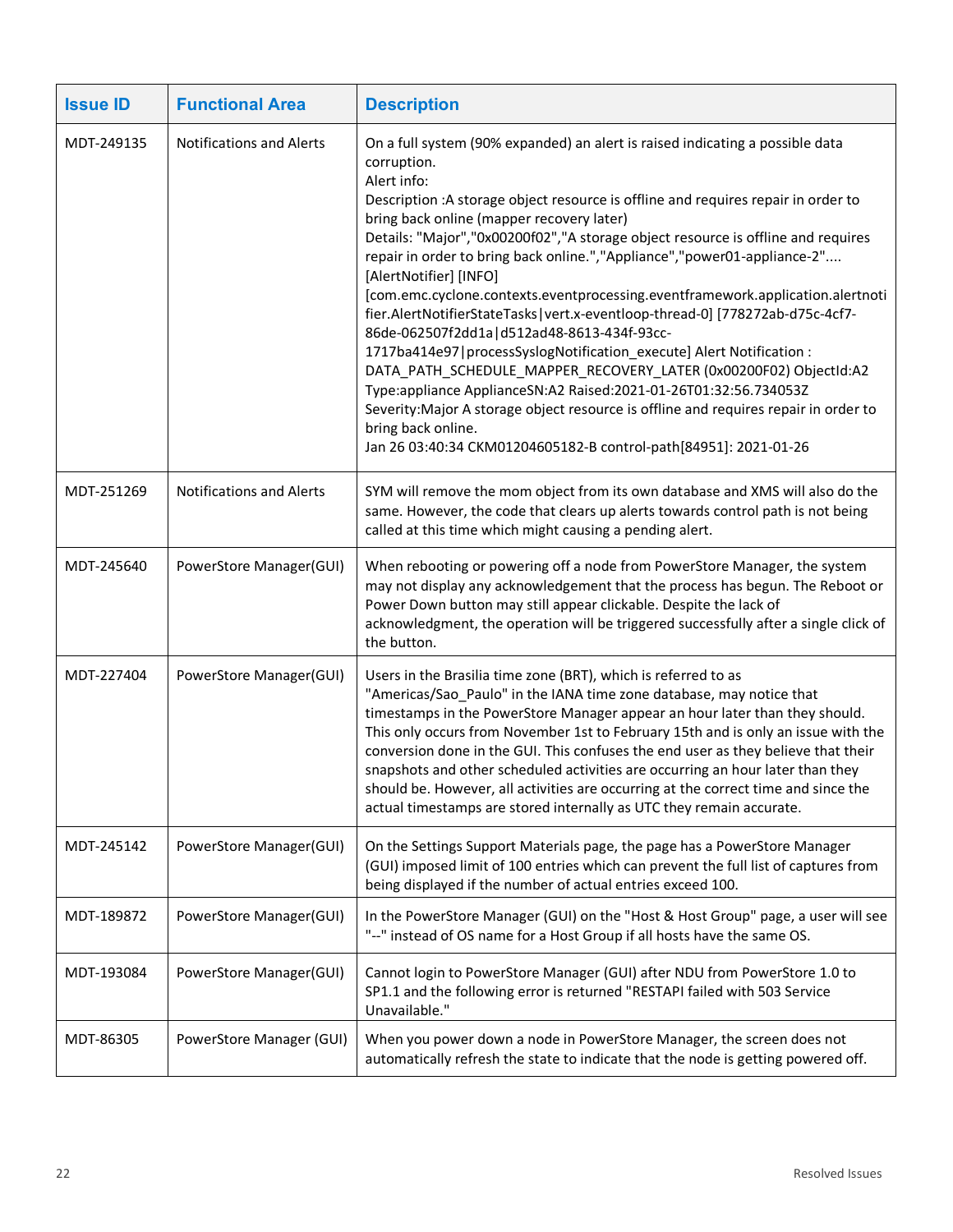| <b>Issue ID</b> | <b>Functional Area</b>     | <b>Description</b>                                                                                                                                                                                                                                                           |
|-----------------|----------------------------|------------------------------------------------------------------------------------------------------------------------------------------------------------------------------------------------------------------------------------------------------------------------------|
| MDT-159008      | PowerStore Manager(GUI)    | In PowerStore Manager, on the Monitoring > Events tab, the Apply button may<br>remain grayed out after you tried filtering based on a specific start and end<br>date/time.                                                                                                   |
| MDT-126148      | PowerStore Manager(GUI)    | Signposts or large tooltips that display detailed information while hovering over<br>values in the Policies tables can be truncated.                                                                                                                                         |
| MDT-146302      | PowerStore Manager(GUI)    | On the Host Mappings tab for a volume, the value in the logical unit number<br>column appears as "--" when the logical unit number for a host is 0.                                                                                                                          |
| MDT-145344      | PowerStore Manager (GUI)   | While performing a Refresh Using Related Volume or Volume Group operation,<br>you might receive an exception error when you select Choose One from the drop-<br>down before you click Refresh. If this occurs, you must restart PowerStore<br>Manager.                       |
| MDT-142439      | <b>PowerStore REST API</b> | The "*" and "@" characters cannot be used for the Host Access List Name from<br>PowerStore Manager.                                                                                                                                                                          |
| MDT-254352      | Security                   | Following 5 special characters and the unicode characters will be supported in the<br>LDAP user distinguished name, member/memberUid, userPrincipalName,<br>sAMAccountName and common name.<br>$\setminus$ () # NUL                                                          |
| MDT-135211      | Security                   | Job_id field in the audit_event REST API is currently not supported and contains<br>an invalid value.                                                                                                                                                                        |
| MDT-294054      | Storage - Block            | During an NDU, or when a node is rebooted/restarted, hosts will lose access to<br>any LUNs that are configured as LUN 0. All other LUNs will not be affected. In<br>order to regain access to LUN 0, the host needs to be logged out and logged back<br>in again.            |
| MDT-238415      | Storage - Block            | The restore and refresh operations will overwrite the contents of the storage<br>resource with the data from the selected snapshot or clone. Data not flushed from<br>the host cache before the operation could cause data integrity issues after the<br>restore or refresh. |
| MDT-265880      | Support                    | A race condition was causing the service responsible for uploading files to<br>SupportAssist to fail, requiring a restart of the Control Path container.                                                                                                                     |
| MDT-234621      | Support                    | When performing a factory restart using the svc_factory_reset script, there is an<br>issue in which the Master License Key for PowerStore X clusters is being wiped.                                                                                                         |
| MDT-238662      | SupportAssist              | A race condition in the Telemetry system caused file uploads to SupportAssist to<br>stop.                                                                                                                                                                                    |
| MDT-221099      | SupportAssist              | The svc_remote_support command can't force-disable SupportAssist in a multi-<br>appliance cluster.                                                                                                                                                                           |
| MDT-257286      | SupportAssist              | NDU may fail due to a SupportAssist process that is still running. If this happens,<br>restart NDU.                                                                                                                                                                          |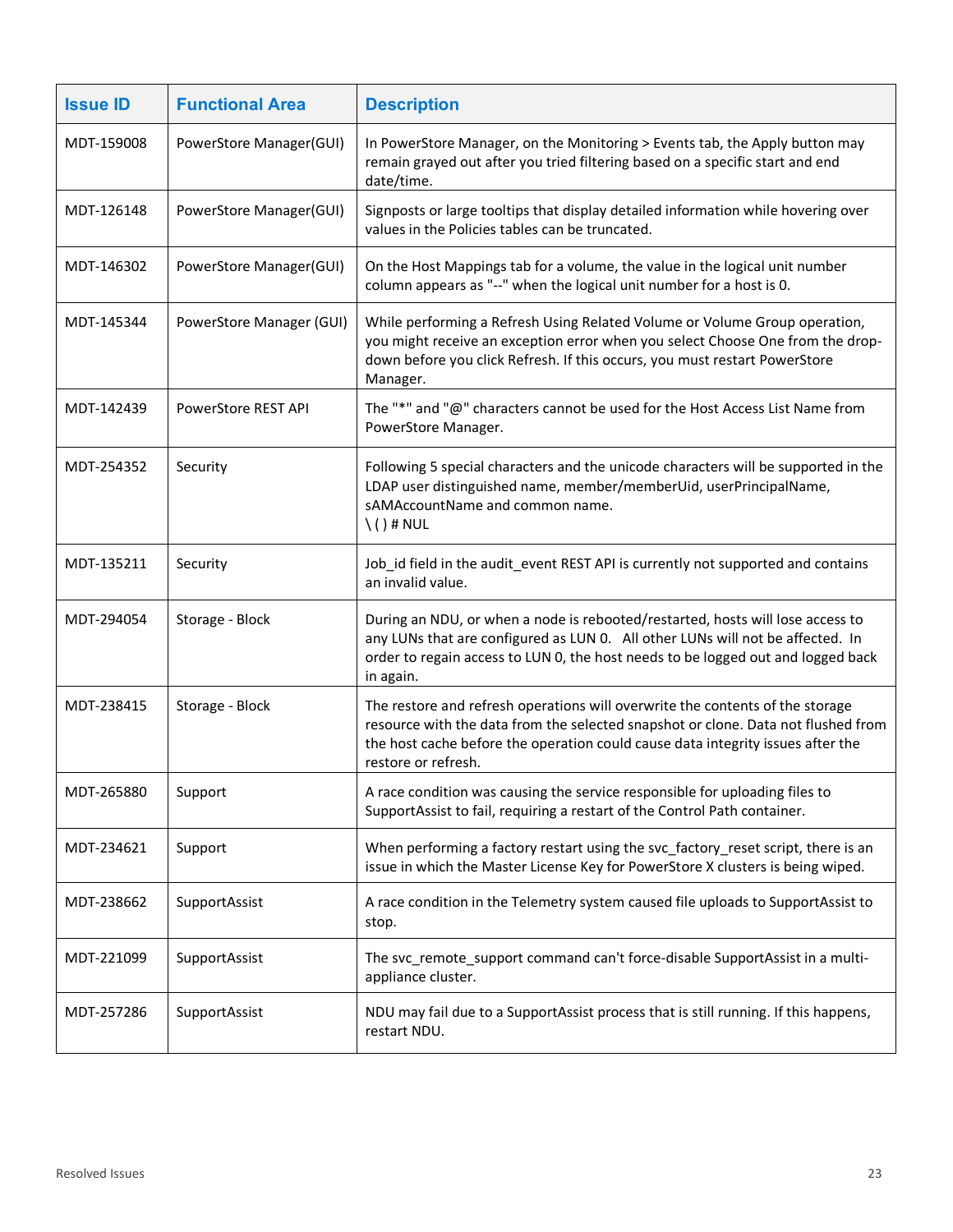| <b>Issue ID</b> | <b>Functional Area</b> | <b>Description</b>                                                                                                                                                                                                                                                                                                                                                                                                                                                            |
|-----------------|------------------------|-------------------------------------------------------------------------------------------------------------------------------------------------------------------------------------------------------------------------------------------------------------------------------------------------------------------------------------------------------------------------------------------------------------------------------------------------------------------------------|
| MDT-211234      | SupportAssist          | A failed ADD_APPLIANCE job may be seen in the list of jobs. This is an erroneous<br>message.                                                                                                                                                                                                                                                                                                                                                                                  |
| MDT-269756      | SupportAssist          | A regression caused a key to not be properly stored on Node B of the appliance,<br>preventing SupportAssist enablement from working when Node B is the active<br>node.                                                                                                                                                                                                                                                                                                        |
| MDT-233572      | SupportAssist          | Node reboot can occur due to the processing of telemetry data being sent to<br>SupportAssist. Each series of telemetry information is sent as a unique file. Under<br>some circumstances file processing of the telemetry information can result in too<br>many files being open concurrently resulting in a node reboot.                                                                                                                                                     |
| MDT-252480      | Virtualization         | A disruption might occur if vCenter starts an enterMaintenanceMode operation,<br>prompting the CP to begin sending shutdown requests using the service script<br>svc_node shutdown.                                                                                                                                                                                                                                                                                           |
| MDT-260884      | Virtualization         | The pdaemon component, which polls information about ESX vmnics/vnics, may<br>hang on a vSphere API call (e.g. when getting info about hosts and VMs).<br>If pdaemon hangs, PM (which is monitoring its status) detects it's unresponsive,<br>and issues a request to kill pdaemon, and if succeeded, to restart it right away.<br>The request to kill pdaemon fails due to inaccurate handling of pdaemon's files,<br>and PM doesn't continue with pdaemon's restart either. |
| MDT-236381      | Virtualization         | Unavailability of ESX on one of the nodes due to the 'multiple pdaemon'<br>problems.                                                                                                                                                                                                                                                                                                                                                                                          |
| MDT-186680      | Virtualization         | High CPU/memory usage alarms are always shown in vCenter for PowerStore X<br>controller VMs.                                                                                                                                                                                                                                                                                                                                                                                  |
| MDT-276020      | Virtualization         | SSH command not running on node.                                                                                                                                                                                                                                                                                                                                                                                                                                              |
| MDT-235836      | Virtualization         | vCenter v.7.0u1 is not supported.                                                                                                                                                                                                                                                                                                                                                                                                                                             |
| MDT-148124      | Virtualization         | Metrics data may be unavailable in PowerStore Manager if a PowerStore X model<br>appliance cannot communicate with vCenter Server due to a vCenter Server<br>failure or connection problem. This issue also affects metrics that do not directly<br>depend on vCenter Server statistics, such as Capacity metrics.                                                                                                                                                            |
| MDT-246284      | Other                  | stitch.py is not properly handling fields with multibyte characters.                                                                                                                                                                                                                                                                                                                                                                                                          |

## <span id="page-23-0"></span>Known Issues

The following high severity issues are reported in this release. For a list of the minor issues, see Knowledge Base article SLN320772 PowerStore Release Notes – Minor issues at: [https://www.dell.com/support/article/LKB000320772.](https://www.dell.com/support/article/LKB000320772)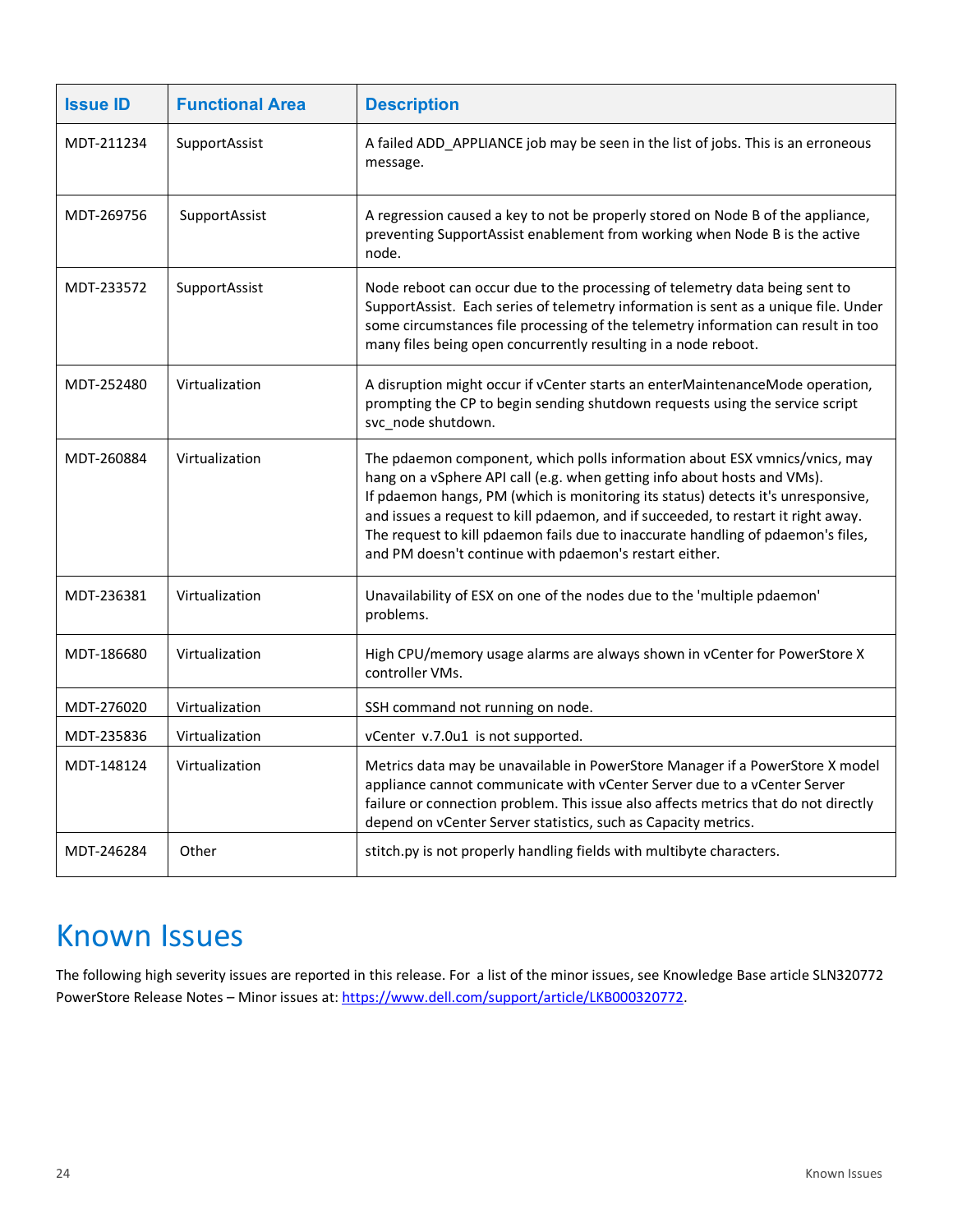| <b>Issue ID</b> | <b>Functional</b><br><b>Area</b> | <b>Description</b>                                                                                                                                                                                                                                                                                                                                                                                                                                                                                                                                                        | <b>Workaround/Resolution</b>                                                                                                                                                                                                                                                                     |
|-----------------|----------------------------------|---------------------------------------------------------------------------------------------------------------------------------------------------------------------------------------------------------------------------------------------------------------------------------------------------------------------------------------------------------------------------------------------------------------------------------------------------------------------------------------------------------------------------------------------------------------------------|--------------------------------------------------------------------------------------------------------------------------------------------------------------------------------------------------------------------------------------------------------------------------------------------------|
| MDT-245165      | Cluster -<br>Creation            | Each PowerStore appliance is pre-<br>configured with an Administrator user<br>(admin), which has a default factory<br>password. The PowerStore Initial<br>Configuration Wizard will require you to<br>change this password. Once you have<br>changed the admin user password, you<br>must complete the cluster creation<br>process using this appliance as the<br>primary one. This appliance can no longer<br>be configured as a non-primary appliance<br>in a cluster, because only the primary<br>appliance is permitted to have the non-<br>factory default password. | Contact your service representative if you<br>mistakenly change the password on an<br>appliance, and want it to be a non-primary<br>appliance in a cluster.                                                                                                                                      |
| MDT-239230      | Connectivity-<br><b>Hosts</b>    | When a host becomes unavailable,<br>mounting a Storage Container will fail.                                                                                                                                                                                                                                                                                                                                                                                                                                                                                               | Bring all hosts in the cluster back online and<br>retry mounting the Storage Container.                                                                                                                                                                                                          |
|                 |                                  |                                                                                                                                                                                                                                                                                                                                                                                                                                                                                                                                                                           | Alternatively, mount the Storage Container<br>manually only to available hosts using the<br>vSphere UI.                                                                                                                                                                                          |
| MDT-284390      | Connectivity-<br>Hosts           | Booting from SAN is not supported with<br>FC-NVMe on AIX in PowerStore 2.0.0.x.                                                                                                                                                                                                                                                                                                                                                                                                                                                                                           | None                                                                                                                                                                                                                                                                                             |
| MDT-152854      | Connectivity -<br><b>Hosts</b>   | Running an unmap operation might cause<br>a host I/O latency impact of more than<br>15%.                                                                                                                                                                                                                                                                                                                                                                                                                                                                                  | Disable auto-unmap for applications that<br>have this feature. Schedule unmap<br>operations manually to reduce the impact<br>on hosts.                                                                                                                                                           |
| MDT-139488      | Connectivity -<br>Hosts          | Xcopy operations can impact host I/O<br>performance.                                                                                                                                                                                                                                                                                                                                                                                                                                                                                                                      | None                                                                                                                                                                                                                                                                                             |
| MDT-273055      | Connectivity -<br>Hosts          | A user can view internal host and volume<br>mappings via GUI but cannot perform<br>mapping/unmapping.<br>Mapping/unmapping actions can be<br>performed via REST interface.                                                                                                                                                                                                                                                                                                                                                                                                | None                                                                                                                                                                                                                                                                                             |
| MDT-288876      | Connectivity -<br>Network        | On rare occasions, the create cluster<br>operation may fail with the following<br>error, "Unconfigured appliance with the<br>link local address belonging to the primary<br>appliance was not found, Control Path<br>(CP) container should be restarted." due<br>to failed registration to the internal<br>Zeroconf service.                                                                                                                                                                                                                                              | First try to restart the CP container using the<br>"svc_container_mgmt restart CP" command.<br>If a restart does not work, perform a factory<br>reset on the primary appliance using the<br>"svc_factory_reset" command. Contact your<br>service provider for more information or<br>assistance. |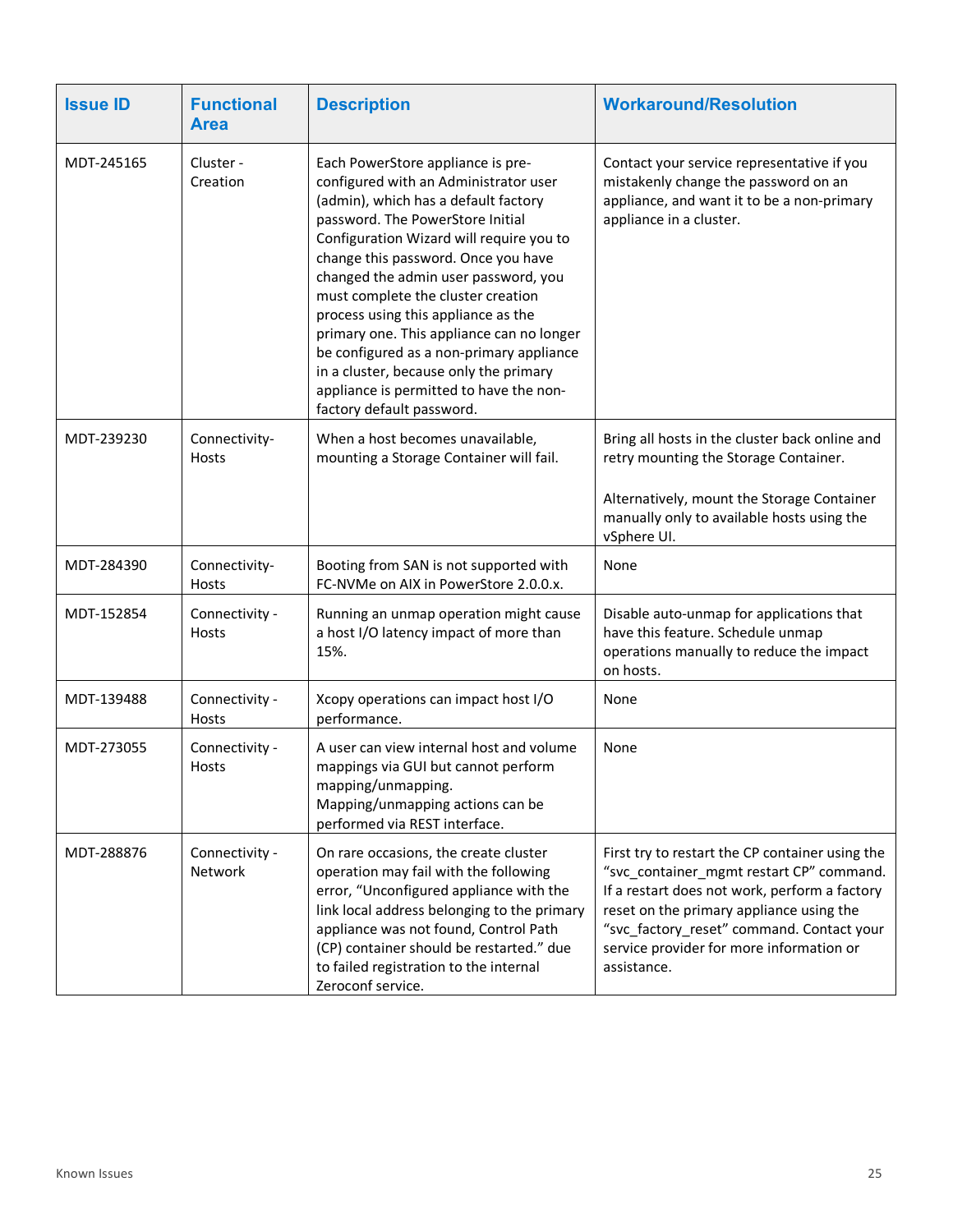| <b>Issue ID</b> | <b>Functional</b><br><b>Area</b> | <b>Description</b>                                                                                                                                                       | <b>Workaround/Resolution</b>                                                                                                                                                                                                                                                                      |
|-----------------|----------------------------------|--------------------------------------------------------------------------------------------------------------------------------------------------------------------------|---------------------------------------------------------------------------------------------------------------------------------------------------------------------------------------------------------------------------------------------------------------------------------------------------|
| MDT-272385      | Connectivity-<br><b>Networks</b> | Large amounts of external IPv6 traffic<br>exposed to ethernet ports can cause iSCSI<br>performance degradation.                                                          | To avoid the problem, use separate VLANs<br>for Storage networks and networks that<br>contain a lot of non-storage related IPv6<br>traffic. Also, route management VLANs and<br>other VLANs with large amounts of IPv6<br>traffic to dedicated storage ports.                                     |
| MDT-284055      | Connectivity-<br><b>Networks</b> | In certain network environment<br>configurations, the system is unable to<br>discover unconfigured appliances through<br>the network and may experience node<br>reboots. | Contact your service provider.                                                                                                                                                                                                                                                                    |
| MDT-211358      | Connectivity-<br>Networks        | PowerStore Discovery IP by Zeroconf<br>technology stopped advertising on<br>PowerStore 3000X model.                                                                      | Perform either one of the following actions<br>to work around this issue:<br>Either, wait a few minutes for the state of<br>the system to change and try again.<br>or<br>Reset Drive, Mezz or I/O Module if available<br>and wait for few minutes and try again, then<br>reboot the primary node. |
| MDT-55667       | Data Collection                  | Storage container capacity metrics are not<br>available until I/O operations have begun.                                                                                 | Look at the capacity metrics again after I/O<br>operations on the storage container have<br>been performed.                                                                                                                                                                                       |
| MDT-240072      | Data Collection                  | Uploaded data collections can be<br>duplicated on massive file transfers. In this<br>case make sure to take the largest of the<br>duplicated data collections.           | None                                                                                                                                                                                                                                                                                              |
| MDT-280001      | Data Protection                  | In certain cases the "replication session<br>resume" command gets stuck because of<br>an internal error. This will cause<br>PowerStore NDU to fail.                      | Contact your service provider.                                                                                                                                                                                                                                                                    |
| MDT-282294      | Data Protection                  | The modify volume command failed after<br>it was issued to soon after a High<br>Availability event.                                                                      | Retry the modify volume command.                                                                                                                                                                                                                                                                  |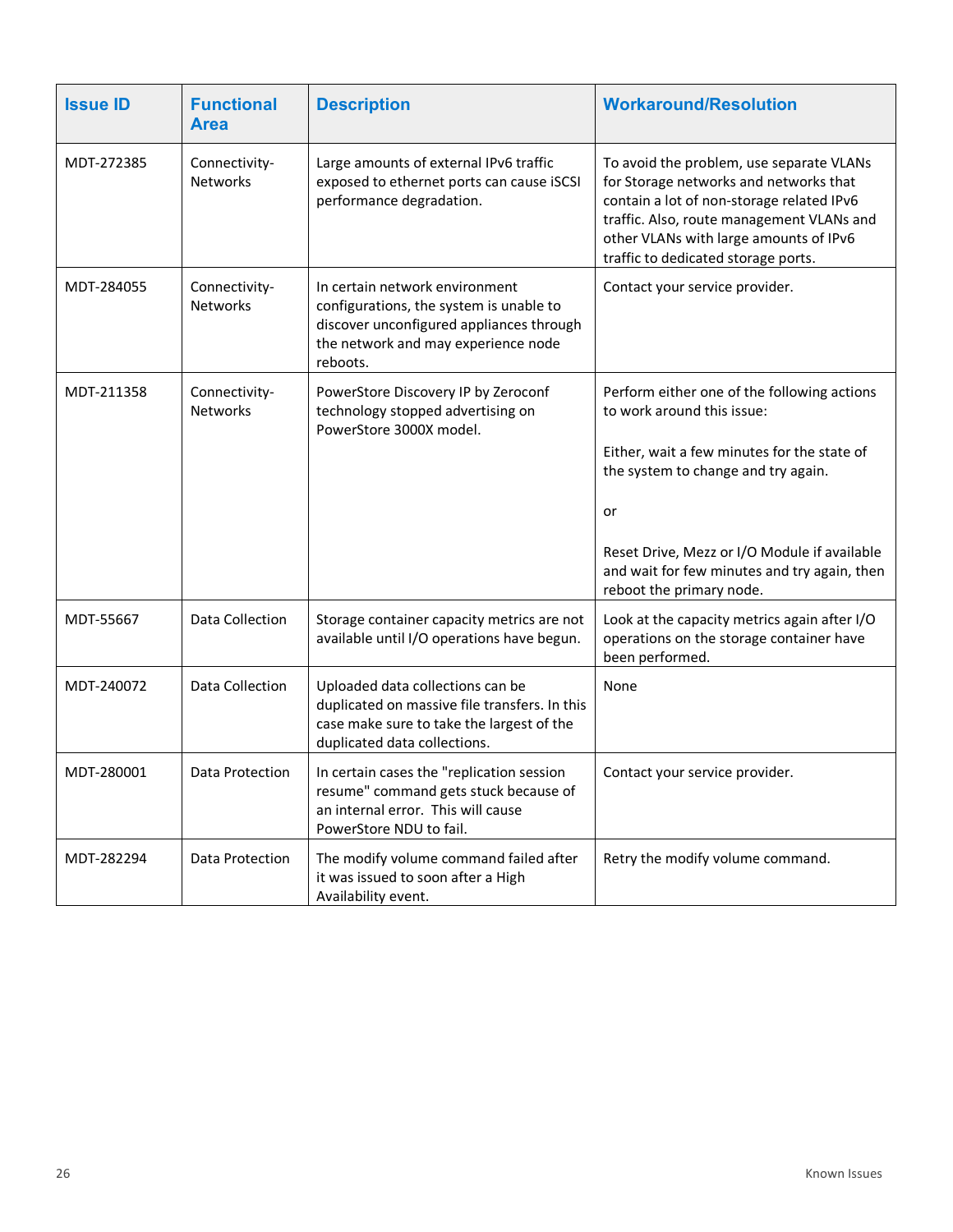| <b>Issue ID</b> | <b>Functional</b><br><b>Area</b> | <b>Description</b>                                                                                                                                                                                                                                                                                                                                                                      | <b>Workaround/Resolution</b>                                                                                                                                                                                                                                                                                                                                 |
|-----------------|----------------------------------|-----------------------------------------------------------------------------------------------------------------------------------------------------------------------------------------------------------------------------------------------------------------------------------------------------------------------------------------------------------------------------------------|--------------------------------------------------------------------------------------------------------------------------------------------------------------------------------------------------------------------------------------------------------------------------------------------------------------------------------------------------------------|
| MDT-220994      | Data Protection                  | The replication session may not be<br>deleted once a Protection Policy is<br>unassigned from the storage resource.                                                                                                                                                                                                                                                                      | To delete the replication session, do the<br>following:<br>1. If Protection Policy is not assigned to the<br>storage resource, reassign the same<br>Protection Policy that was previously<br>assigned to the storage resource.<br>2. Unassign the Protection Policy from the<br>storage resource.                                                            |
| MDT-133408      | Data Protection                  | When a volume group is created with<br>member volumes and is protected by a<br>protection policy that includes a<br>replication rule, the volume group<br>members may be delayed in being<br>replicated to the remote system until the<br>next RPO cycle. The default replication<br>rule RPO value in PowerStore Manager is<br>1 hour, but it can range from 5 minutes to<br>24 hours. | If the remote system connection is healthy,<br>the member volumes should automatically<br>be replicated to the destination during the<br>next RPO cycle. To update the member<br>volumes on the destination before the next<br>RPO cycle, navigate to Protection-><br>Replication, select the volume group session<br>and perform a "Synchronize" operation. |
| MDT-242915      | Data Protection                  | When replication destination cluster loses<br>connectivity to source cluster, the system<br>issues specific alerts/events, but the state<br>of the replication session may still display<br>Operating Normally status. Admins should<br>check the alerts issued by the remote<br>system and resolve the connectivity issues<br>to recover replication sessions.                         | None                                                                                                                                                                                                                                                                                                                                                         |
| MDT-252199      | Hardware                         | The "Do Not Remove" LED light is not<br>working correctly on PowerStore 500T<br>model appliance nodes. After powering<br>down a node on a PowerStore 500T model<br>appliance, the "Do Not Remove" LED light<br>on the other node does not light up.                                                                                                                                     | There is no workaround just be sure to<br>remove the powered down node before<br>continuing.                                                                                                                                                                                                                                                                 |
| MDT-289908      | Hardware                         | A newly inserted disk remains locked, and<br>the rebuild of the PowerStore Model<br>appliance times out.                                                                                                                                                                                                                                                                                | Restart the node.                                                                                                                                                                                                                                                                                                                                            |
| MDT-286236      | Hardware                         | In rare cases, a node that has been<br>powered off does not remain powered off.                                                                                                                                                                                                                                                                                                         | Power off the node again.                                                                                                                                                                                                                                                                                                                                    |
| MDT-288084      | Hardware                         | After replacing a node, a firmware issue<br>causes the replaced node to try to boot<br>from an external server that is unavailable<br>instead of restarting from the internal M.2<br>boot module.                                                                                                                                                                                       | Contact your service provider.                                                                                                                                                                                                                                                                                                                               |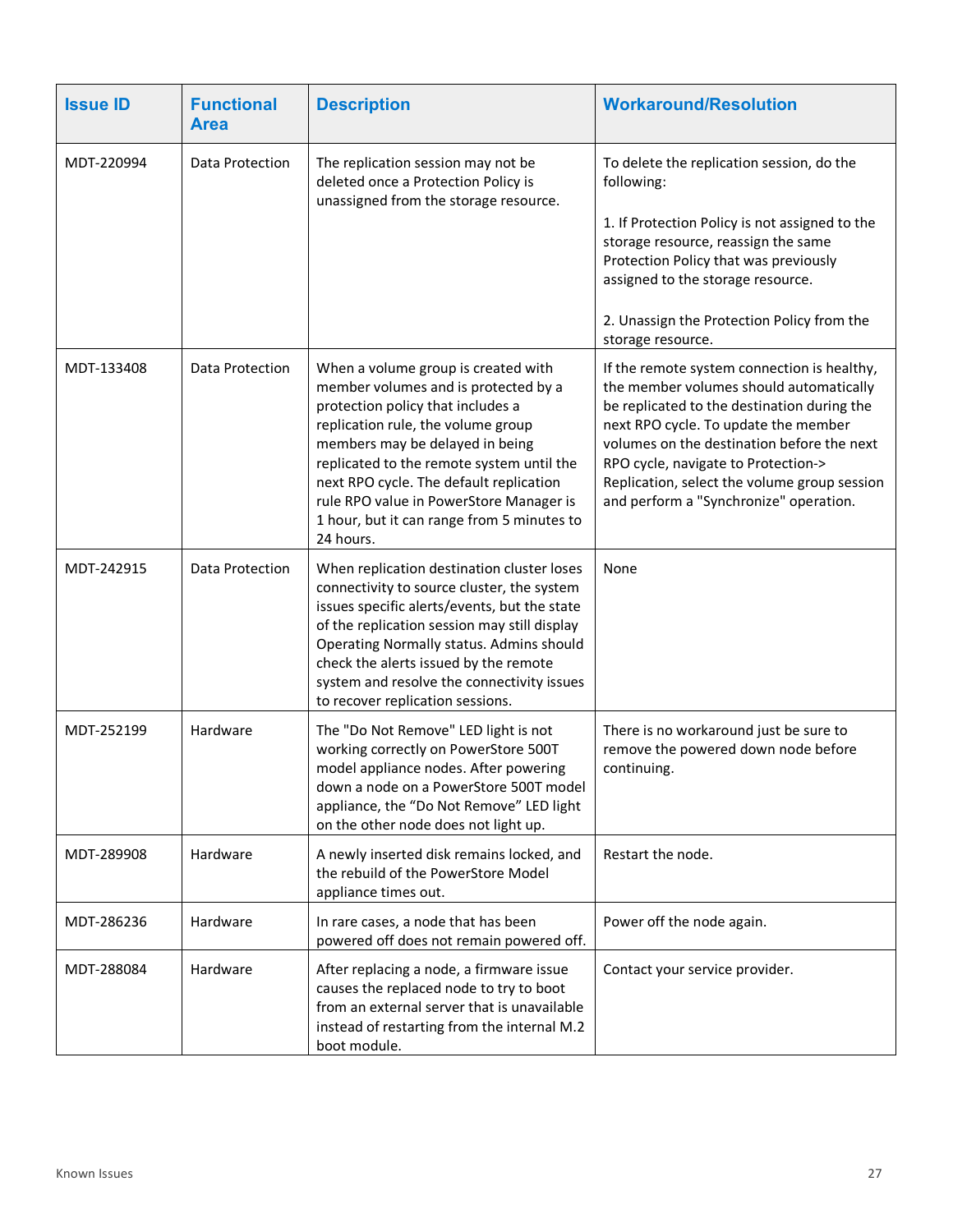| <b>Issue ID</b> | <b>Functional</b><br><b>Area</b> | <b>Description</b>                                                                                                                                                                                                                                   | <b>Workaround/Resolution</b>                                                                                                                                                                                                                                                                                                                                        |
|-----------------|----------------------------------|------------------------------------------------------------------------------------------------------------------------------------------------------------------------------------------------------------------------------------------------------|---------------------------------------------------------------------------------------------------------------------------------------------------------------------------------------------------------------------------------------------------------------------------------------------------------------------------------------------------------------------|
| MDT-285058      | Hardware                         | In some cases, after the appliance stops<br>servicing IOs and then goes back online,<br>the "stopped servicing IOs" alert is not<br>cleared automatically even though the<br>system is working correctly.                                            | If the hosts are connected and the IOs are<br>being serviced, the alert can be ignored.                                                                                                                                                                                                                                                                             |
| MDT-117061      | Hardware                         | When beginning cluster creation, the<br>hardware status is incorrectly indicated as<br>not configured for clustering.                                                                                                                                | Wait a few minutes and try again.                                                                                                                                                                                                                                                                                                                                   |
| MDT-190232      | Hardware                         | The svc_node shutdown command may<br>reboot the node instead of powering it<br>off.                                                                                                                                                                  | Run the svc_node shutdown command<br>again when the node has finished rebooting.                                                                                                                                                                                                                                                                                    |
| MDT-263147      | Hardware                         | If you add an appliance to a cluster when<br>another appliance in the cluster is<br>powered off, the add appliance operation<br>will fail.                                                                                                           | None                                                                                                                                                                                                                                                                                                                                                                |
| MDT-260313      | Hardware                         | One or both nodes may not automatically<br>power back on after a short AC power<br>outage of less than 50 seconds. The<br>appliance should power on properly after<br>the first AC failure, but it is vulnerable to<br>subsequent short AC failures. | If only a single node does not power back<br>up PowerStore Manager will display a major<br>alert for the impacted BaseEnclosure-Node -<br>with the following message "Node has been<br>physically removed or shut down" (Event<br>code 0x00304404). Log into the system<br>service account and use the "svc_node<br>power_on" command to power up the peer<br>node. |
|                 |                                  |                                                                                                                                                                                                                                                      | If neither node of the appliance is accessible<br>after 30 minutes following a short AC power<br>failure the appliance will need to be reset.<br>To reset the appliance, remove the AC<br>power for at least 120 seconds and then<br>restore AC power and both nodes should<br>power up and return to service within 30<br>minutes.                                 |
| MDT-137439      | Import                           | If an import from a Unity or VNX2 system<br>to PowerStore is cancelled by the user or<br>fails for some reason, it is possible that<br>subsequent attempts to import the<br>volume will also fail.                                                   | Remove the Unity or VNX2 as a remote<br>system and then add it again. This action will<br>clear the issue and allow the import to<br>proceed.                                                                                                                                                                                                                       |
| MDT-252560      | Import                           | Import of a volume failed with the error<br>"Import failed because the mirror service<br>could not be enabled on the Destination<br>volume".                                                                                                         | Run the verify operation on the remote<br>system to recover data connections. Once<br>the remote system verify operation<br>completes successfully, try the import<br>operation again.                                                                                                                                                                              |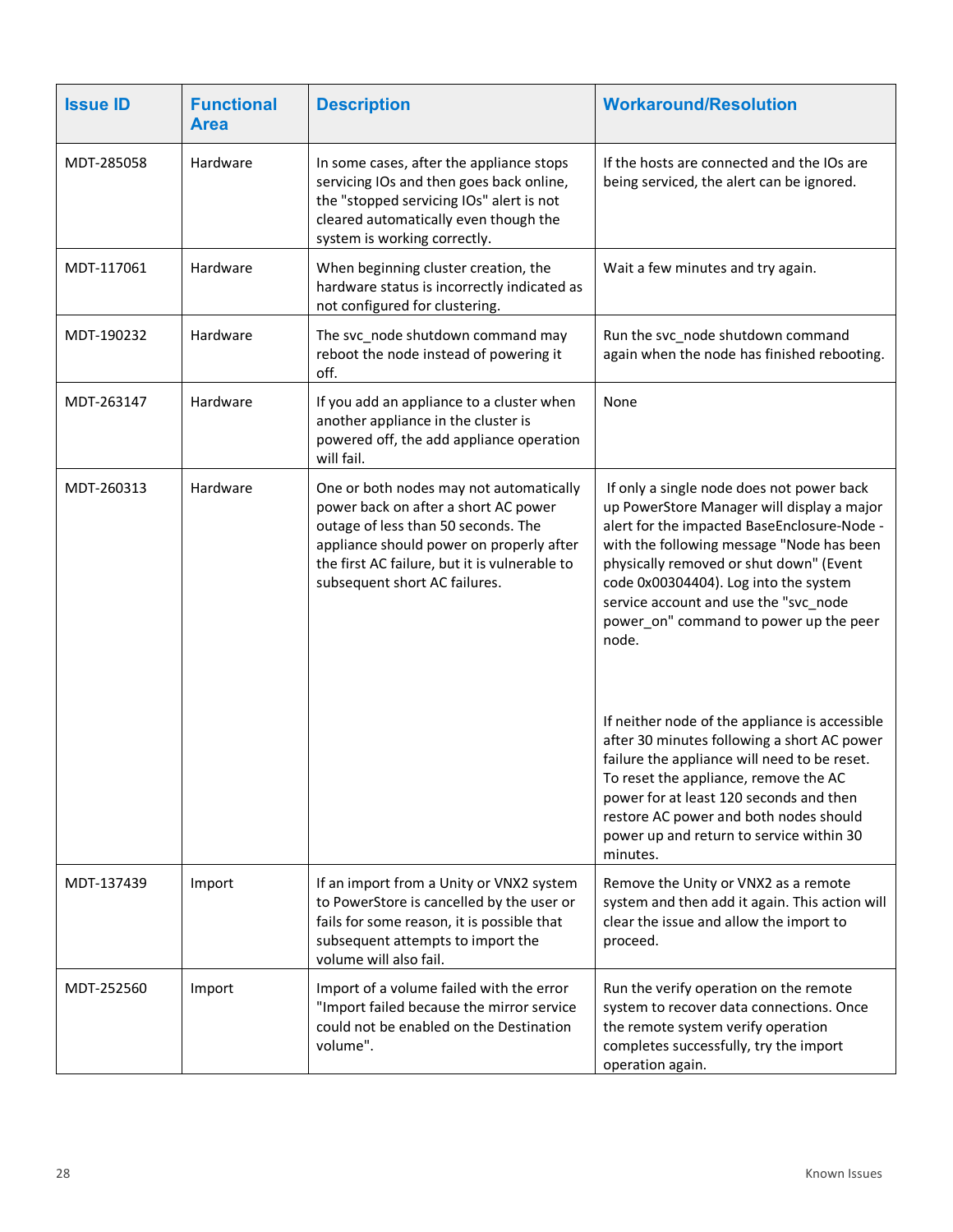| <b>Issue ID</b> | <b>Functional</b><br><b>Area</b> | <b>Description</b>                                                                                                                                                                                                                                                                             | <b>Workaround/Resolution</b>                                                                                                                                                                                                                                                                                 |
|-----------------|----------------------------------|------------------------------------------------------------------------------------------------------------------------------------------------------------------------------------------------------------------------------------------------------------------------------------------------|--------------------------------------------------------------------------------------------------------------------------------------------------------------------------------------------------------------------------------------------------------------------------------------------------------------|
| MDT-258429      | Import                           | If multiple storage networks are<br>configured on PowerStore and each of<br>these networks has a dedicated Global<br>Storage Discovery IP Address (GSDIP),<br>non-disruptive import fails with Error<br>Code 0xE0301002002C.                                                                   | See Dell knowledge base article 000184766.                                                                                                                                                                                                                                                                   |
| MDT-286363      | Internal<br>Migration            | After migrating volumes, removing an<br>appliance from the cluster failed with the<br>following error message: "Failed to delete<br>target port group."                                                                                                                                        | Contact your service provider.                                                                                                                                                                                                                                                                               |
| MDT-290965      | Internal<br>Migration            | In a PowerStore multi-appliance cluster,<br>internal migration of volumes or volume<br>groups used by Microsoft Windows<br>Failover Cluster may result in hosts losing<br>access to storage.                                                                                                   | Internal migration of volumes or volume<br>groups used by Microsoft Windows Failover<br>cluster must be done with no active I/O<br>during cutover. I/O can be quiesced by<br>powering down the host or unmapping the<br>volumes. Failure to quiesce I/O during<br>cutover could lead to data unavailability. |
| MDT-285903      | Internal<br>Migration            | The migration failed due to an High<br>Availability (HA) event and a system<br>snapshot remains on the migration source<br>object.                                                                                                                                                             | Contact your service provider to clean up<br>the remaining snapshot.                                                                                                                                                                                                                                         |
| MDT-167020      | Internal<br>Migration            | Migration of a storage resource failed with<br>the error "Transit object with Handle <id><br/>: status online on only one node." One of<br/>the nodes of the migration source<br/>appliance was down when the<br/>synchronize phase started. Both nodes<br/>must be online for migration.</id> | Bring the offline node back online and then<br>try the migration again.                                                                                                                                                                                                                                      |
| MDT-140927      | Internal<br>Migration            | After a volume is migrated, there may be<br>a dip in capacity and performance metrics<br>reporting for that volume at the end of<br>the migration operation.                                                                                                                                   | None                                                                                                                                                                                                                                                                                                         |
| MDT-273051      | Internal<br>Migration            | If all objects are selected, or more objects<br>are selected than the destination has the<br>capacity for, a failure message may appear<br>when attempting to migrate those objects<br>from one appliance to another using the<br>assisted migration workflow.                                 | Select objects individually and migrate<br>volumes by using the manual migration<br>workflow instead of using the assisted<br>migration workflow.                                                                                                                                                            |
| MDT-263177      | Internal<br>Migration            | One or more vVols might be inaccessible<br>to the host after an internal migration<br>completes successfully.                                                                                                                                                                                  | The inaccessible vVols can be made<br>accessible to the host by manually updating<br>the compute resource within vMotion. For<br>details, see Dell knowledge base article<br>000105896.                                                                                                                      |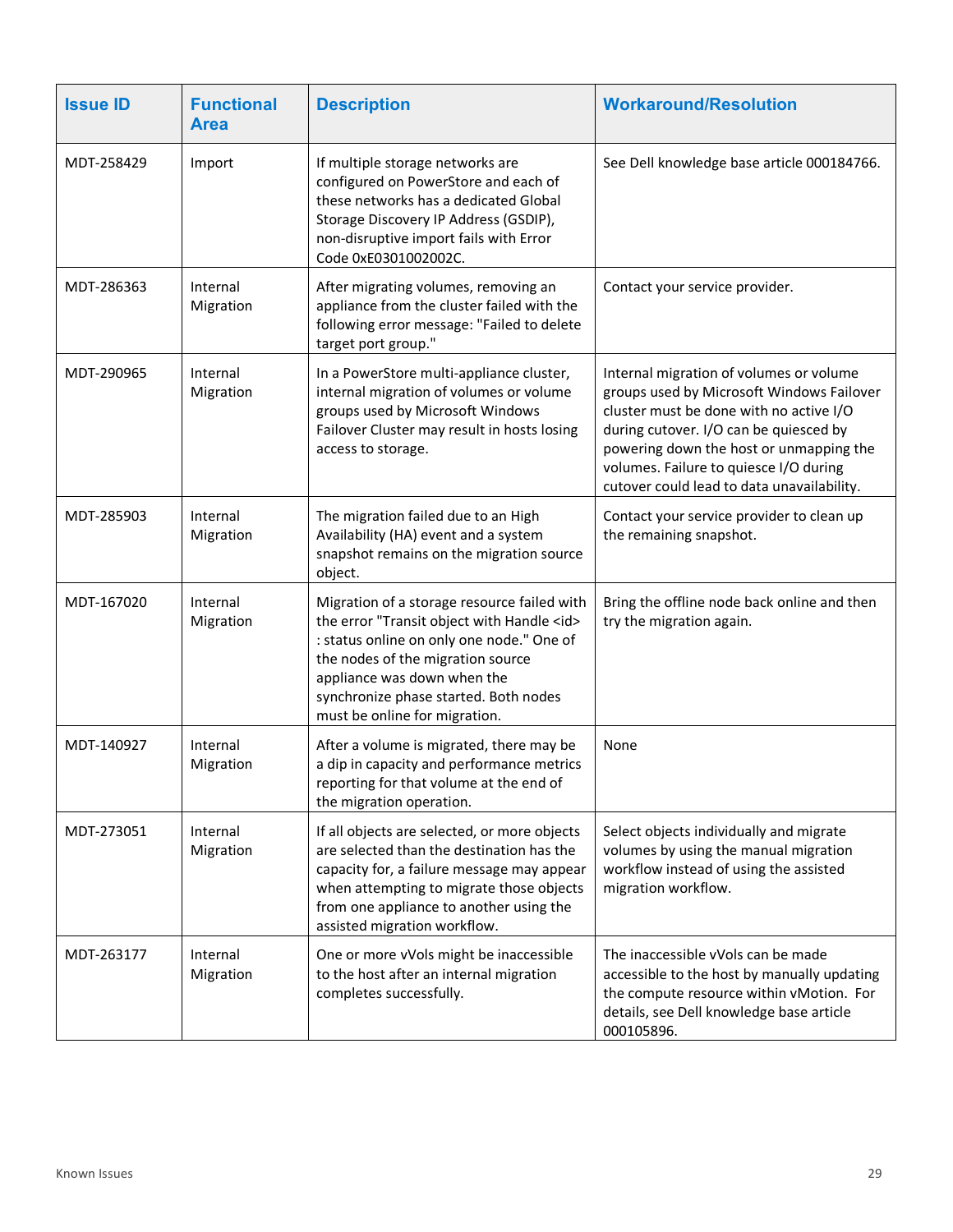| <b>Issue ID</b> | <b>Functional</b><br><b>Area</b> | <b>Description</b>                                                                                                                                                                                                                                                                                                                                                                                                                                                                                                                                                                                                                                                                                                                                                                                                                                                                                                                                                | <b>Workaround/Resolution</b>                                                                                                                                                                                                                                                                              |
|-----------------|----------------------------------|-------------------------------------------------------------------------------------------------------------------------------------------------------------------------------------------------------------------------------------------------------------------------------------------------------------------------------------------------------------------------------------------------------------------------------------------------------------------------------------------------------------------------------------------------------------------------------------------------------------------------------------------------------------------------------------------------------------------------------------------------------------------------------------------------------------------------------------------------------------------------------------------------------------------------------------------------------------------|-----------------------------------------------------------------------------------------------------------------------------------------------------------------------------------------------------------------------------------------------------------------------------------------------------------|
| MDT-239624      | Internal<br>Migration            | When a VM is being deployed from a VM<br>template, vSphere uses the clone<br>operation to provision vVols of the newly<br>created VM. PowerStore internally<br>translates it into space-efficient clones<br>(the same technique used for vVol<br>snapshots). As soon as a Data Path (DP)<br>family size limit exists, a base vVol cannot<br>have more than a certain number (1000)<br>of derivatives (snapshots, space-efficient<br>clones). This causes the following<br>limitations:<br>- Cloning from a VM template fails if a<br>base vVol of the VM template has too<br>many derivatives (snapshots or clones, or<br>both) already created (1000).<br>- When the maximum number of family<br>members limit is reached, vVol migration<br>cannot occur as it needs to create an<br>internal vVol snapshot which fails.<br>- All vVols are placed to the same<br>appliance in a multi-appliance cluster, so<br>the load is not balanced between<br>appliances. | Use several VM templates created from the<br>same OVF template so that each VM<br>template is used for a reasonable number of<br>VM clones to avoid hitting the DP family<br>limit. This action allows vVols to be<br>distributed between appliances in a multi-<br>appliance cluster for load balancing. |
| MDT-242178      | Internal<br>Migration            | A known ESXi issue might cause a vVol<br>migration to fail if a vVol is being migrated<br>to an appliance on which the vVol was<br>previously located.                                                                                                                                                                                                                                                                                                                                                                                                                                                                                                                                                                                                                                                                                                                                                                                                            | Reboot the ESXi host to send an unbind<br>request for the vVol and to allow<br>subsequent migrations of the vVol to the<br>appliance.<br>Note: If the cluster contains more than two<br>appliances, the vVol can be migrated to<br>another appliance in the cluster.                                      |
| MDT-283025      | Install or<br>Upgrade            | A PowerStore software upgrade fails if the<br>PowerStore X model cluster cannot<br>communicate with the vCenter Server<br>during the upgrade.                                                                                                                                                                                                                                                                                                                                                                                                                                                                                                                                                                                                                                                                                                                                                                                                                     | Contact your service provider to recover<br>from the failed upgrade.                                                                                                                                                                                                                                      |
| MDT-288380      | Install or<br>Upgrade            | During upgrade if Physical Large Block<br>(PLB)/Virtual Large Block (VLB) metadata<br>corruption is discovered during VLB<br>conversion, the VLB conversion keeps<br>retrying as a low priority background job<br>until the corrupted metadata is fixed<br>through a file system consistency check<br>(FSCK).                                                                                                                                                                                                                                                                                                                                                                                                                                                                                                                                                                                                                                                     | Run FSCK as indicated by the Fault Alert.<br>When the metadata corruption is cleared,<br>the system automatically continues the VLB<br>conversion until it completes.                                                                                                                                     |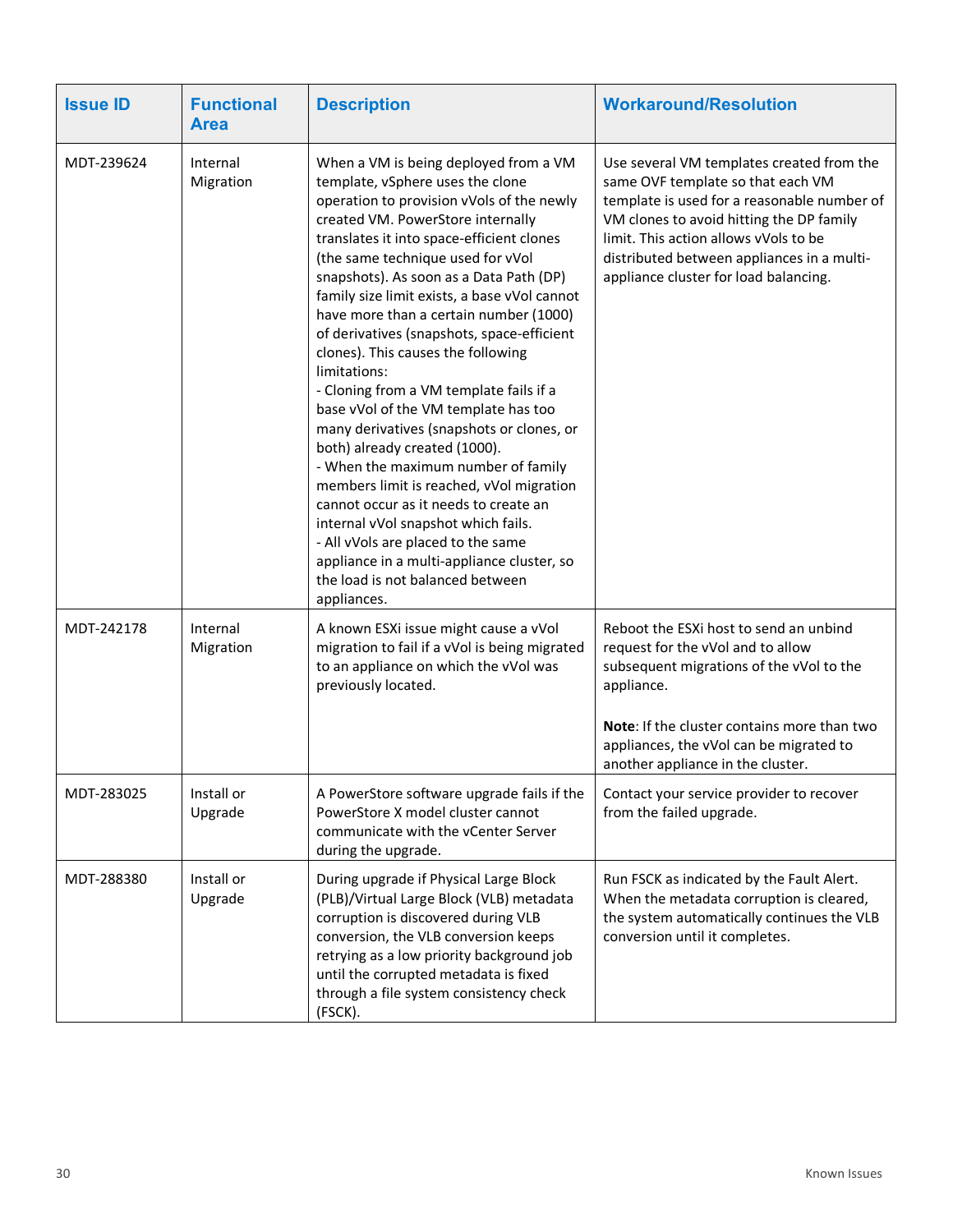| <b>Issue ID</b> | <b>Functional</b><br><b>Area</b> | <b>Description</b>                                                                                                                                                                                                                                                                                                                                                                                                                                                                                                                                        | <b>Workaround/Resolution</b>                                                                                                                                                                          |
|-----------------|----------------------------------|-----------------------------------------------------------------------------------------------------------------------------------------------------------------------------------------------------------------------------------------------------------------------------------------------------------------------------------------------------------------------------------------------------------------------------------------------------------------------------------------------------------------------------------------------------------|-------------------------------------------------------------------------------------------------------------------------------------------------------------------------------------------------------|
| MDT-164726      | Install or<br>Upgrade            | If the Pre-Upgrade Health Check fails<br>during an upgrade from PowerStore OS<br>1.0 to PowerStore OS 1.0.1 or later,<br>clicking the failed operation link under<br>Recent activities might result in an error<br>because of a localization issue with the<br>event message.                                                                                                                                                                                                                                                                             | None                                                                                                                                                                                                  |
| MDT-219735      | Install or<br>Upgrade            | If a PowerStore 1.0.3.0.5.007 software<br>upgrade package is uploaded to a<br>PowerStore T model cluster with a single<br>appliance running PowerStore OS version<br>1.0.1.0.5.002 or 1.0.1.0.5.003, then an<br>appliance running PowerStore OS version<br>1.0.2.0.5.003 is added to the cluster and<br>another PowerStore 1.0.3.0.5.007<br>software upgrade package is uploaded to<br>the cluster, performing an upgrade will fail<br>before the upgrade process completes on<br>the primary appliance and the second<br>appliance will not be upgraded. | Contact your service provider.                                                                                                                                                                        |
| MDT-156905      | Install or<br>Upgrade            | After a software update, the NAS servers<br>may not fail back automatically to the<br>original node.                                                                                                                                                                                                                                                                                                                                                                                                                                                      | Manually fail back the NAS servers from<br>PowerStore Manager.                                                                                                                                        |
| MDT-135505      | Install or<br>Upgrade            | Drive firmware updates may not get<br>applied to a single drive or a few drives<br>within the appliance. This may occur<br>because of a timing issue between the<br>two nodes in the appliance.                                                                                                                                                                                                                                                                                                                                                           | Download and install the drive firmware<br>again to ensure it gets updated on the drives<br>that were missed in the previous attempt.                                                                 |
| MDT-170949      | Install or<br>Upgrade            | Running PowerPath 7.1 and earlier on a<br>Linux host causes an I/O error during the<br>software upgrade of PowerStore OS 1.0 to<br>PowerStore OS 1.0.1.                                                                                                                                                                                                                                                                                                                                                                                                   | Apply the next/upcoming PowerPath 7.1<br>patch, and then run the PowerStore<br>software upgrade to avoid the I/O error.                                                                               |
| MDT-265301      | Install or<br>Upgrade            | When performing a software upgrade on a<br>PowerStore T model appliance running in<br>Unified mode, the inter-node iSCSI<br>connection might fail when one node is<br>rebooted, which can cause the NAS to<br>panic.                                                                                                                                                                                                                                                                                                                                      | Allow NAS-HA to take care of uninterrupted<br>NAS operations during a software upgrade.<br>If data unavailability occurs after the<br>software upgrade is complete, contact your<br>service provider. |
| MDT-256340      | Monitoring                       | Config capture may fail to calculate deltas<br>on very large systems under very heavy<br>load.                                                                                                                                                                                                                                                                                                                                                                                                                                                            | None                                                                                                                                                                                                  |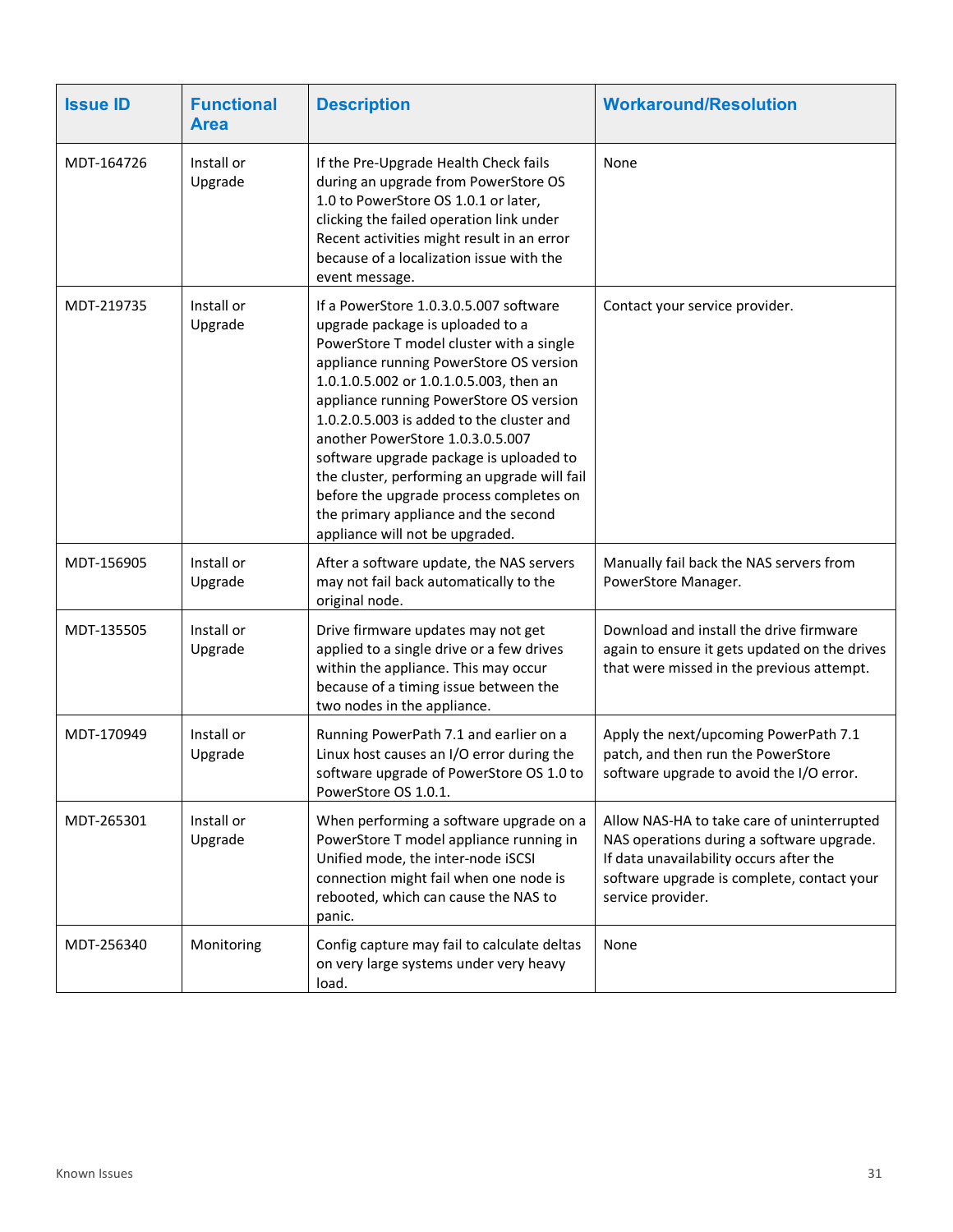| <b>Issue ID</b> | <b>Functional</b><br><b>Area</b> | <b>Description</b>                                                                                                                                                                                                                                                                                                                                                                                                                                                                                                                                                                                             | <b>Workaround/Resolution</b>                                                                                                          |
|-----------------|----------------------------------|----------------------------------------------------------------------------------------------------------------------------------------------------------------------------------------------------------------------------------------------------------------------------------------------------------------------------------------------------------------------------------------------------------------------------------------------------------------------------------------------------------------------------------------------------------------------------------------------------------------|---------------------------------------------------------------------------------------------------------------------------------------|
| MDT-249810      | Monitoring                       | If the total system capacity is below 10TB,<br>free page tables are not replenished as<br>this would consume space that might not<br>be required and waste free pages. The<br>lack of free pages in the table causes a<br>performance impact for writes. For better<br>performance, more capacity should be<br>added.                                                                                                                                                                                                                                                                                          | Make sure that the system capacity is higher<br>than 10TB.                                                                            |
| MDT-146346      | Notifications and<br>Alerts      | Some hardware alert states may persist<br>for a short time after the health of the<br>object has been restored. The alert states<br>eventually resolve with the correct state.                                                                                                                                                                                                                                                                                                                                                                                                                                 | None                                                                                                                                  |
| MDT-245640      | PowerStore<br>Manager (GUI)      | When rebooting or powering off a node<br>from PowerStore Manager, the system<br>may not display any acknowledgement<br>that the process has begun. The Reboot or<br>Power Down button may still appear<br>clickable. Despite the lack of<br>acknowledgment, the operation will be<br>triggered successfully after a single click of<br>the button.                                                                                                                                                                                                                                                             | None                                                                                                                                  |
| MDT-293294      | PowerStore<br>Manager (GUI)      | In PowerStore Manager during the<br>selection of storage objects step of a<br>Hardware appliance Migrate action<br>workflow, an unexpected exception can<br>appear if one of the following occurs:<br>While All Available Objects and Eligible For<br>Migration objects are selected, a user<br>selects Not Eligible For Migration objects<br>and then selects Select Objects Manually<br>for migration.<br>While Select Objects Manually and Eligible<br>For Migration objects are selected, a user<br>selects Not Eligible For Migration objects<br>and then selects All Available Objects for<br>migration. | If an unexpected exception appears, reload<br>the page to return to the Hardware page<br>and try to migrate from the appliance again. |
| MDT-118394      | PowerStore<br>Manager (GUI)      | Uploading an upgrade package that is<br>larger than 4 GB with Microsoft Edge or<br>Internet Explorer fails.                                                                                                                                                                                                                                                                                                                                                                                                                                                                                                    | Try again with a different browser.                                                                                                   |
| MDT-163489      | PowerStore<br>Manager (GUI)      | Once a node is replaced, the new node<br>hardware information does not appear in<br>PowerStore Manager immediately.                                                                                                                                                                                                                                                                                                                                                                                                                                                                                            | After replacing a node, wait up to 30<br>minutes for the PowerStore Manager screen<br>to reflect the update.                          |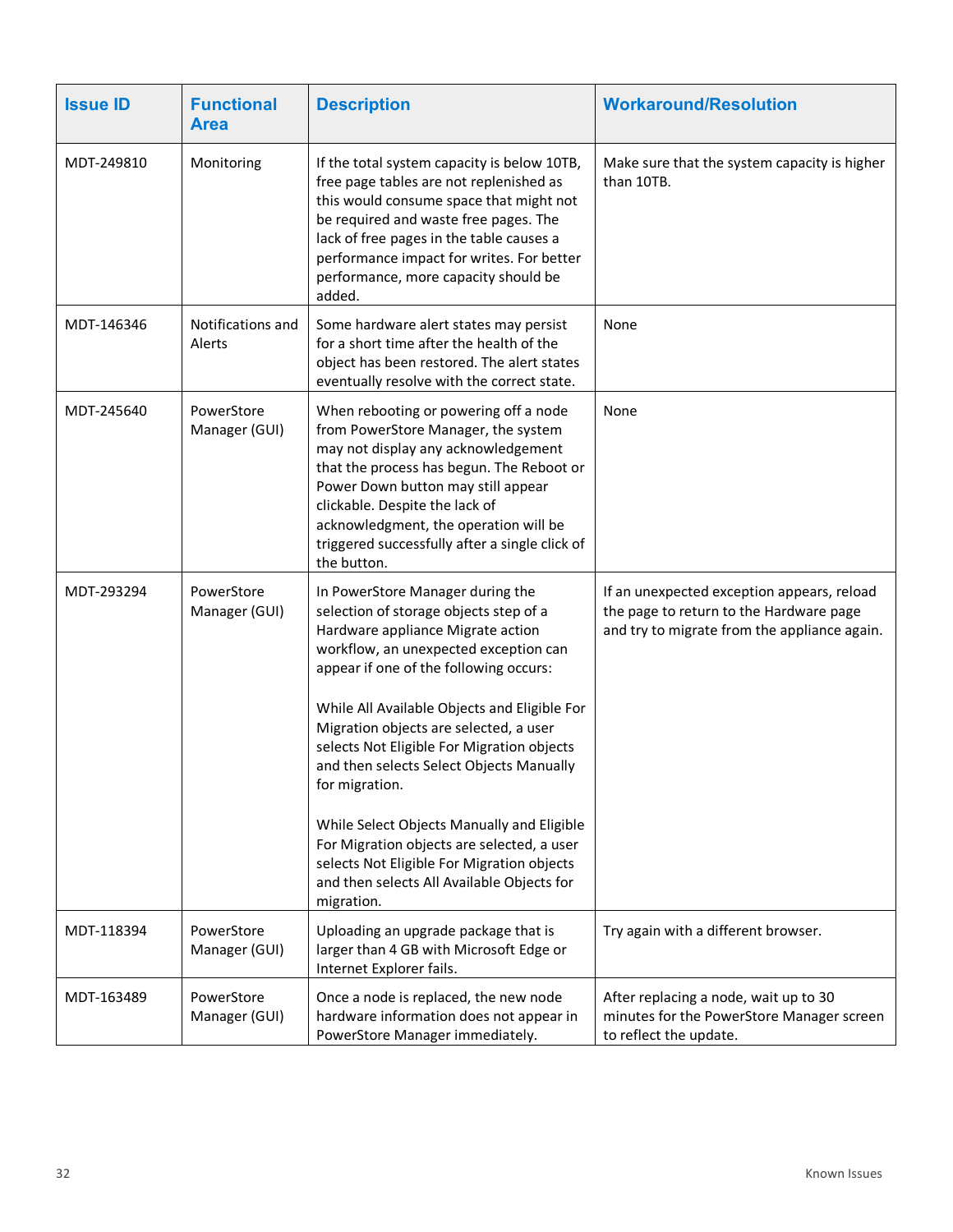| <b>Issue ID</b> | <b>Functional</b><br><b>Area</b>     | <b>Description</b>                                                                                                                                                                                                                                               | <b>Workaround/Resolution</b>                                                                                                                                                                                                             |
|-----------------|--------------------------------------|------------------------------------------------------------------------------------------------------------------------------------------------------------------------------------------------------------------------------------------------------------------|------------------------------------------------------------------------------------------------------------------------------------------------------------------------------------------------------------------------------------------|
| MDT-261523      | PowerStore<br>Manager(GUI)           | If Mozilla Firefox is used to upgrade a<br>PowerStore cluster to PowerStore 2.0, a<br>browser cache issue might occur that<br>causes the names of some buttons and<br>labels to be displayed as object names<br>instead of the correct button or label<br>names. | Use a different browser such as Google<br>Chrome or Microsoft Edge. Or, clear the<br>browser cache in Firefox. For instructions,<br>see the KB article "How to clear the Firefox<br>cache" on the Mozilla Firefox support site.          |
| MDT-130894      | <b>PowerStore REST</b><br>API        | Two invalid resource_types, FEPort and<br>Initiator, may be returned by the event<br>and alert APIs.                                                                                                                                                             | Events or alerts with resource_type FEPort<br>or Initiator should ignore the resource_type<br>values.<br>External OpenAPI clients must disable<br>validation for the event and alert APIs with<br>resource_types of FEPort or Initiator. |
| MDT-266683      | <b>PowerStore REST</b><br><b>API</b> | You cannot issue Swagger UI commands<br>with Operator, Storage Administrator, and<br>VM Administrator roles. You must log in<br>with the higher-level Administrator role if<br>you want to complete tasks such as<br>fetching or reading data from PowerStore.   | Customers can login in as administrator to<br>use the swagger panel in PowerStore<br>Manager.                                                                                                                                            |
| MDT-282118      | Security                             | Timeout error occurs when trying to log<br>into PowerStore using the LDAP directory<br>service.                                                                                                                                                                  | Be sure that the Advanced Settings in the<br>PowerStore Manager, Directory Services is<br>configured as follows:                                                                                                                         |
|                 |                                      | PowerStore Manager login is set to<br>timeout after 3 minutes. The LDAP                                                                                                                                                                                          | 1. Go to Settings>Directory Services.                                                                                                                                                                                                    |
|                 |                                      | timeout period can be set to a value<br>longer than 3 minutes in PowerStore                                                                                                                                                                                      | 2. Click Edit LDAP Configuration.                                                                                                                                                                                                        |
|                 |                                      | Manager. PowerStore Manager timeout<br>setting supersedes the LDAP setting if<br>LDAP is set to timeout longer than 3<br>minutes.                                                                                                                                | 3. In the Modify Directory Services Panel,<br>change the Timeout value to less than 180<br>seconds, or a value less than 3 minutes.                                                                                                      |
|                 |                                      |                                                                                                                                                                                                                                                                  | 4. Scroll down to the Modify Directory<br>Services panel, and expand the Advanced<br>Settings.                                                                                                                                           |
|                 |                                      |                                                                                                                                                                                                                                                                  | Set User Search Settings>Search Path as<br>close as possible to the LDAP user.                                                                                                                                                           |
|                 |                                      |                                                                                                                                                                                                                                                                  | Set Group Search Settings>Search Path as<br>close as possible to the LDAP groups that<br>have LDAP user as a member.                                                                                                                     |
|                 |                                      |                                                                                                                                                                                                                                                                  | If the above steps still do not help, try to set<br>Group Search Settings> Nested Group<br>Search Level to 1                                                                                                                             |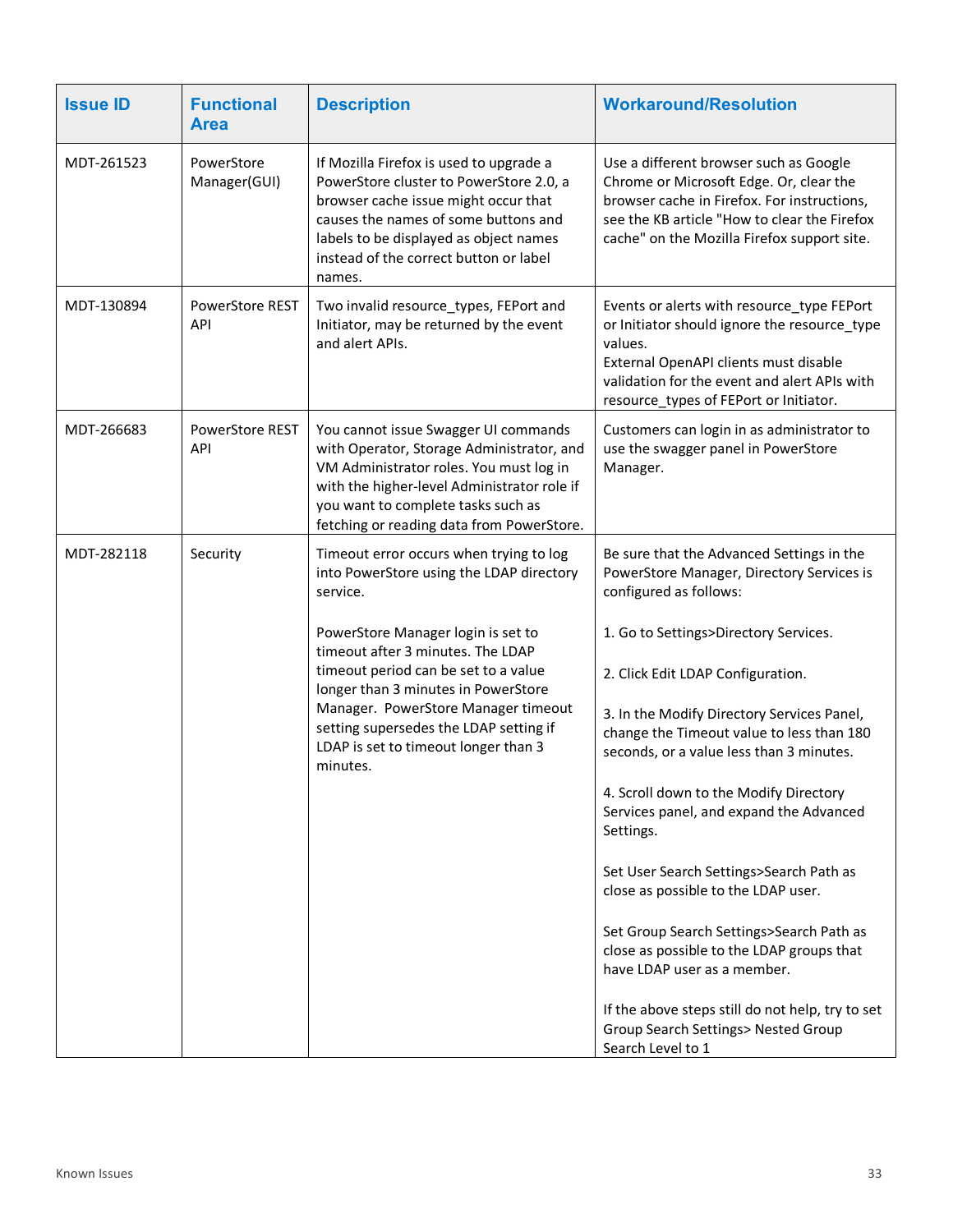| <b>Issue ID</b> | <b>Functional</b><br><b>Area</b> | <b>Description</b>                                                                                                                                                                                                                                                                                                                                                                                                                                                                                                                            | <b>Workaround/Resolution</b>                                                                                                                                                                                                                                                                                                                                       |
|-----------------|----------------------------------|-----------------------------------------------------------------------------------------------------------------------------------------------------------------------------------------------------------------------------------------------------------------------------------------------------------------------------------------------------------------------------------------------------------------------------------------------------------------------------------------------------------------------------------------------|--------------------------------------------------------------------------------------------------------------------------------------------------------------------------------------------------------------------------------------------------------------------------------------------------------------------------------------------------------------------|
| MDT-153026      | Security                         | When a drive is inserted into an appliance,<br>it will take time for D@RE to unlock it.<br>Most drives take a few minutes. However,<br>it takes more time for a ColdStream drive<br>to unlock. The time is proportional to the<br>size of the Intel Optane SCM drive, for<br>example, 7 minutes for 375 GB, 15<br>minutes for 750 GB, and 27 minutes for<br>1.5TB. If you pull a drive out before it is<br>unlocked, the drive will appear as<br>disconnected. However, the drive will not<br>be automatically removed from the<br>appliance. | If you intend to use the drive, re-insert the<br>drive and let the DARE unlock complete. If<br>you intend to stop using the drive, re-insert<br>the drive, wait for enough time (time to<br>unlock plus about 1 minute for other<br>overhead), and then remove the drive. The<br>drive will then become disconnected and<br>automatically removed from the system. |
| MDT-213516      | Security                         | DNS is not supported for LDAP.                                                                                                                                                                                                                                                                                                                                                                                                                                                                                                                | None                                                                                                                                                                                                                                                                                                                                                               |
| MDT-284475      | Storage - Block                  | After mapping a LUN or creating a VM, the<br>LUN or VM appears correctly, but it is<br>inaccessible to hosts.                                                                                                                                                                                                                                                                                                                                                                                                                                 | Unmap the non-working LUN and map it<br>again. For VMs, delete the non-working VM<br>and recreate it.                                                                                                                                                                                                                                                              |
| MDT-242368      | Storage - Block                  | Unable to delete a volume group after<br>deleting a replication session, due to<br>undeleted replication session system<br>snapshots.                                                                                                                                                                                                                                                                                                                                                                                                         | Contact your service provider for the<br>procedure to delete the snapshots.                                                                                                                                                                                                                                                                                        |
| MDT-121966      | Storage - File                   | The File system deleted alert is displayed<br>as an active alert in PowerStore T even<br>after the file system has been successfully<br>deleted.                                                                                                                                                                                                                                                                                                                                                                                              | Review the alert details, to confirm the alert<br>is for a file system that has been deleted.<br>Once confirmed, ignore or acknowledge the<br>pending alert.                                                                                                                                                                                                       |
| MDT-121784      | Storage - File                   | After a NAS server is successfully deleted,<br>the alerts against the deleted child objects<br>of the NAS server such as DNS servers, file<br>systems, NFS exports, or SMB shares, are<br>not cleared.                                                                                                                                                                                                                                                                                                                                        | Review the alert details, to confirm the alert<br>is for a child object of a successfully deleted<br>NAS server. Once confirmed, ignore or<br>acknowledge the pending alert.                                                                                                                                                                                       |
| MDT-139095      | Storage - File                   | While trying to create or delete a<br>snapshot the following error message was<br>returned: "Addition [or deletion] of NFS<br>Export failed due to [The path<br>[path_name] was not found on the system<br>and cannot be exported.]"                                                                                                                                                                                                                                                                                                          | Wait for some time and try the action again.                                                                                                                                                                                                                                                                                                                       |
| MDT-147688      | Storage - File                   | SMB clients cannot connect to a NAS<br>server when the NAS server name is more<br>than 15 characters. This is because by<br>default the SMB server computer name<br>takes the NAS server name.                                                                                                                                                                                                                                                                                                                                                | Set the NAS Server name with 15 characters<br>or less or set the SMB server's computer<br>name with 15 characters or less. To modify<br>the computer name, select all the characters<br>in PowerStore Manager, and type the new<br>name.                                                                                                                           |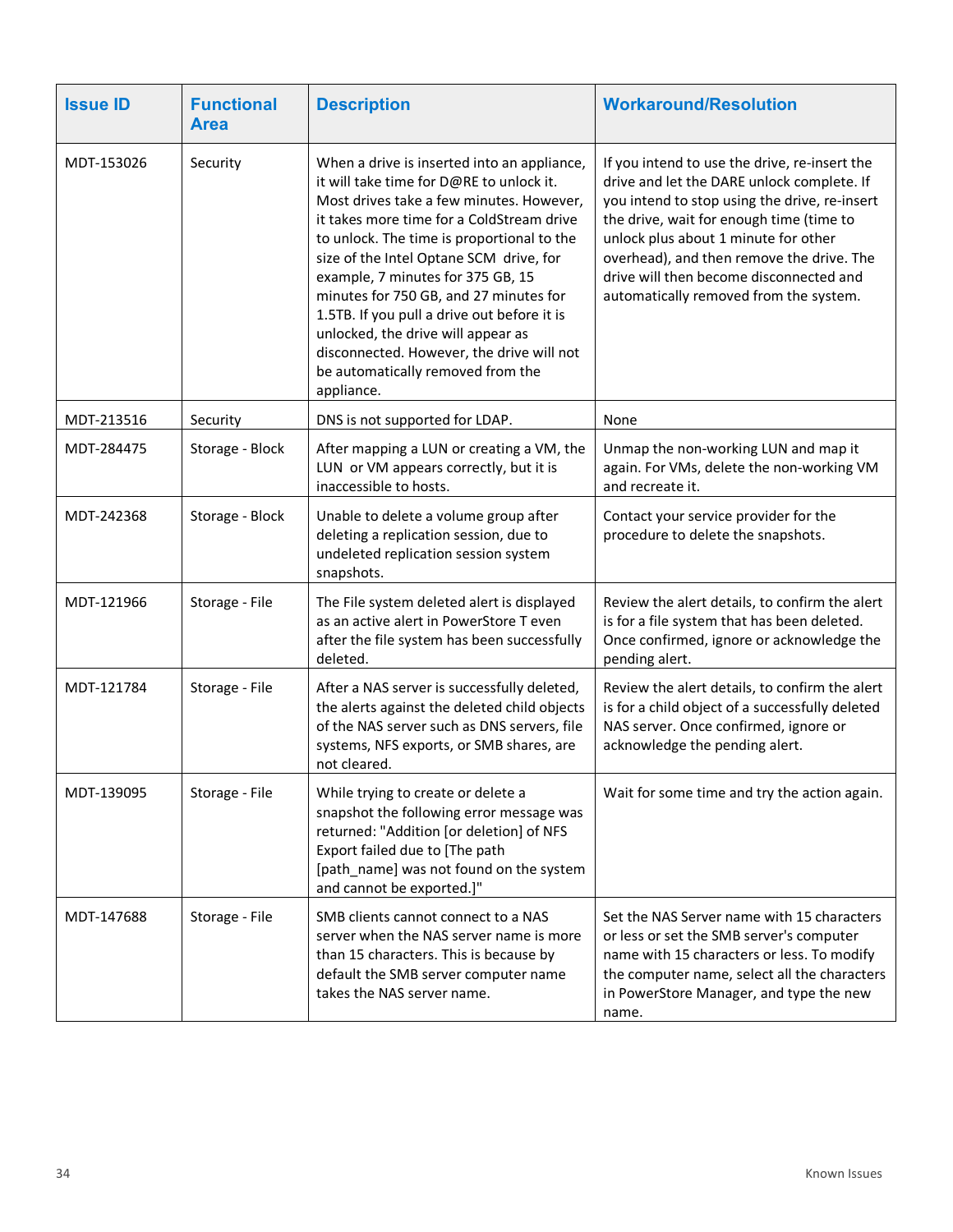| <b>Issue ID</b> | <b>Functional</b><br><b>Area</b> | <b>Description</b>                                                                                                                                                                                                                                                                                                     | <b>Workaround/Resolution</b>                                                                                                                                                                                                                                                                                            |
|-----------------|----------------------------------|------------------------------------------------------------------------------------------------------------------------------------------------------------------------------------------------------------------------------------------------------------------------------------------------------------------------|-------------------------------------------------------------------------------------------------------------------------------------------------------------------------------------------------------------------------------------------------------------------------------------------------------------------------|
| MDT-110930      | Storage - File                   | Access to a snapshot is denied when there<br>is only one snapshot created on the file<br>system, and access to the snapshot is<br>attempted at the time the snapshot is<br>refreshing.                                                                                                                                 | Mount and unmount the export on the<br>client.                                                                                                                                                                                                                                                                          |
| MDT-142317      | Storage - File                   | After configuring and running I/O<br>operations to SMB shares and NFS exports<br>events such as an appliance or NAS server<br>reboot, or a file system unmount or<br>remount may cause some negative values<br>to appear in the saved file system<br>performance statistics exported from<br>PowerStore Manager (GUI). | None                                                                                                                                                                                                                                                                                                                    |
| MDT-118544      | Storage - File                   | After a request is sent from the REST API<br>with an incorrect GUID, the error message<br>returned displays the invalid UID:<br>00000000-0000-0000-0000-<br>000000000000.                                                                                                                                              | Ignore the UID in the error message and<br>retry the request with the correct GUID.                                                                                                                                                                                                                                     |
| MDT-154600      | Storage - File                   | The following alert is sent during upgrade<br>"NAS server [server name] fault tolerance<br>is degraded due to NAS upgrade<br>procedure on a peer NAS cluster node."<br>However, once upgrade is complete the<br>alert is not always automatically cleared.                                                             | After upgrade completes, acknowledge the<br>alert to clear it.                                                                                                                                                                                                                                                          |
| MDT-116676      | Storage - File                   | The "NAS node <node name=""> is down,"<br/>major alert may be seen after changing<br/>the Cluster MTU value. Changing the MTU<br/>value may cause degradation or disruption<br/>in NAS (file) services.</node>                                                                                                         | Wait for the alert to clear before performing<br>any further NAS (File) operations.                                                                                                                                                                                                                                     |
| MDT-137232      | Storage - File                   | Under rare circumstances, NAS services<br>could be disrupted, if the appliance is<br>close to reaching the maximum used data<br>capacity.                                                                                                                                                                              | Take one of the following actions on the<br>appliance on which the NAS service is<br>installed: add capacity to the appliance (for<br>example, add drives or expansion<br>enclosures), increase free capacity on the<br>system (for example, deleting unused<br>snapshots, volumes), or migrate data off<br>the system. |
| MDT-210085      | Storage - File                   | Unable to add a Tree Quota to a File<br>system because there the description is<br>too large (more than 512 bytes).                                                                                                                                                                                                    | Add a shorter description to the Tree Quota.                                                                                                                                                                                                                                                                            |
| MDT-195652      | Storage - File                   | Unable to remove the description from an<br>NFS Export.                                                                                                                                                                                                                                                                | To change the description, overwrite the<br>current description with a blank character<br>space. Save the NFS Export with no<br>description, then go back and update the<br>description again.                                                                                                                          |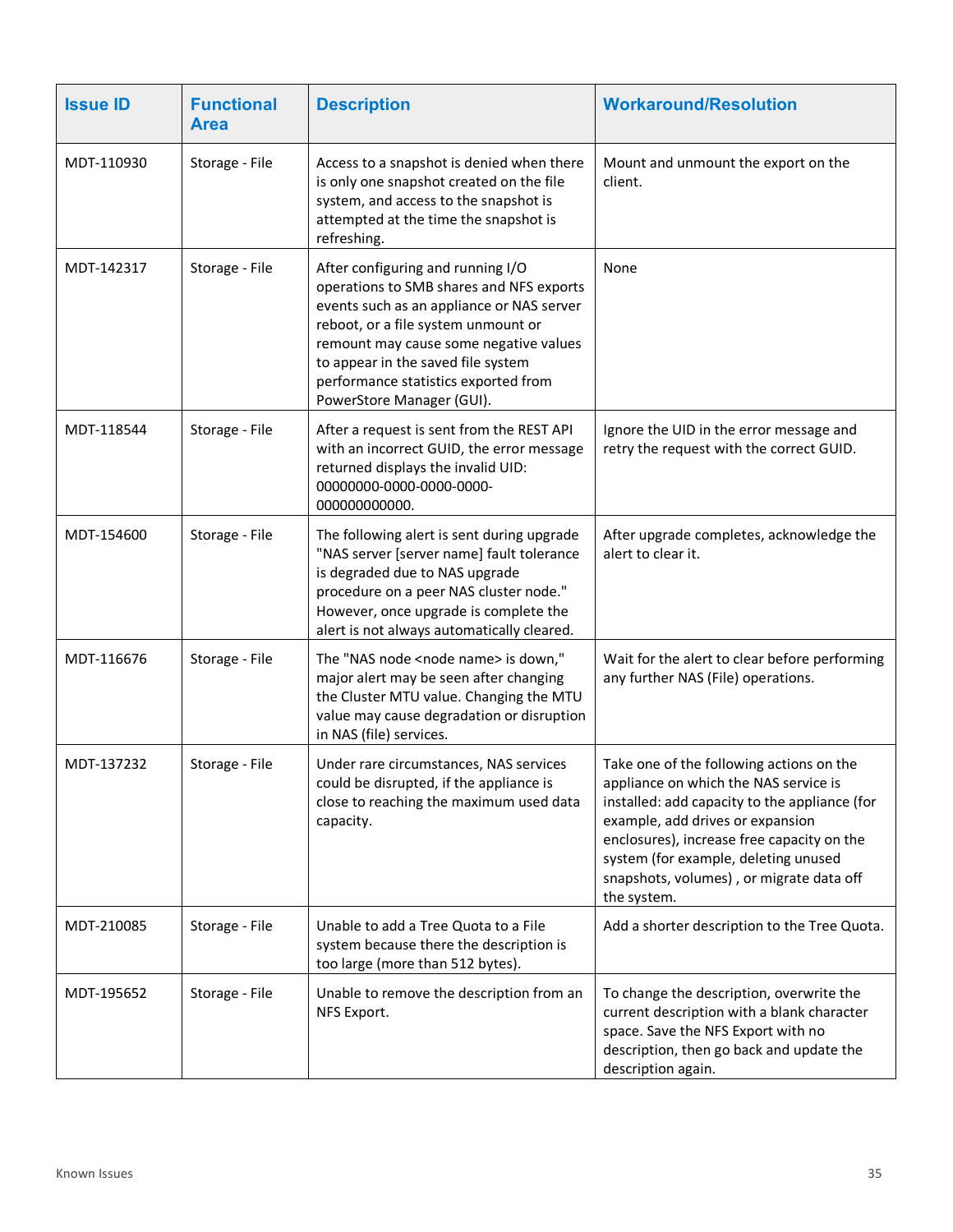| <b>Issue ID</b> | <b>Functional</b><br>Area | <b>Description</b>                                                                                                                                                                                                                                                                                                    | <b>Workaround/Resolution</b>                                                                                                                                                                                                                                                                                                                                                                                                       |
|-----------------|---------------------------|-----------------------------------------------------------------------------------------------------------------------------------------------------------------------------------------------------------------------------------------------------------------------------------------------------------------------|------------------------------------------------------------------------------------------------------------------------------------------------------------------------------------------------------------------------------------------------------------------------------------------------------------------------------------------------------------------------------------------------------------------------------------|
| MDT-192427      | Storage - File            | Occasionally, an automated script used to<br>delete a NAS server fails because it cannot<br>connect to the PowerStore REST API<br>server.                                                                                                                                                                             | None                                                                                                                                                                                                                                                                                                                                                                                                                               |
| MDT-252443      | Storage - File            | An error occurred when setting a user<br>quota on an SMB share when the user<br>name was created with the SID (security<br>identifier).                                                                                                                                                                               | Use either one of the following methods to<br>work around this issue:<br>Using the SMB name instead of the<br>Windows SID.<br>Performing a Client connection to the SMB<br>server.                                                                                                                                                                                                                                                 |
| MDT-222985      | Storage - File            | When creating, or removing an NFS<br>server, from a NAS Server that has been<br>named with over 15 characters, the<br>request to add or remove the NFS Server<br>from the NAS server times out.                                                                                                                       | Ensure that the NAS server name is less than<br>15 characters.                                                                                                                                                                                                                                                                                                                                                                     |
| MDT-289213      | SupportAssist             | While attempting to upload data to<br>SupportAssist, a node failover or node<br>reboot occurred. Because of the node<br>failover, or reboot it was unclear if the<br>data successfully uploaded to<br>SupportAssist.                                                                                                  | Upload the data to SupportAssist again once<br>the failover, or reboot has completed.                                                                                                                                                                                                                                                                                                                                              |
| MDT-280394      | SupportAssist             | If your environment is set up to use the<br>Gateway Connect configuration but is<br>blocking outbound traffic from the Direct<br>Connect host (PowerStore array)<br>connection to Dell support through your<br>gateway server firewall rules, the Remote<br>Secure Credentials feature cannot be<br>enabled properly. | Either change your firewall rules to allow<br>Direct Connect host (PowerStore array) to<br>send out traffic to Dell support or Dell<br>support personnel can use normal remote<br>servicing functions if the customer provides<br>Dell support with credentials for access to<br>the PowerStore cluster. See the PowerStore<br>Security Configuration Guide for information<br>specific to port usage related to<br>SupportAssist. |
| MDT-148608      | SupportAssist             | Attempts to upload Support Materials fail.<br>SupportAssist is unable to upload files<br>when there is insufficient free space in the<br>system partition.                                                                                                                                                            | Delete old Data Collections to increase the<br>available space in the file system so that<br>SupportAssist can make a backup copy of<br>the file for upload.                                                                                                                                                                                                                                                                       |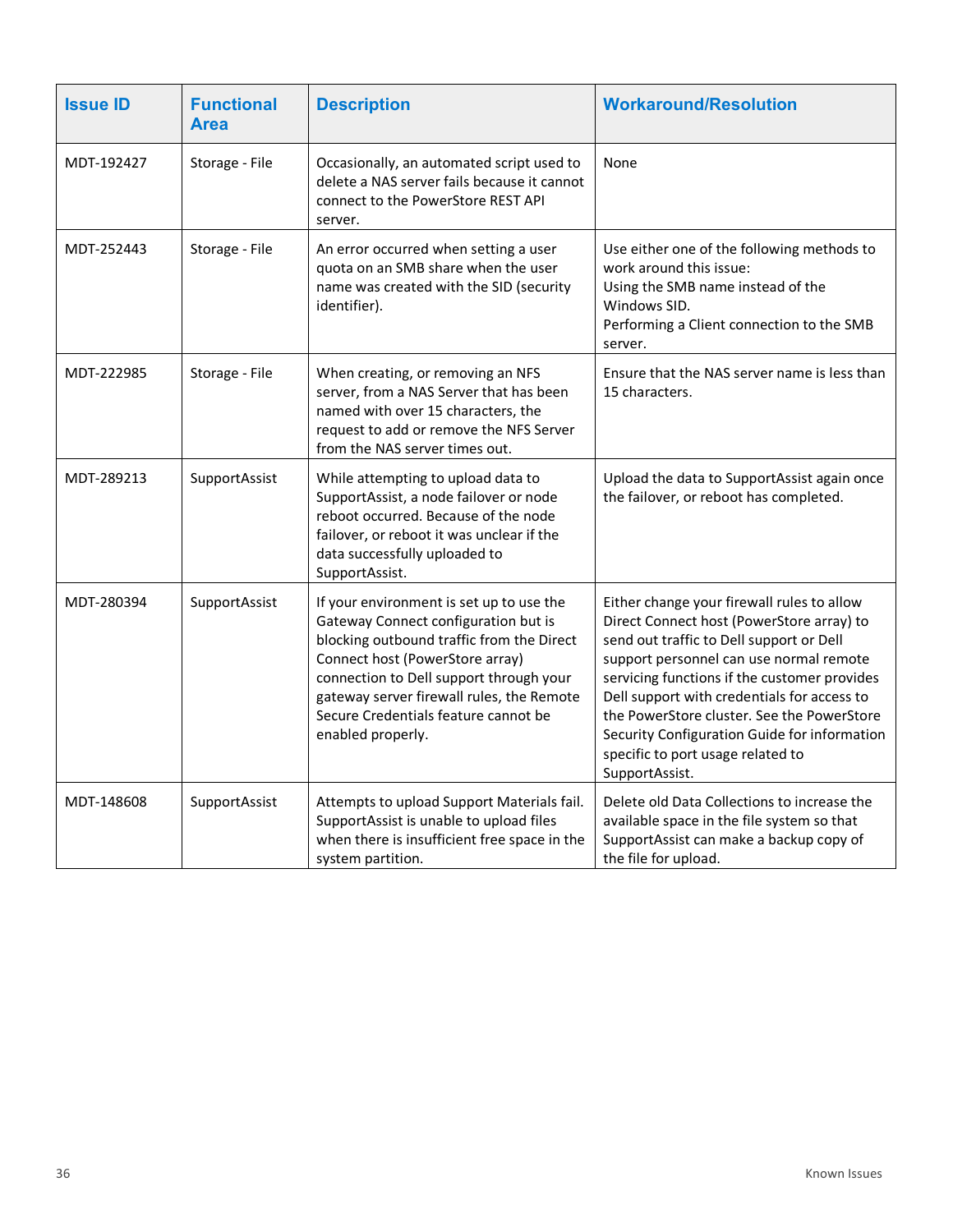| <b>Issue ID</b> | <b>Functional</b><br><b>Area</b> | <b>Description</b>                                                                                                                                                                                                                                                                                                                                                                                                                                                                                                                                                             | <b>Workaround/Resolution</b>                                                                                                                                                                                                                                                                                                                                                                                                                                                                                                                                |
|-----------------|----------------------------------|--------------------------------------------------------------------------------------------------------------------------------------------------------------------------------------------------------------------------------------------------------------------------------------------------------------------------------------------------------------------------------------------------------------------------------------------------------------------------------------------------------------------------------------------------------------------------------|-------------------------------------------------------------------------------------------------------------------------------------------------------------------------------------------------------------------------------------------------------------------------------------------------------------------------------------------------------------------------------------------------------------------------------------------------------------------------------------------------------------------------------------------------------------|
| MDT-153771      | SupportAssist                    | Enabling either Direct connect with<br>remote access or Gateway connect with<br>remote access may fail.                                                                                                                                                                                                                                                                                                                                                                                                                                                                        | If enabling either higher tier type, Direct<br>connect with remote access or Gateway<br>connect with remote access fails, wait for<br>the backend issue to clear, then do the<br>following:<br>1. Enable the related lower tier type, Direct<br>connect without remote access or Gateway<br>connect without remote access.<br>2. Disable the related lower tier type.<br>3. Re-enable the higher tier type, Direct<br>connect with remote access or Gateway<br>connect with remote access type.<br>If the issue persists, contact your service<br>provider. |
| MDT-256673      | SupportAssist                    | Cannot enable the SRS gateway on an<br>appliance. Version 3.48 of the SRS<br>gateway has an issue with connectivity<br>from some PowerStore systems.                                                                                                                                                                                                                                                                                                                                                                                                                           | Use a different version of the SRS gateway.                                                                                                                                                                                                                                                                                                                                                                                                                                                                                                                 |
| MDT-109970      | Virtualization                   | Unable to create a vVol storage container<br>in PowerStore, after having just deleted a<br>vVol datastore with the same name from<br>vSphere.                                                                                                                                                                                                                                                                                                                                                                                                                                  | Either create the vVol storage container in<br>PowerStore using a different name or allow<br>some more time before creating the new<br>vVol storage container in PowerStore with<br>the same name that was used in vSphere.                                                                                                                                                                                                                                                                                                                                 |
| MDT-111956      | Virtualization                   | In rare case, the automated mounting of a<br>user-created PowerStore vVol storage<br>container on an ESXi host could fail with<br>the following error message displayed in<br>vCenter "Timed-out waiting to get<br>datastore information from host".                                                                                                                                                                                                                                                                                                                           | Manually mount the vVol storage container<br>from the VMware vSphere GUI or CLI.                                                                                                                                                                                                                                                                                                                                                                                                                                                                            |
| MDT-156507      | Virtualization                   | In high scale VMware vSphere<br>environments, where the ESXi hosts and<br>vCenter server are highly loaded (for<br>example, simultaneous powering on a<br>large number of VMs), heartbeat<br>messages sent by the ESXi hosts to the<br>vCenter server may not be delivered in<br>time. When the heartbeat is not received<br>in the 60-second timeout interval, the<br>host is considered as not responding, and<br>the host is marked as disconnected. This<br>may result in the vSphere High Availability<br>(HA) to trigger VM migrations to other<br>hosts in the cluster. | In vCenter server, increase the heartbeat<br>timeout interval to 120 seconds. See<br>VMware Knowledge Base article 1005757. In<br>case some VMs appear as invalid or<br>orphaned as a result of the ESXi host<br>disconnect, see the VMware Knowledge<br>Base article 1003742 for instructions on<br>recovering the VMs.                                                                                                                                                                                                                                    |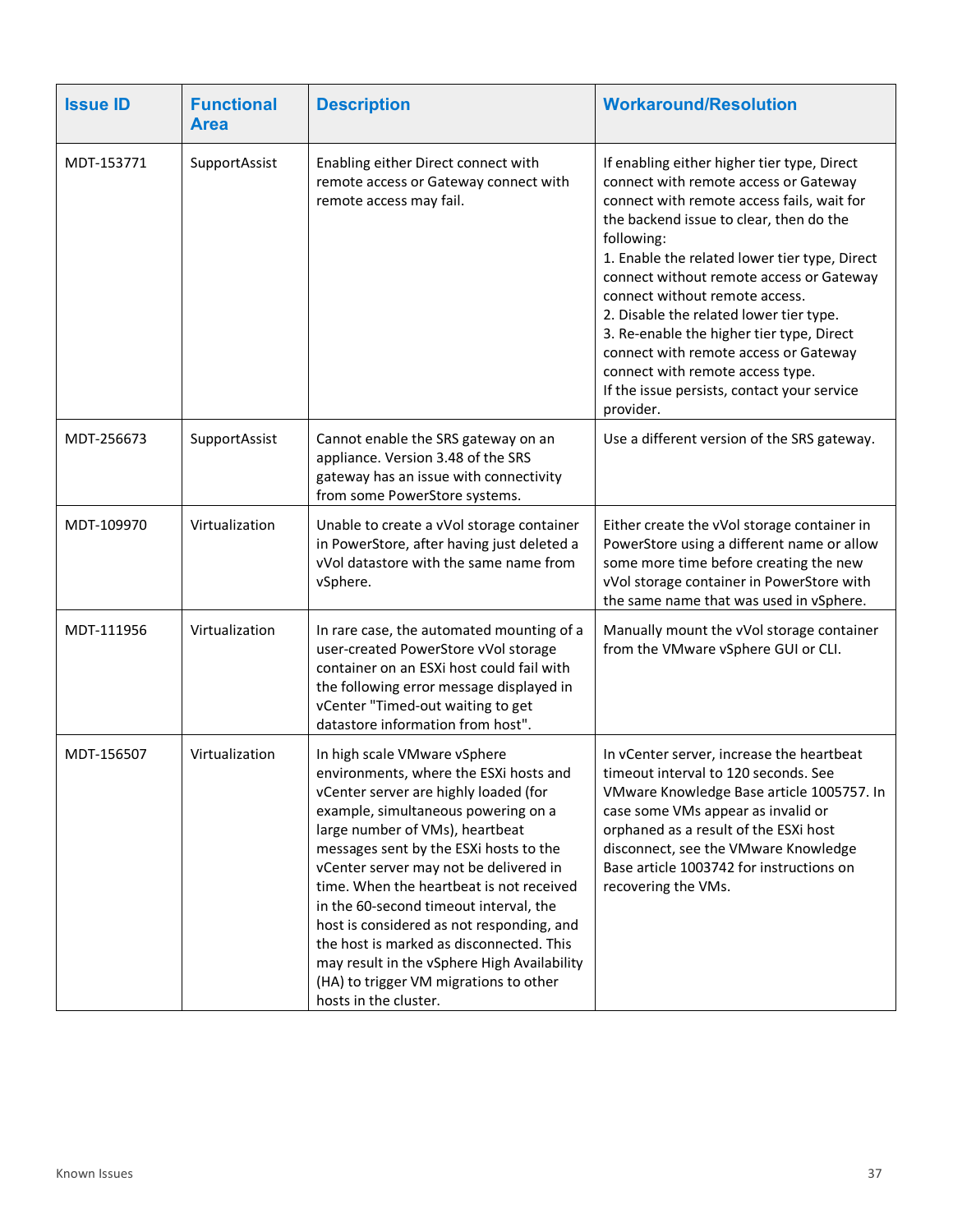| <b>Issue ID</b> | <b>Functional</b><br><b>Area</b> | <b>Description</b>                                                                                                                                                                                                                                                                                                                                         | <b>Workaround/Resolution</b>                                                                                                                                                                                                                                                                                      |  |
|-----------------|----------------------------------|------------------------------------------------------------------------------------------------------------------------------------------------------------------------------------------------------------------------------------------------------------------------------------------------------------------------------------------------------------|-------------------------------------------------------------------------------------------------------------------------------------------------------------------------------------------------------------------------------------------------------------------------------------------------------------------|--|
| MDT-146763      | Virtualization                   | During a vMotion process, some vVols are<br>deleted. If the VASA provider becomes<br>unavailable during a storage vMotion<br>operation, the deletion of the vVols fails.<br>These vVols are left orphaned and may<br>appear as duplicates.                                                                                                                 | Delete the orphaned vVols using PowerStore<br>CLI or REST API.                                                                                                                                                                                                                                                    |  |
| MDT-151804      | Virtualization                   | In a PowerStore cluster with multiple<br>VMFS datastores that are mapped to<br>multiple hosts, a performance impact<br>might occur if several VMs are powered<br>off or powered on simultaneously.                                                                                                                                                         | Refer to the Dell knowledge base article<br>000320477: "Best practices for VMFS<br>datastores - for Bootstorm or Failover with<br>VMware SRM" for additional details.                                                                                                                                             |  |
| MDT-152993      | Virtualization                   | A periodic, automatic cleanup process on<br>vSphere that is performed randomly<br>(every few days) deletes empty config<br>vVols (directories). However, this process<br>also deletes the ISOs folder that is pre-<br>created by PowerStore in case you have<br>not placed any ISO images into the folder.                                                 | Recreate the ISOs folder using the following<br>PowerStore CLI command:<br>pstcli-service storage_container-id <id<br>where to create the folder&gt; create directory<br/>-size 100G -name ISOs<br/>By default PowerStore creates a 500 GB<br/>folder, but you can specify another size if<br/>necessary.</id<br> |  |
| MDT-269239      | Virtualization                   | VMware vSphere 7.0 supports SCSI-3<br>Persistent Reservations (SCSI3-PRs) on a<br>virtual disk (VMDK) level. Support for SCSI-<br>3 PRs enables configurations of a<br>Windows Server Failover Cluster (WSFC)<br>across ESXi hosts with clustered VMDKs as<br>shared disk resources. However, this<br>feature is not currently supported by<br>PowerStore. | None                                                                                                                                                                                                                                                                                                              |  |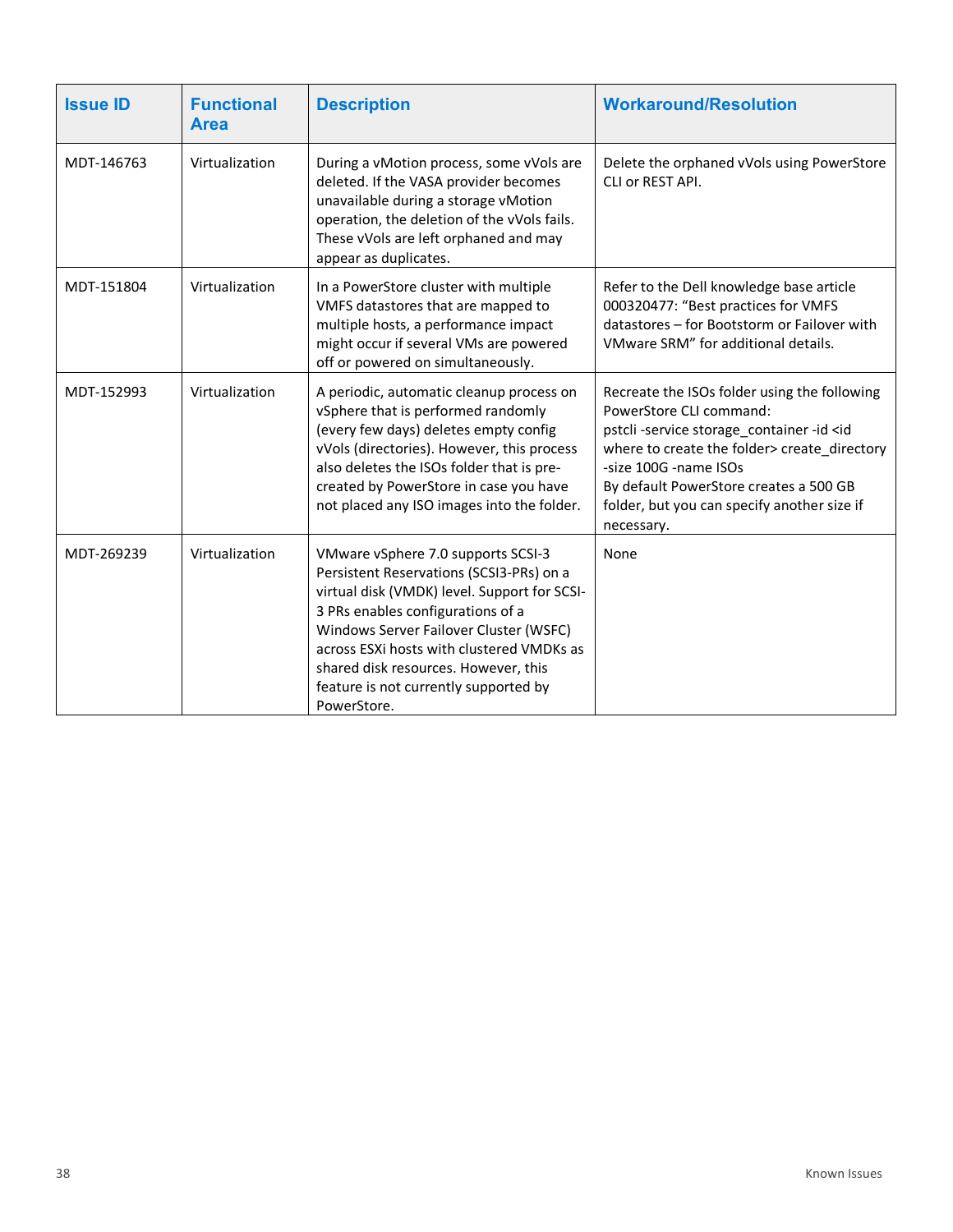| <b>Issue ID</b> | <b>Functional</b><br><b>Area</b> | <b>Description</b>                                                                                                                                                                                                                                                                                                                                                                                                                                                                                                                                                                                            | <b>Workaround/Resolution</b>                                                                           |
|-----------------|----------------------------------|---------------------------------------------------------------------------------------------------------------------------------------------------------------------------------------------------------------------------------------------------------------------------------------------------------------------------------------------------------------------------------------------------------------------------------------------------------------------------------------------------------------------------------------------------------------------------------------------------------------|--------------------------------------------------------------------------------------------------------|
| MDT-119414      | Virtualization                   | Deploying a VM fails, and checking the<br>vvold.log vCenter log file reveals the<br>following messages:<br>2019-11-15T05:24:35.161Z info<br>vvold[2112740] [Originator@6876<br>sub=Default]<br>VVolAbandonedObjectScan::ProcessName<br>space examining namespace<br>/vmfs/volumes/ <storage-container-<br>identifier&gt;/<vvol-identifier></vvol-identifier></storage-container-<br>                                                                                                                                                                                                                          | Try to deploy the VM again. For more<br>information, see the Dell knowledge base<br>article 000320647. |
|                 |                                  | and<br>2019-11-15T05:24:35.318Z warning<br>vvold[2112740] [Originator@6876<br>sub=Libs] 2112740:VVOLLIB :<br>VVolLib OpenObjectTrackingFile:11348:<br>VVolLib OpenObjectTrackingFile: Failed to<br>open object tracking file<br>/vmfs/volumes/ <storage-container-<br>identifier&gt;/<vvol-identifier><br/>/.vvolObjList with error 6<br/>where <storage-container-identifier> is<br/>the UUID of the storage container and<br/><vvol-identifier> is the alphanumeric<br/>identifier of the config-vVol of the VM.</vvol-identifier></storage-container-identifier></vvol-identifier></storage-container-<br> |                                                                                                        |

# <span id="page-38-0"></span>Limitations

The following limitations exist in this release.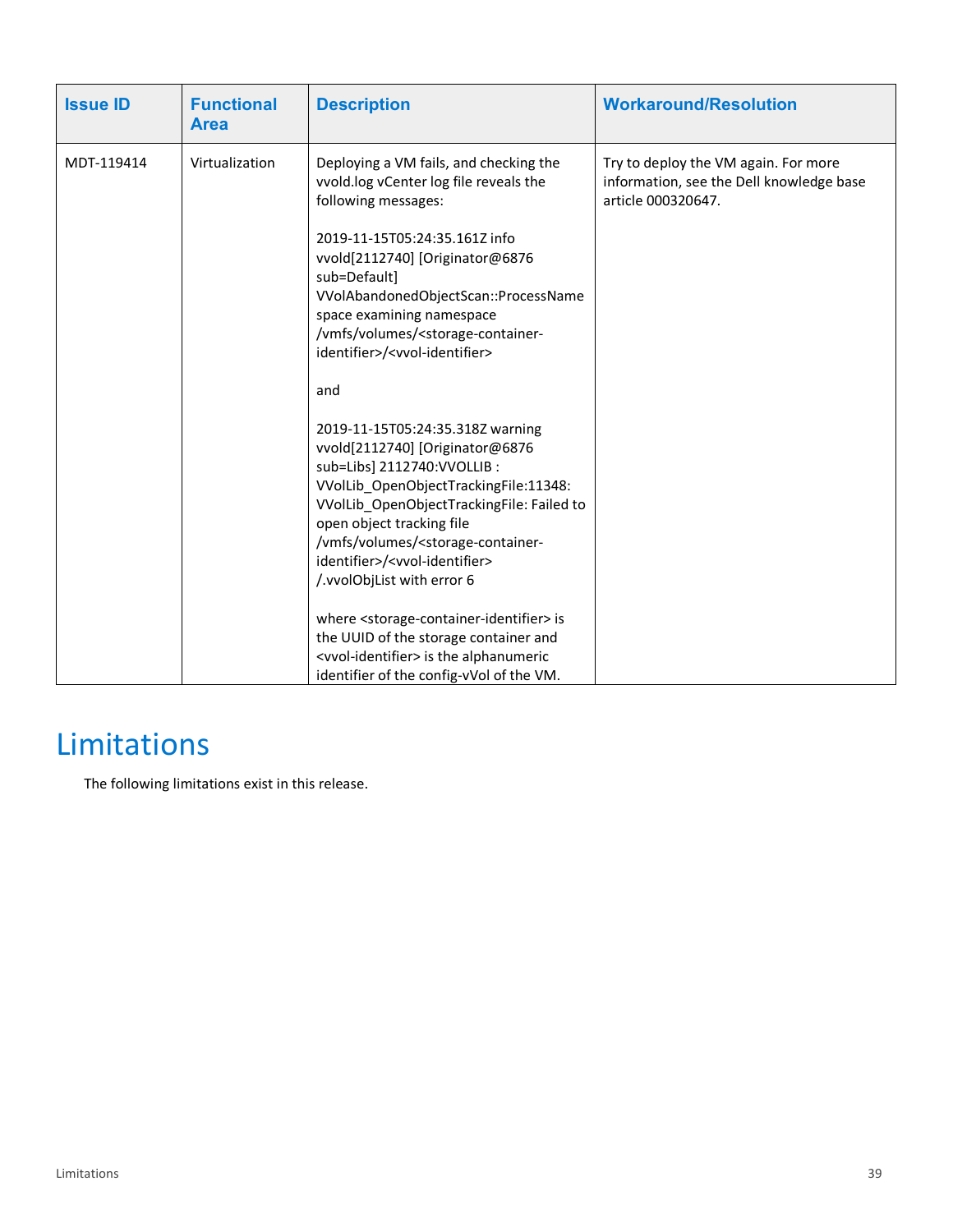### PowerStore T and PowerStore X model limitations

| <b>Functional Area</b>                      | <b>Description</b>                                                                                                                                                                                                                                                            |
|---------------------------------------------|-------------------------------------------------------------------------------------------------------------------------------------------------------------------------------------------------------------------------------------------------------------------------------|
| Importing external storage to<br>PowerStore | A maximum of 16 import sessions is supported in the Ready-For-Cutover state during an import.<br>In some cases, when several dozen import operations are run back-to-back, intermittent failures<br>of alternate import sessions may occur. If this occurs, do the following: |
|                                             | Remove the remote system and then add it again.                                                                                                                                                                                                                               |
|                                             | Run fewer set of imports (16 or less) at a time. It is recommended to start all these import<br>sessions with automatic cutover turned off.                                                                                                                                   |
|                                             | Once all imports have reached the Ready-For-Cutover state, do a manual cutover.                                                                                                                                                                                               |
|                                             | After one set of imports is completed, run the next set of imports after a delay of 10 minutes.<br>This delay allows enough time for the system to cleanup any connections to the source system.                                                                              |
| <b>PowerStore Clusters</b>                  | PowerStore X and PowerStore T appliances are not supported in the same cluster.                                                                                                                                                                                               |
| <b>PowerStore Management</b><br>access      | Use the PowerStore cluster management IP address to access the PowerStore Manager and the<br>PowerStore REST API. The appliance management IPs are intended primarily for service use.                                                                                        |
| PowerStore scalability limits               | The PowerStore Simple Support Matrix lists the scalability limitations in PowerStore models. The<br>PowerStore Simple Support Matrix is available from PowerStore documentation page at:<br>https://www.dell.com/powerstoredocs                                               |
| Internal migration                          | Prior to performing an internal migration, please refer to PowerStore: Supported Host OS for<br>Non-Disruptive migration of Storage resources at: https://www.dell.com/support/article/en-<br>us/how17129/ for a list of supported configurations and limitations.            |
| Security                                    | DNS is not supported for LDAP.                                                                                                                                                                                                                                                |
| SupportAssist                               | SupportAssist cannot be enabled on PowerStore models configured with IPv6 for the<br>management network. SupportAssist is not supported over IPv6.                                                                                                                            |

The following limitations exist in PowerStore T and PowerStore X deployment models.

#### PowerStore X model limitations

The following limitations exist in PowerStore X deployment models.

| <b>Functional Area</b>                    | <b>Description</b>                                     |
|-------------------------------------------|--------------------------------------------------------|
| Replication of Virtual Volumes<br>(vVols) | Replication of vVols is not supported                  |
| Storage – File                            | NAS services are not supported in PowerStore X models. |

Refer to the PowerStore product support pages [\(https://www.dell.com/support\)](https://www.dell.com/support) for detailed user documentation.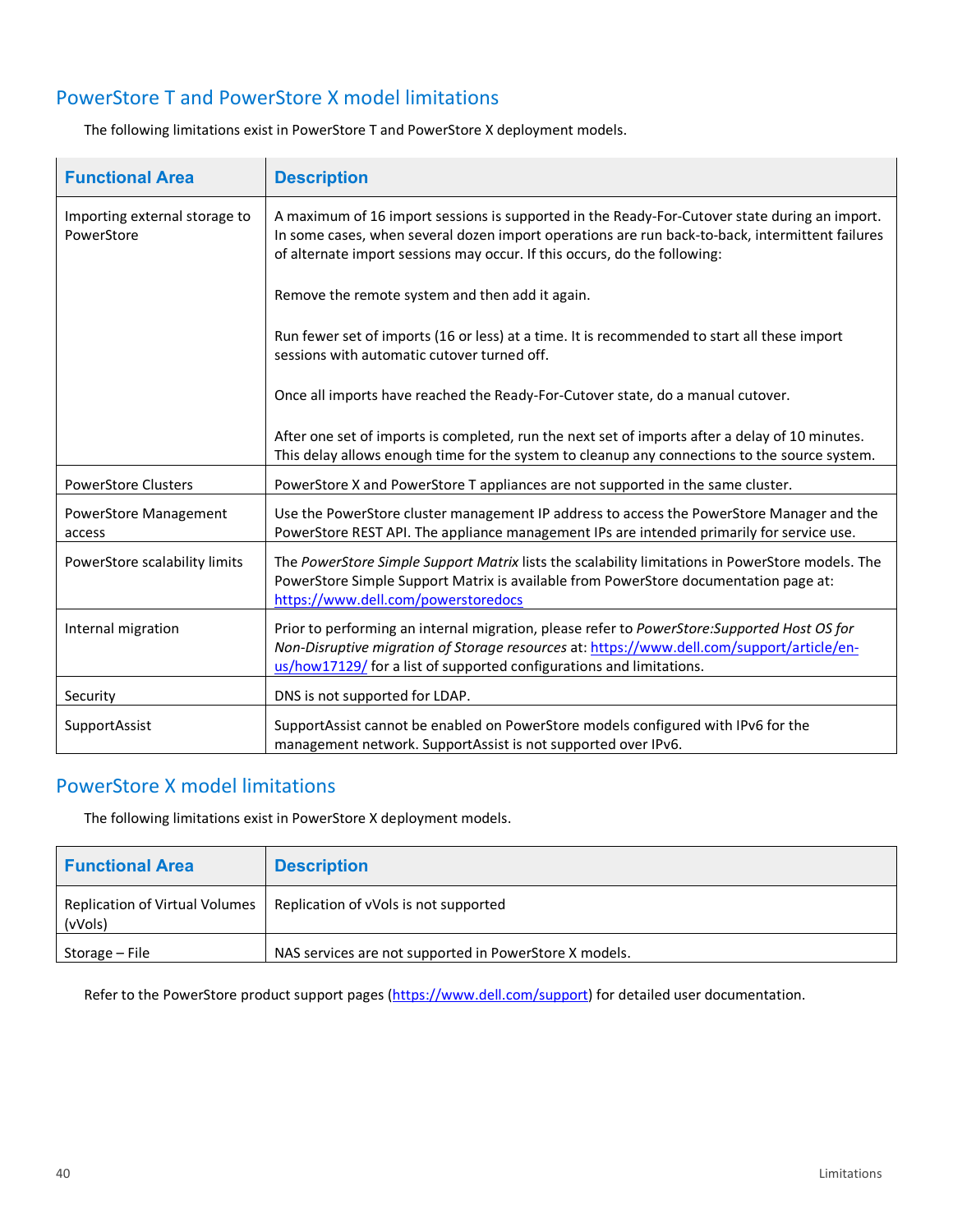## <span id="page-40-0"></span>Environment and System Requirements

All PowerStore deployment models must meet the following environment and system requirements.

#### Support Matrix

For compatibility and interoperability information, see the *PowerStore Support Matrix* which can be downloaded from the PowerStore Documentation page at[: https://www.dell.com/powerstoredocs.](https://www.dell.com/powerstoredocs)

### Host Configuration requirements

For host connectivity to PowerStore appliances, please refer to the *Dell EMC PowerStore Host Configuration Guide*.

# <span id="page-40-1"></span>Installation and Upgrade Considerations

#### Installation considerations

Before you begin to install PowerStore, review the *PowerStore Deployment Checklist*. Once you have completed all the planning steps in the *PowerStore Deployment Checklist*, you are ready to install your system.

The *PowerStore Deployment Checklist* can be downloaded from the PowerStore Documentation page at: [https://www.dell.com/powerstoredocs.](https://www.dell.com/powerstoredocs)

#### Upgrade considerations

Before upgrading PowerStore refer to the *Dell EMC PowerStore Software Upgrade Guide*, which can be downloaded from the PowerStore Documentation page at : [https://www.dell.com/powerstoredocs.](https://www.dell.com/powerstoredocs)

Clusters already running PowerStore version 2.0.0.0 (Build: 1376722) do not need to upgrade PowerStore version 2.0.0.0 (Build: 1397847). The changes in the new build are limited to fixes to address problems encountered with upgrading PowerStore software from version 1.0.\* to version 2.0.0.0.

### PowerStore T model cluster

To upgrade your PowerStore T model cluster to PowerStore version 2.0.0.0 (Build: 1397847):

1. Download the latest PowerStore T software upgrade package named PowerStoreT-2.0.0.0-1397847-retail.tgz.bin from [https://www.dell.com/support.](https://www.dell.com/support)

| Upgrade package name                           | <b>Type</b>      | <b>Description</b>                      | <b>Required</b> |
|------------------------------------------------|------------------|-----------------------------------------|-----------------|
| PowerStoreT-2.0.0.0-1397847-<br>retail.tgz.bin | Software release | PowerStore OS and node firmware updates | Yes             |

2. Perform the steps in the PowerStore T model clusters section of the *PowerStore Software Upgrade Guide* to upgrade your PowerStore T model cluster.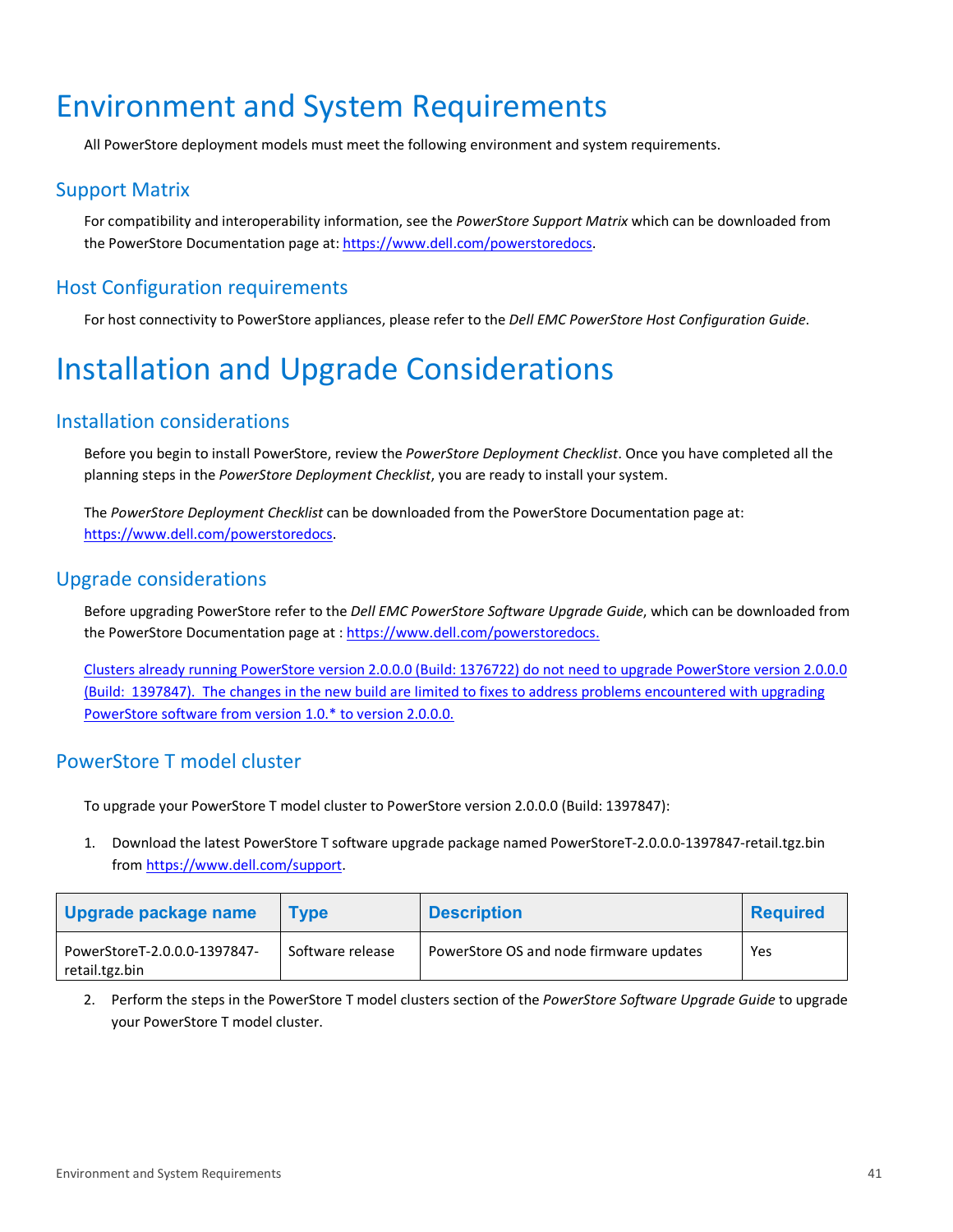### PowerStore X model cluster

To view a list of compatible PowerStore OS and ESXi/vCenter versions for PowerStore X model appliances, see the *VMware Licensing and Support for PowerStore X* table in the *PowerStore Simple Support Matrix* which can be downloaded from the PowerStore Documentation page at[: https://www.dell.com/powerstoredocs.](https://www.dell.com/powerstoredocs)

To upgrade your PowerStore X model cluster to PowerStore version 2.0.0.0 (Build: 1397847):

- 1. Download the latest PowerStore X model software upgrade .zip file named PowerStoreX-2.0.0.0-1397847-retail.zip from [https://www.dell.com/support.](https://www.dell.com/support)
- 2. Extract the software upgrade packages from the .zip file to a folder on your computer. The contents of the PowerStore X software upgrade .zip file are:

| Upgrade package name                                                  | <b>Type</b>           | <b>Description</b>                                                                                                                                                                                      | <b>Required</b>                                                                                                                                                                   |
|-----------------------------------------------------------------------|-----------------------|---------------------------------------------------------------------------------------------------------------------------------------------------------------------------------------------------------|-----------------------------------------------------------------------------------------------------------------------------------------------------------------------------------|
| ESXi670-202103001.zip                                                 | ESXi<br>update        | Dell EMC qualified ESXi software<br>depot, which is used to update the<br>internal ESXI hosts to ESXI 6.7 P05.<br>Note: ESXI 6.7 P05 is the minimum<br>ESXi version required for<br>PowerStore 2.0.0.0. | Required if the internal ESXi hosts<br>are running an ESXi version<br>earlier than ESXi 6.7 P05. Not<br>required if the internal ESXi hosts<br>are running ESXi 6.7 P05 or later. |
| PowerStoreX-node_firmware-<br>2.0.0.0-1345890-retail.tgz.bin          | Hotfix                | PowerStore node firmware updates                                                                                                                                                                        | Required when upgrading from<br>PowerStore OS 1.0.4 or earlier.                                                                                                                   |
| PowerStoreX-2.0.0.0-1397847-<br>retail.tgz.bin                        | Software<br>release   | PowerStore OS updates                                                                                                                                                                                   | Required                                                                                                                                                                          |
| PowerStoreX-<br>2.0.0.0_README.txt                                    | <b>README</b><br>file | PowerStore software upgrade<br><b>README</b> file                                                                                                                                                       | Not applicable                                                                                                                                                                    |
| PowerStoreX-<br>PreUpgrade_Package-2.0.0.0-<br>1345067-retail.tgz.bin | Hotfix                | Custom Dell EMC qualified VIBs for<br><b>ESXi hosts</b>                                                                                                                                                 | Required when upgrading from<br>PowerStore OS 1.0.4 or earlier.                                                                                                                   |

3. Perform the steps in the *Upgrading PowerStore X model clusters* section of the *PowerStore Software Upgrade Guide* to upgrade your PowerStore X model cluster:

The following table lists the order that the software upgrades must be performed and the locations to which the software upgrades packages must be uploaded:

| <b>Upgrade order</b> | Upgrade package name                                              | <b>Upload package to</b>   |
|----------------------|-------------------------------------------------------------------|----------------------------|
| 1. Preupgrade        | PowerStoreX-PreUpgrade Package-2.0.0.0-1345067-<br>retail.tgz.bin | PowerStore X model cluster |
| 2. Node firmware     | PowerStoreX-node_firmware-2.0.0.0-1345890-<br>retail.tgz.bin      | PowerStore X model cluster |
| 3. ESXi update       | ESXi670-202103001.zip                                             | vCenter Server             |
| 4. PowerStore OS     | PowerStoreX-2.0.0.0-1397847-retail.tgz.bin                        | PowerStore X model cluster |